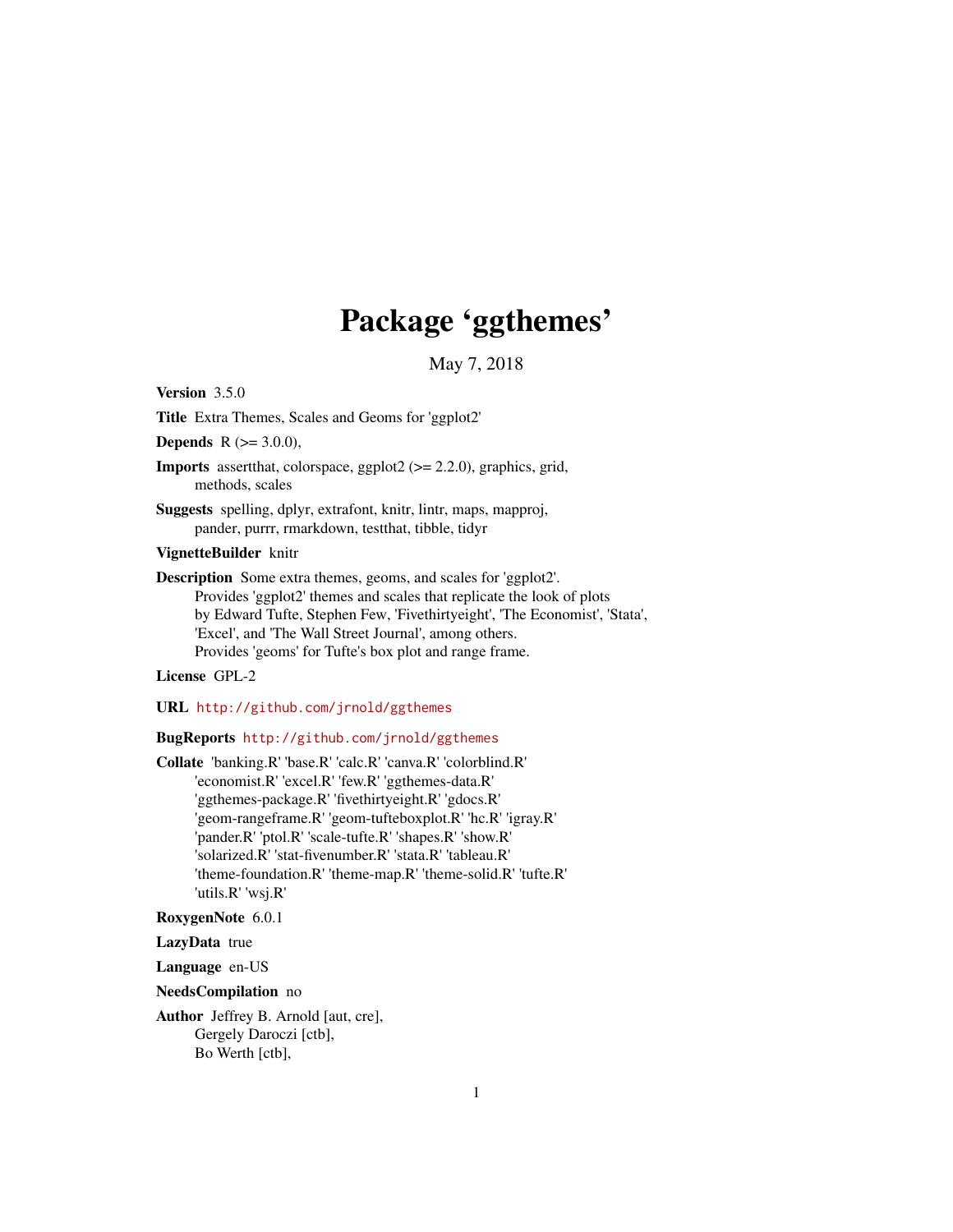Brian Weitzner [ctb], Joshua Kunst [ctb], Baptise Auguie [ctb], Bob Rudis [ctb], Hadley Wickham [ctb, cph] (Code from the ggplot2 package.), Justin Talbot [ctb] (Code from the labeling package), Joshua London [ctb]

Maintainer Jeffrey B. Arnold <jeffrey.arnold@gmail.com>

Repository CRAN

Date/Publication 2018-05-07 08:48:25 UTC

## R topics documented:

| 4              |
|----------------|
| 6              |
| 6              |
| $\overline{7}$ |
| $\overline{7}$ |
| 8              |
| 9              |
| 10             |
| 11             |
| 12             |
| 12             |
| 14             |
| 15             |
|                |
| -16            |
| -17            |
| 19             |
| 19             |
| 20             |
| 20             |
| 21             |
| 22             |
| 22             |
| 23             |
|                |
|                |
| 25             |
| 26             |
| 27             |
| 28             |
| 28             |
|                |
|                |
|                |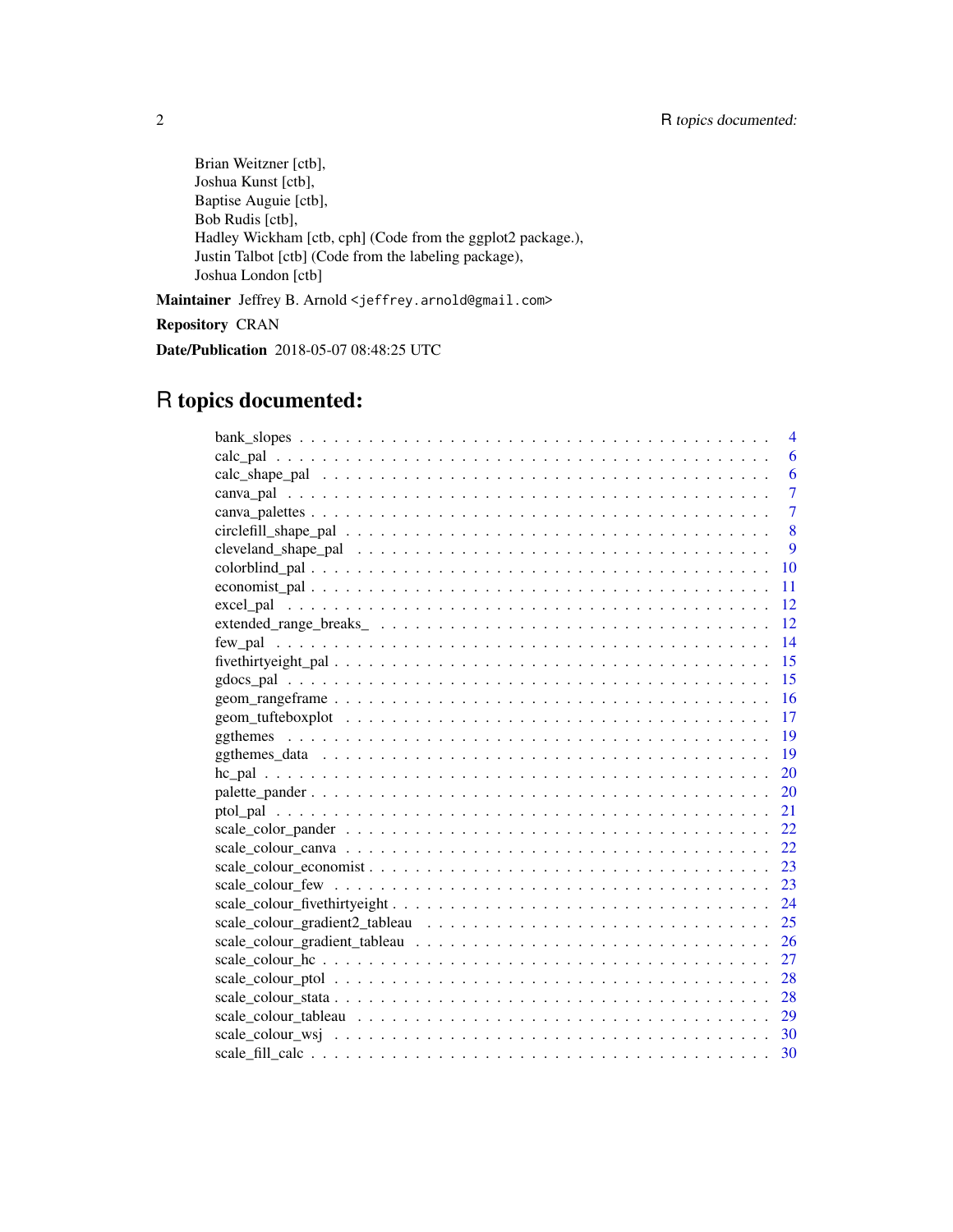|                                                                                                                         | 33 |
|-------------------------------------------------------------------------------------------------------------------------|----|
|                                                                                                                         | 33 |
|                                                                                                                         | 34 |
|                                                                                                                         | 34 |
|                                                                                                                         | 35 |
|                                                                                                                         | 36 |
|                                                                                                                         | 36 |
|                                                                                                                         | 37 |
|                                                                                                                         | 38 |
|                                                                                                                         | 38 |
|                                                                                                                         | 39 |
|                                                                                                                         | 40 |
|                                                                                                                         | 40 |
|                                                                                                                         | 41 |
|                                                                                                                         | 41 |
|                                                                                                                         | 42 |
|                                                                                                                         | 43 |
|                                                                                                                         | 44 |
|                                                                                                                         | 45 |
|                                                                                                                         | 45 |
|                                                                                                                         | 46 |
|                                                                                                                         | 47 |
|                                                                                                                         | 48 |
|                                                                                                                         | 49 |
| theme_fivethirtyeight $\dots \dots \dots \dots \dots \dots \dots \dots \dots \dots \dots \dots \dots \dots \dots \dots$ | 50 |
|                                                                                                                         | 51 |
|                                                                                                                         | 51 |
|                                                                                                                         | 52 |
|                                                                                                                         | 53 |
|                                                                                                                         | 54 |
|                                                                                                                         |    |
|                                                                                                                         |    |
|                                                                                                                         | 57 |
|                                                                                                                         | 58 |
|                                                                                                                         | 58 |
|                                                                                                                         | 59 |
|                                                                                                                         | 60 |
|                                                                                                                         | 61 |
|                                                                                                                         | 62 |
|                                                                                                                         |    |

**Index**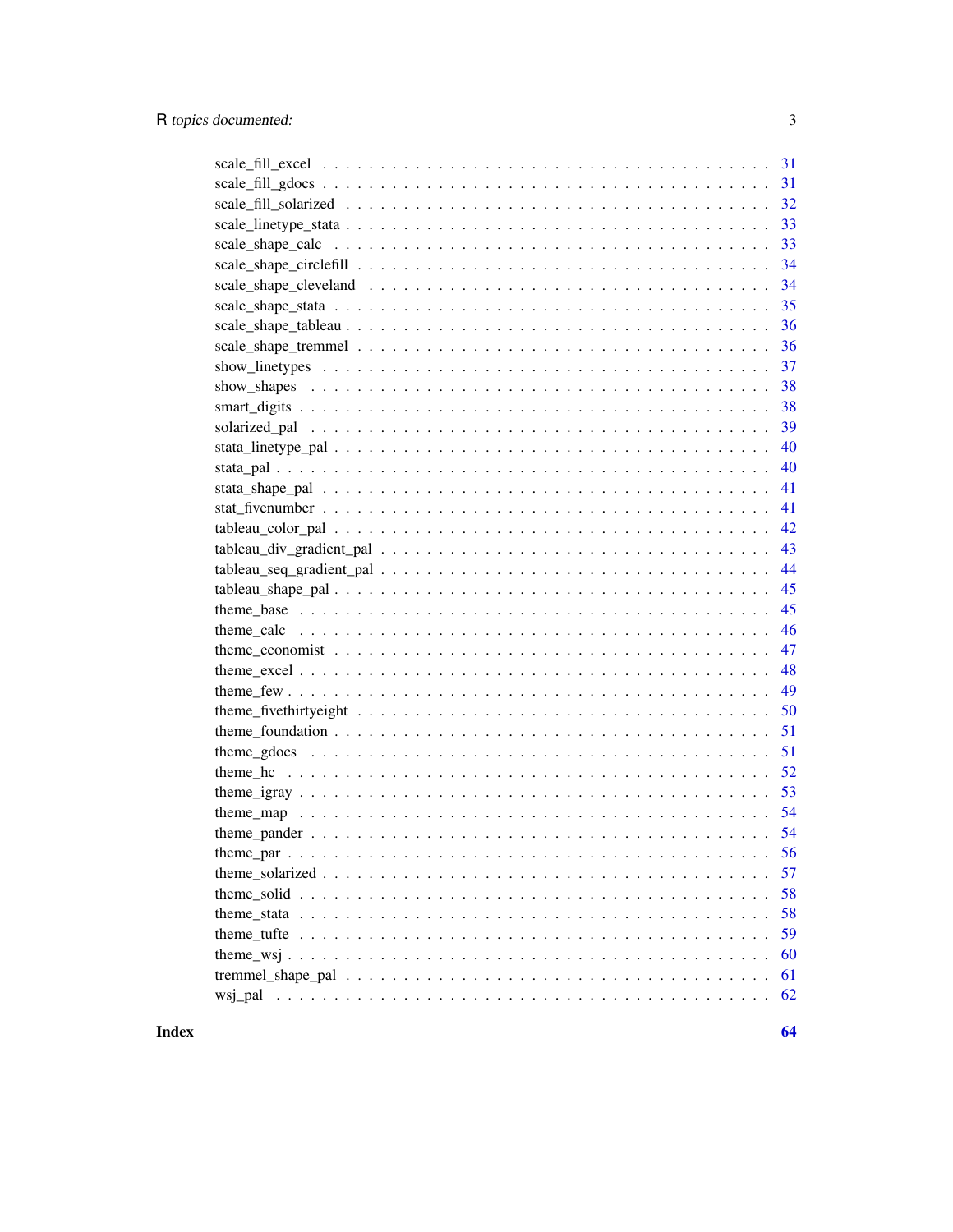<span id="page-3-0"></span>

#### Description

Calculate the optimal aspect ratio of a line graph by banking the slopes to 45 degrees as suggested by W.S. Cleveland. This maximizes the ability to visually differentiate differences in slope. This function will calculate the optimal aspect ratio for a line plot using any of the methods described in Herr and Argwala (2006). In their review of the methods they suggest using median absolute slope banking ('ms'), which produces aspect ratios which are generally the median of the various methods provided here.

#### Usage

```
bank_slopes(x, y, cull = FALSE, weight = NULL, method = c("ms", "as",
  "ao", "gor", "1or"), ...)
```
## Arguments

| $\mathsf{x}$ | x values                                                                                                                                                  |
|--------------|-----------------------------------------------------------------------------------------------------------------------------------------------------------|
| y            | y values                                                                                                                                                  |
| cull         | logical. Remove all slopes of 0 or Inf.                                                                                                                   |
| weight       | No longer used, but kept for backwards compatibility.                                                                                                     |
| method       | One of 'ms' (Median Absolute Slope) or 'as' (Average Absolute Slope). Other<br>options are no longer supported, and will use 'ms' instead with a warning. |
| $\ddotsc$    | No longer used, but kept for backwards compatibility.                                                                                                     |

## Value

numeric The aspect ratio (x , y).

#### Methods

As written, all of these methods calculate the aspect ratio  $(x / y)$ , but bank\_slopes will return (y / x) to be compatible with link[ggplot2]{coord\_fixed}.

## Median Absolute Slopes Banking

Let the aspect ratio be  $\alpha = \frac{w}{h}$  then the median absolute slop banking is the  $\alpha$  such that,

$$
median\left|\frac{s_i}{\alpha}\right|=1
$$

Let  $R_z = z_{max} - z_{min}$  for  $z = x, y$ , and  $M = median||s_i||$ . Then,

$$
\alpha=M\frac{R_x}{R_y}
$$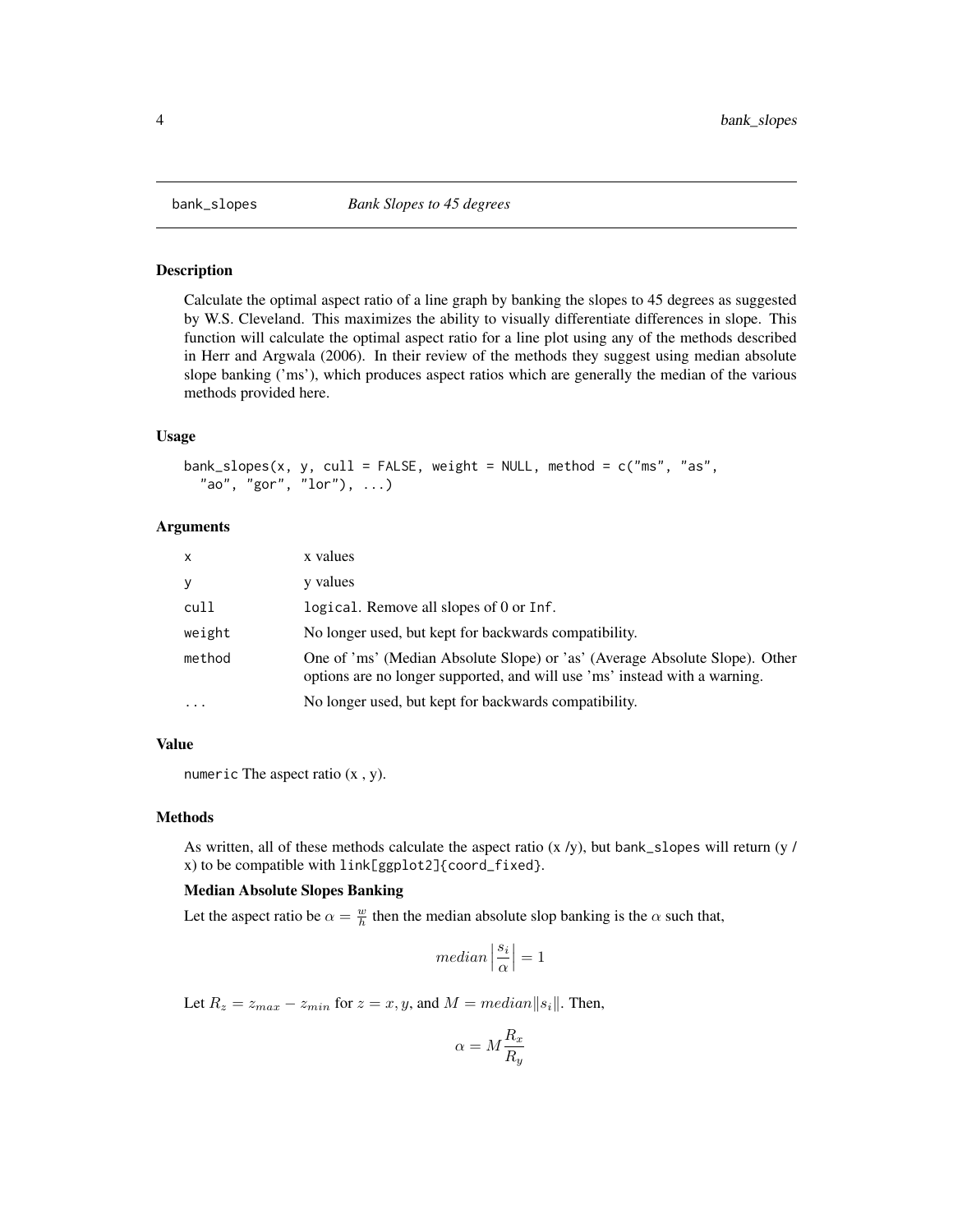#### <span id="page-4-0"></span>Average Absolute Slope Banking

Let the aspect ratio be  $\alpha = \frac{w}{h}$ , then the mean absolute slope banking is the  $\alpha$  such that,

$$
mean\left|\frac{s_i}{\alpha}\right|=1
$$

Heer and Agrawala (2006) and Cleveland discuss several other methods including average (weighted) orientation, and global and local orientation resolution. These are no longer implemented in this function. In general, either the median or average absolute slopes will produce reasonable results without requiring optimization.

#### References

Cleveland, W. S., M. E. McGill, and R. McGill. The Shape Parameter of a Two-Variable Graph. Journal of the American Statistical Association, 83:289-300, 1988

Heer, Jeffrey and Maneesh Agrawala, 2006. 'Multi-Scale Banking to 45' IEEE Transactions On Visualization And Computer Graphics.

Cleveland, W. S. 1993. 'A Model for Studying Display Methods of Statistical Graphs.' Journal of Computational and Statistical Graphics.

Cleveland, W. S. 1994. The Elements of Graphing Data, Revised Edition.

#### See Also

[banking](#page-0-0)

```
library("ggplot2")
# Use the classic sunspot data from Cleveland's original paper
x <- seq_along(sunspot.year)
y <- as.numeric(sunspot.year)
# Without banking
m \leq - ggplot(data.frame(x = x, y = y), aes(x = x, y = y)) +
   geom_line()
m
## Using the default method, Median Absolute Slope
ratio <- bank_slopes(x, y)
m + coord_fixed(ratio = ratio)
## Using culling
## Average Absolute Slope
bank_slopes(x, y, method = "as")
```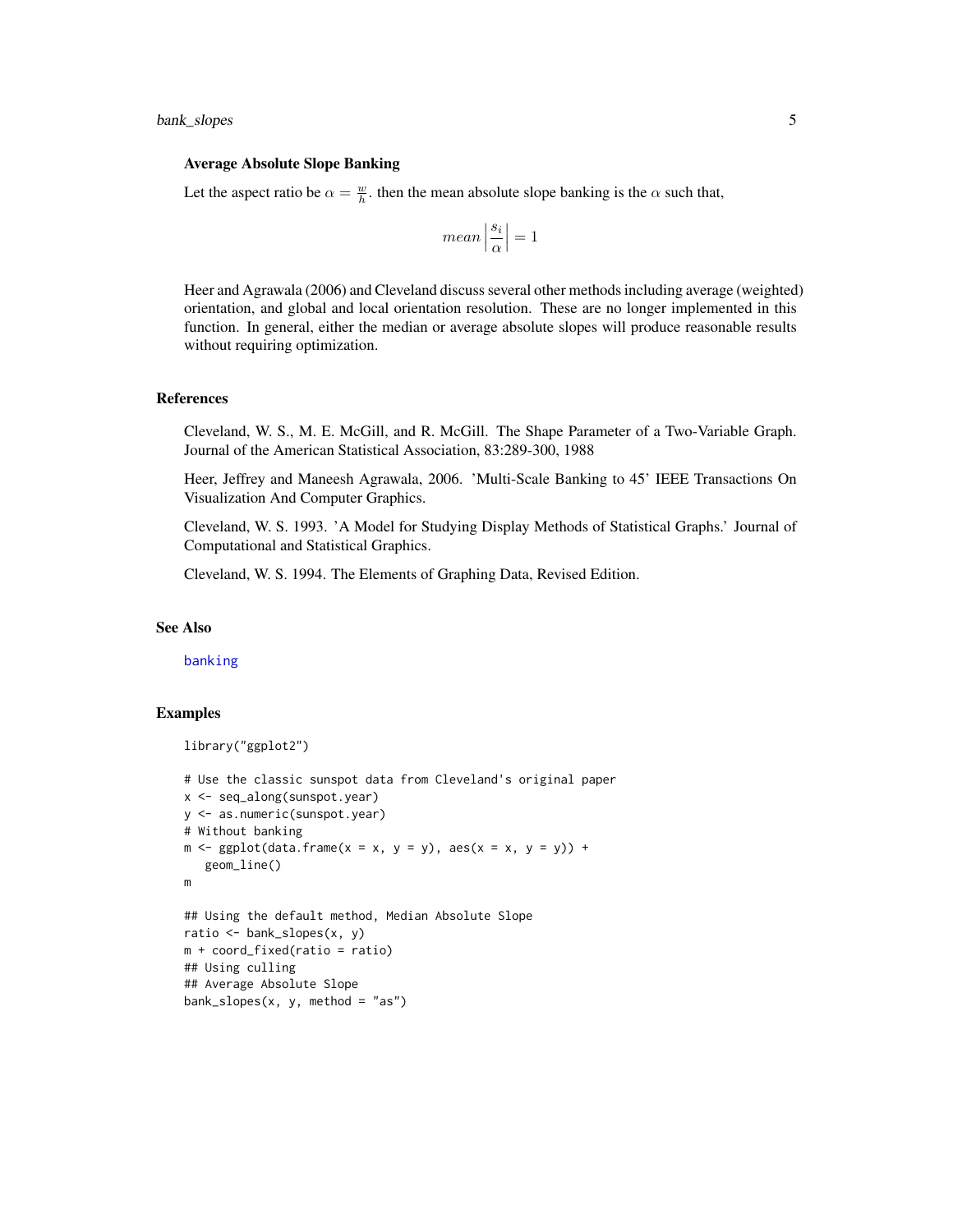<span id="page-5-1"></span><span id="page-5-0"></span>

## Description

Color palettes from LibreOffice Calc. This palette has 12 values.

## Usage

calc\_pal()

## See Also

Other colour calc: [scale\\_fill\\_calc](#page-29-1)

## Examples

library("scales")

show\_col(calc\_pal()(12))

<span id="page-5-2"></span>calc\_shape\_pal *Calc shape palette (discrete)*

## Description

Shape palette based on the shapes used in LibreOffice Calc.

## Usage

calc\_shape\_pal()

#### See Also

Other shapes calc: [scale\\_shape\\_calc](#page-32-1)

## Examples

library("ggplot2")

show\_shapes(calc\_shape\_pal()(15))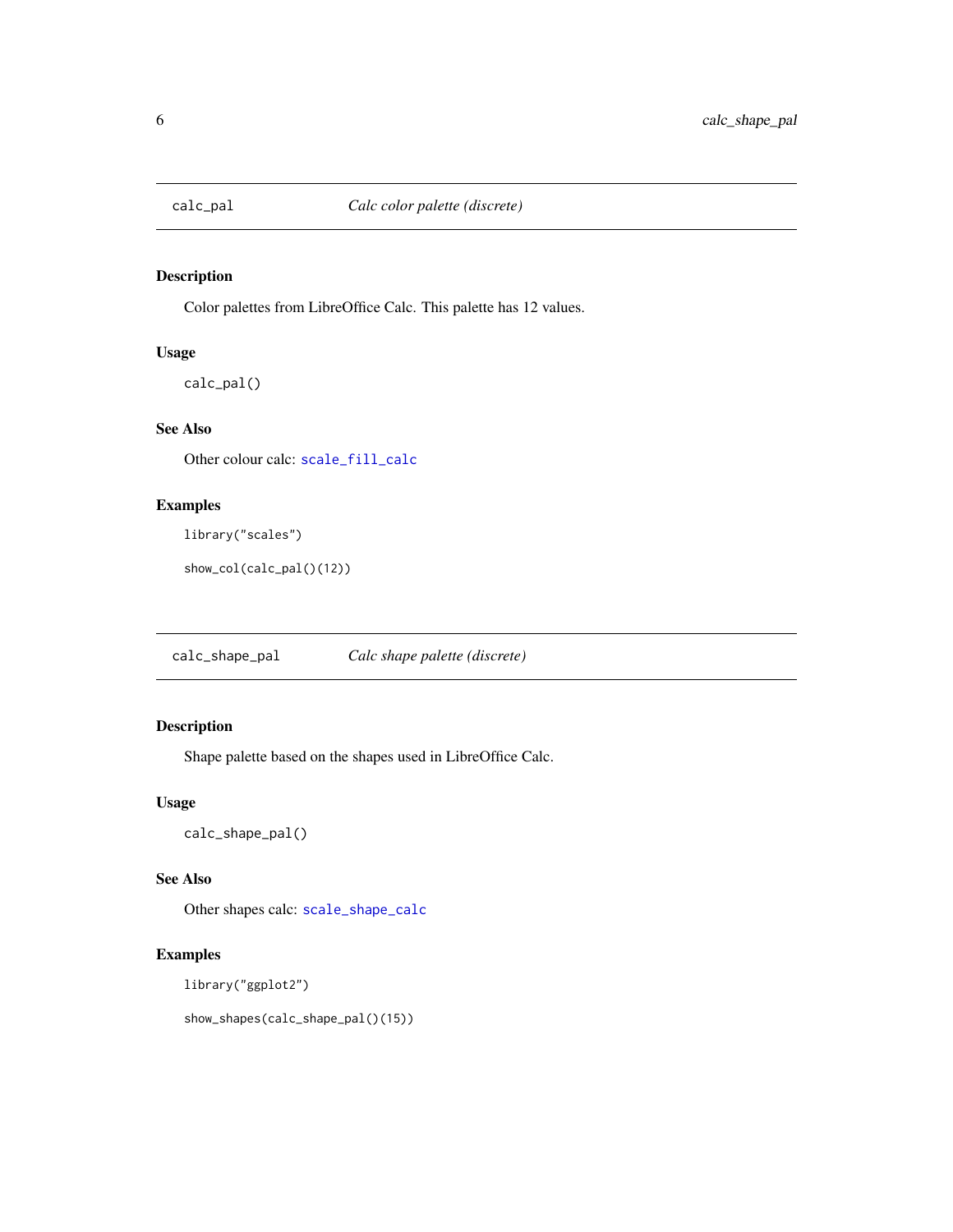<span id="page-6-0"></span>

## Description

150+ color palettes from canva.com. See [canva\\_palettes](#page-6-1).

#### Usage

```
canva_pal(palette = "Fresh and bright")
```
## Arguments

palette Palette name. See the names of [canva\\_palettes](#page-6-1) for valid names.

## Value

A function that takes a single value, the number of colors to use.

#### Examples

```
require("scales")
show_col(canva_pal("Fresh and bright")(4))
show_col(canva_pal("Cool blues")(4))
show_col(canva_pal("Modern and crisp")(4))
```
<span id="page-6-1"></span>canva\_palettes *150 Color Palettes from Canva*

#### Description

150 four-color palettes by the [canva.com](https://designschool.canva.com) design school. These palettes were derived from photos and "impactful websites". They were then adapted to Tableau and Excel palettes by the sources below.

## Usage

```
canva_palettes
```
## Format

A named list of character vector. The names are the palette names. The values of the character vectors are hex colors, e.g. "#f98866".

## Source

<http://makeadifferencewithdata.com/wp-content/uploads/2016/12/color-palettes.txt>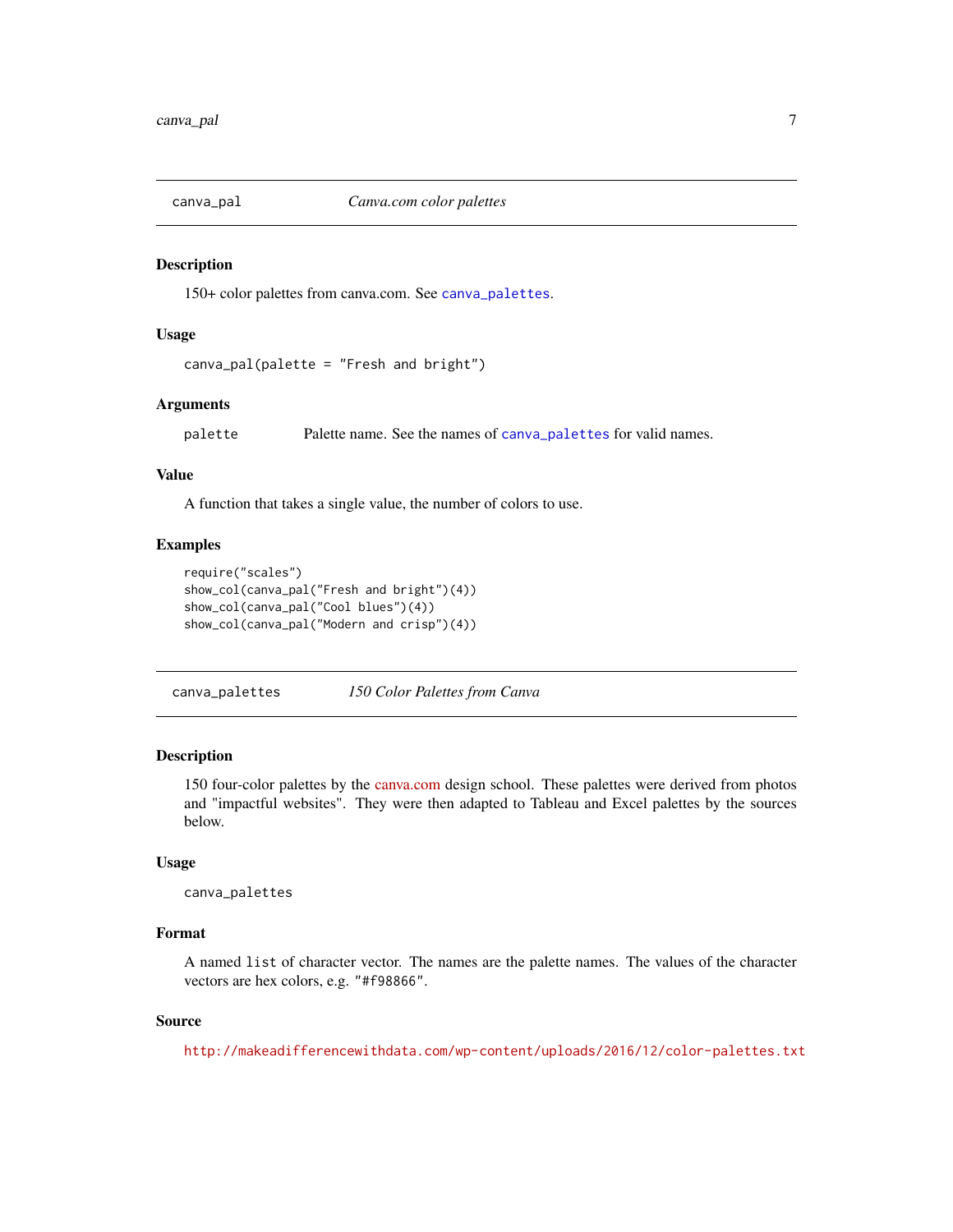#### <span id="page-7-0"></span>References

- Janie Kliever, [100 Brilliant Color Combinations and How to Apply Them to Your Designs,](https://designschool.canva.com/blog/100-color-combinations/) *Canva.com*, June 20, 2015.
- Mary Stribley, [Website Color Schemes: The Palettes of 50 Visually Impactful Websites to](https://designschool.canva.com/blog/website-color-schemes/) [Inspire You,](https://designschool.canva.com/blog/website-color-schemes/) *Canva.com*, January 26, 2016.
- Pablo Saenz de Tejeda, [150 paletas de colores para Tableau,](http://makeadifferencewithdata.com/2017/01/150-paletas-colores-tableau/) January 1, 2017.
- Schwabish, Jonathan. [150+ Color Palettes for Excel,](https://policyviz.com/2017/01/12/150-color-palettes-for-excel/) *PolicyViz*, January 12, 2017.

#### Examples

```
require("ggplot2")
require("purrr")
require("tibble")
canva_df <- map2_df(canva_palettes, names(canva_palettes),
                    \sim tibble(colors = .x, .id = seq_along(colors), palette = .y))
ggplot(canva_df, aes(y = palette, x = .id, fill = colors)) +geom_raster() +
       scale_fill_identity(guide = FALSE) +
       theme_minimal() +
       theme(panel.grid = element_blank(),
             axis.text.x = element\_blank() +
       \text{labs}(x = \text{""}, y = \text{""})
```
<span id="page-7-1"></span>circlefill\_shape\_pal *Filled Circle Shape palette (discrete)*

## Description

Shape palette with circles varying by amount of fill. This uses the set of 3 circle fill values in Lewandowsky and Spence (1989): solid, hollow, half-filled, with two additional fill amounts: threequarters, and one-quarter.

## Usage

```
circlefill_shape_pal()
```
## Details

This palette supports up to five values.

#### References

Lewandowsky, Stephan and Ian Spence (1989) "Discriminating Strata in Scatterplots", Journal of the American Statistical Association, <http://www.jstor.org/stable/2289649>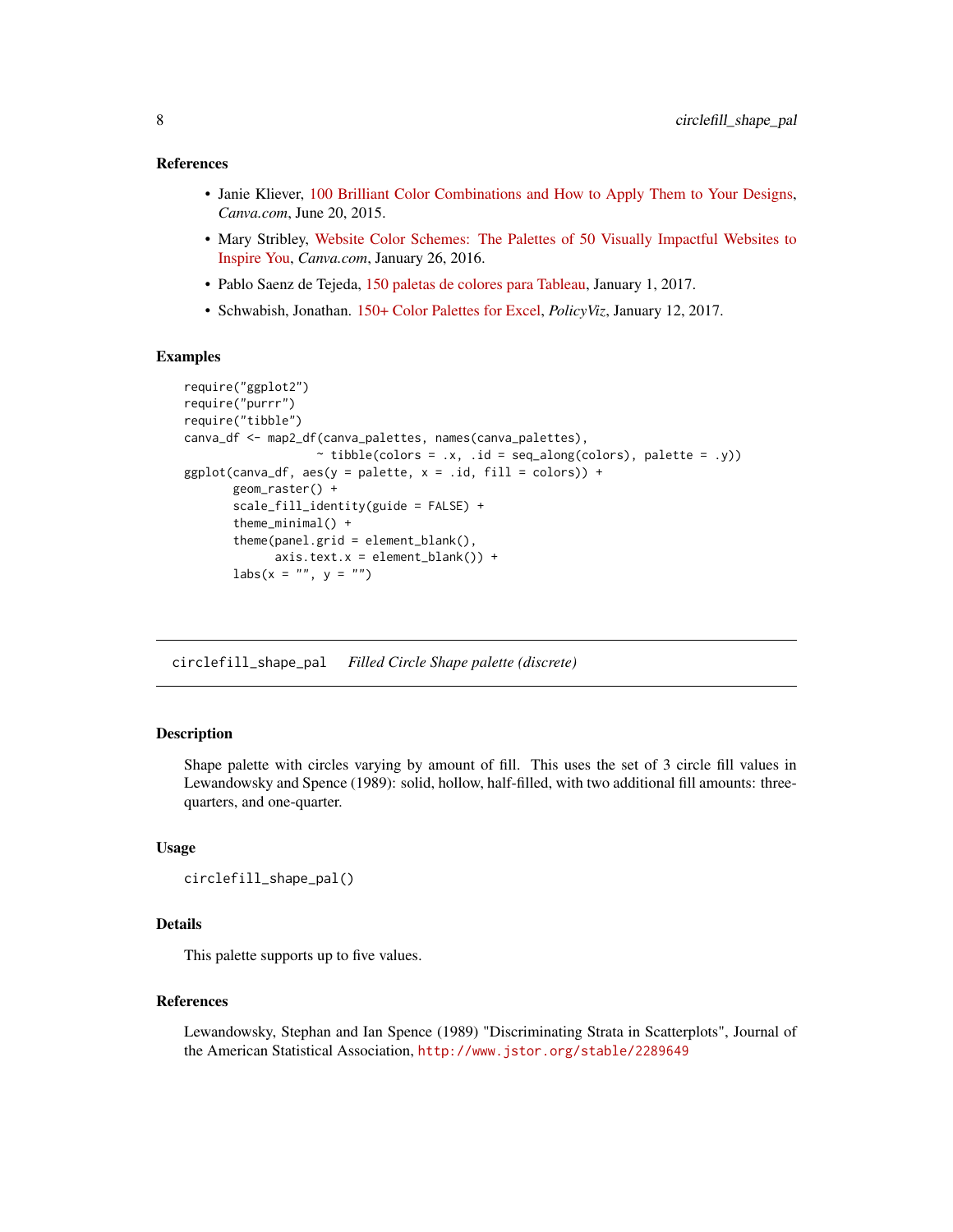## <span id="page-8-0"></span>cleveland\_shape\_pal 9

#### See Also

Other shapes: [cleveland\\_shape\\_pal](#page-8-1), [scale\\_shape\\_circlefill](#page-33-1), [scale\\_shape\\_cleveland](#page-33-2), [scale\\_shape\\_tremmel](#page-35-1), [tremmel\\_shape\\_pal](#page-60-1)

#### Examples

```
library("ggplot2")
```

```
(ggplot(mtcars, aes(x = mp, y = hp, shape = factor(cyl)))+ geom_point() + scale_shape_tremmel())
```
<span id="page-8-1"></span>cleveland\_shape\_pal *Shape palette from Cleveland "Elements of Graphing Data" (discrete).*

#### **Description**

Shape palettes for overlapping and non-overlapping points.

#### Usage

```
cleveland_shape_pal(overlap = TRUE)
```
## Arguments

overlap logical Use the scale for overlapping points?

## Note

In the *Elements of Graphing Data*, W.S. Cleveland suggests two shape palettes for scatter plots: one for overlapping data and another for non-overlapping data. The symbols for overlapping data relies on pattern discrimination, while the symbols for non-overlapping data vary the amount of fill. This palette attempts to create these palettes. However, I found that these were hard to replicate. Using the R shapes and unicode fonts: the symbols can vary in size, they are dependent of the fonts used, and there does not exist a unicode symbol for a circle with a vertical line. If someone can improve this palette, please let me know.

Following Tremmel (1995), I replace the circle with a vertical line with an encircled plus sign.

The palette cleveland\_shape\_pal supports up to five values.

#### References

Cleveland WS. *The Elements of Graphing Data*. Revised Edition. Hobart Press, Summit, NJ, 1994, pp. 154-164, 234-239.

Tremmel, Lothar, (1995) "The Visual Separability of Plotting Symbols in Scatterplots", *Journal of Computational and Graphical Statistics*, <http://www.jstor.org/stable/1390760>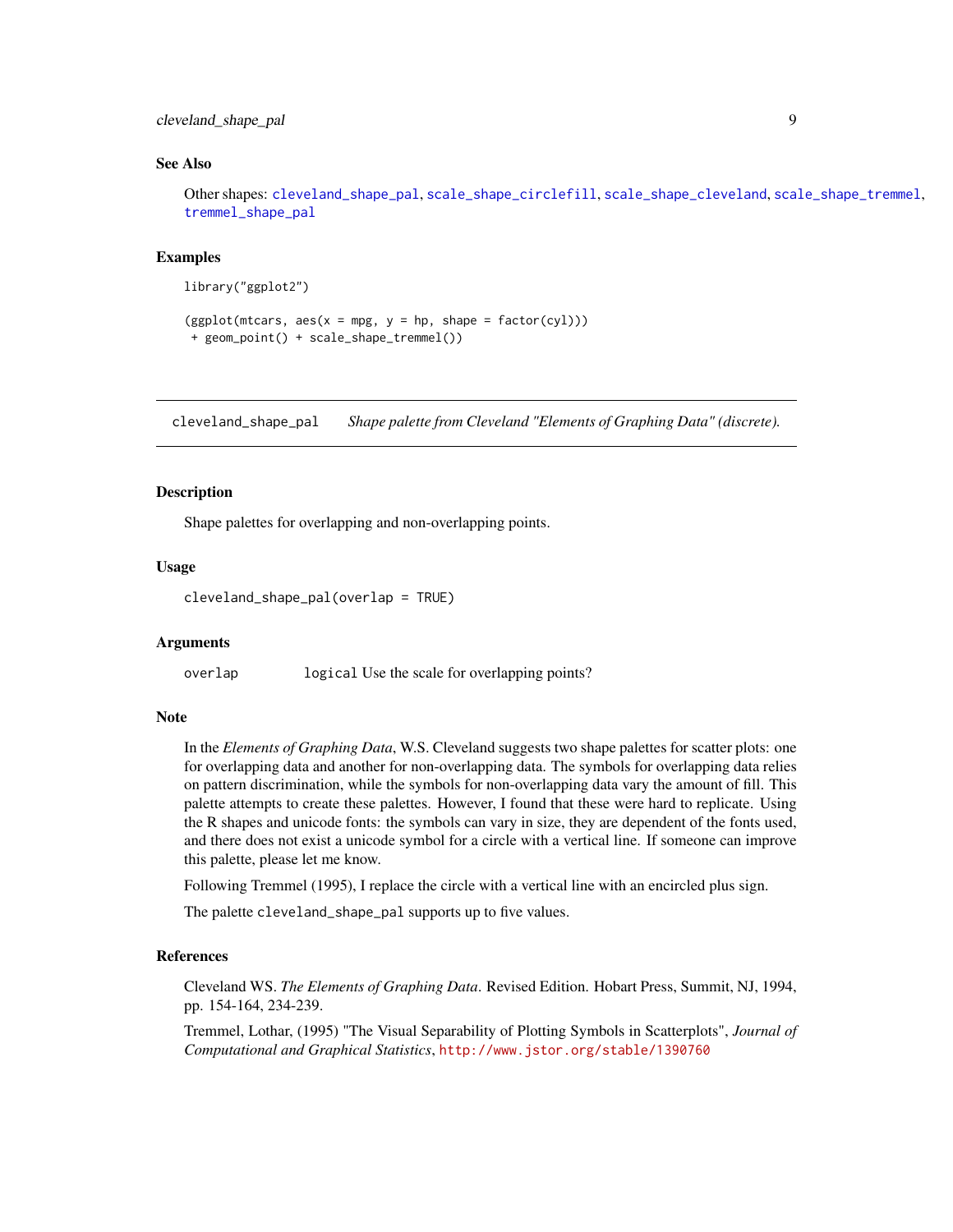## See Also

```
Other shapes: circlefill_shape_pal, scale_shape_circlefill, scale_shape_cleveland,
scale_shape_tremmel, tremmel_shape_pal
```
#### Examples

```
### (discrete).
library("ggplot2")
p <- ggplot(mtcars) +
     geom\_point(aes(x = wt, y = mp, shape = factor(gear))) +facet_wrap(~am) +
     theme_bw()
# overlapping symbol palette
p + scale_shape_cleveland()
# non-overlapping symbol palette
p + scale_shape_cleveland(overlap = FALSE)
```
colorblind\_pal *Colorblind Color Palette (Discrete) and Scales*

## Description

An eight-color colorblind safe qualitative discrete palette.

#### Usage

```
colorblind_pal()
```

```
scale_colour_colorblind(...)
```

```
scale_color_colorblind(...)
```

```
scale_fill_colorblind(...)
```
#### Arguments

```
... Other arguments passed on to discrete_scale to control name, limits, breaks,
                labels and so forth.
```
## References

Chang, W. ["Cookbook for R"](http://www.cookbook-r.com/Graphs/Colors_(ggplot2)/#a-colorblind-friendly-palette)

<http://jfly.iam.u-tokyo.ac.jp/color>

<span id="page-9-0"></span>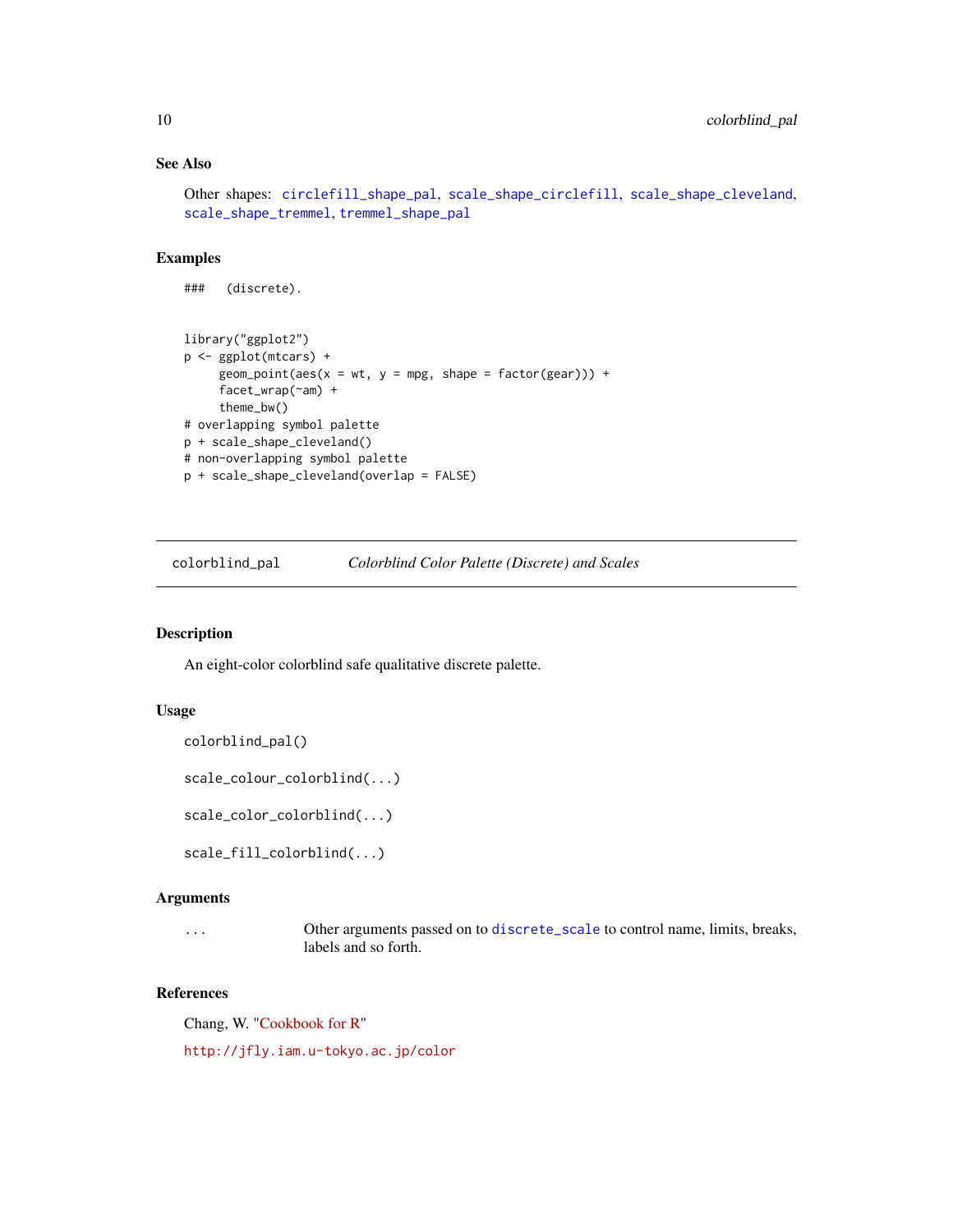## <span id="page-10-0"></span>economist\_pal 11

## See Also

The dichromat package, [dichromat\\_pal](#page-0-0), and [scale\\_color\\_tableau](#page-28-1) for other colorblind palettes.

## Examples

```
library("ggplot2")
library("scales")
show_col(colorblind_pal()(8))
p \leq - ggplot(mtcars) + geom_point(aes(x = wt, y = mpg,
     colour = factor(gear))) + facet_wrap(~am)
p + theme_igray() + scale_colour_colorblind()
```
<span id="page-10-1"></span>economist\_pal *Economist color palette (discrete)*

#### Description

The hues in the palette are blues, grays, and greens. Red is not included in these palettes and should be used to indicate important data.

#### Usage

economist\_pal(stata = FALSE, fill = TRUE)

#### Arguments

| stata | Use the palette in the Stata economist scheme. |
|-------|------------------------------------------------|
| fill  | Use the fill palette.                          |

#### See Also

Other colour economist: [scale\\_colour\\_economist](#page-22-1)

```
library("scales")
```

```
show_col(economist_pal()(6))
## fill palette
show_col(economist_pal(fill = TRUE)(6))
## RGB values from Stata's economist scheme
show_col(economist_pal(stata = TRUE)(16))
```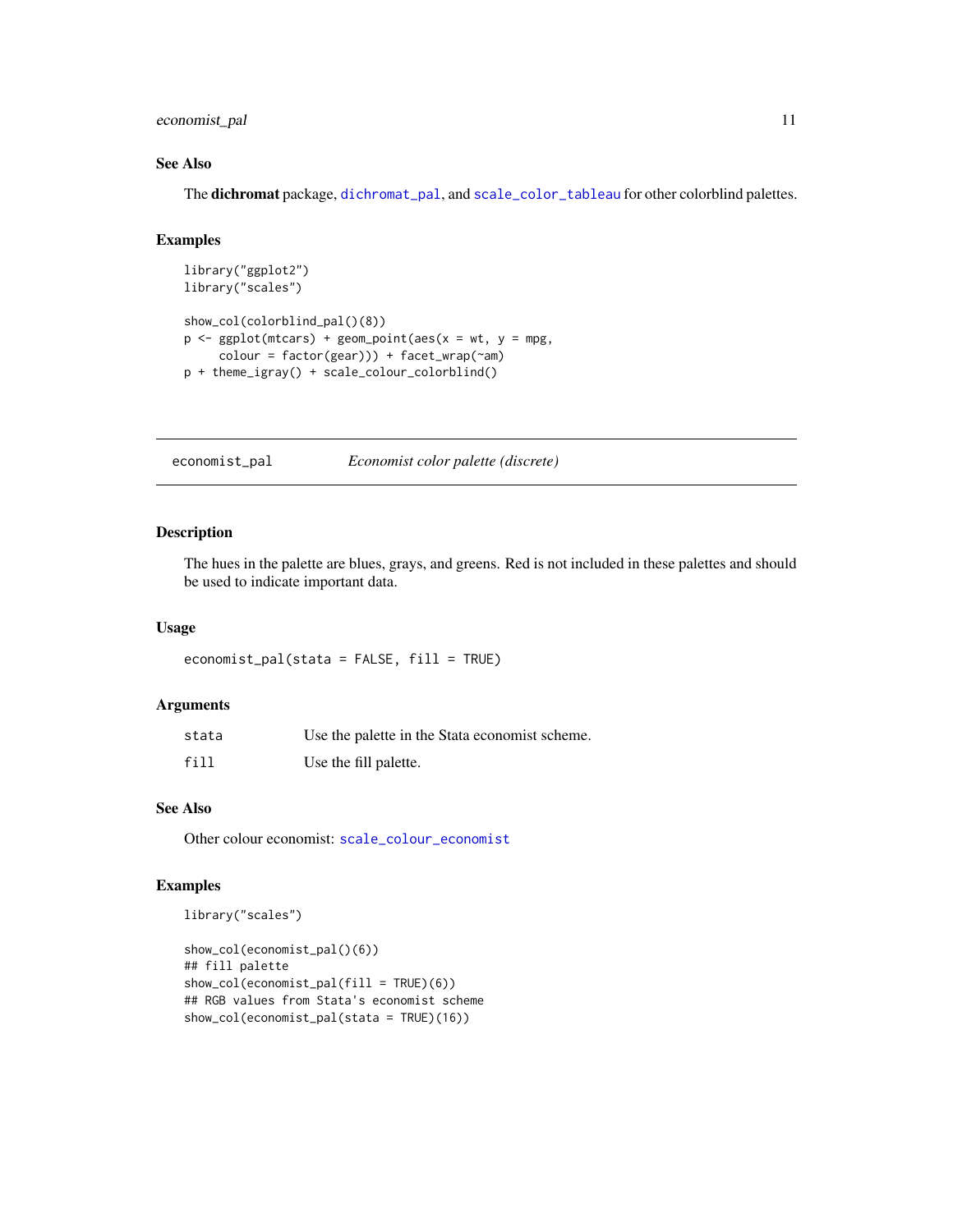<span id="page-11-1"></span><span id="page-11-0"></span>

#### Description

Color palettes from Excel, both current and the pre-2007 ugly palettes.

#### Usage

```
excel_pal(palette = "line")
```
## Arguments

palette One of 'old', 'fill', or 'new'.

## Details

The color palettes are

line Excel 2003 default color palette. seven colors. fill Excel 2003 bar chart color palette. seven colors. new Color palette from newer Excel versions. 10 colors.

#### See Also

Other colour excel: [scale\\_fill\\_excel](#page-30-1)

#### Examples

```
library("scales")
show_col(excel_pal()(8))
show_col(excel_pal("fill")(8))
show_col(excel_pal("new")(10))
```
extended\_range\_breaks\_

*Pretty axis breaks inclusive of extreme values*

#### Description

This function returns pretty axis breaks that always include the extreme values of the data. This works by calling the extended Wilkinson algorithm (Talbot et. al, 2010), constrained to solutions interior to the data range. Then, the minimum and maximum labels are moved to the minimum and maximum of the data range.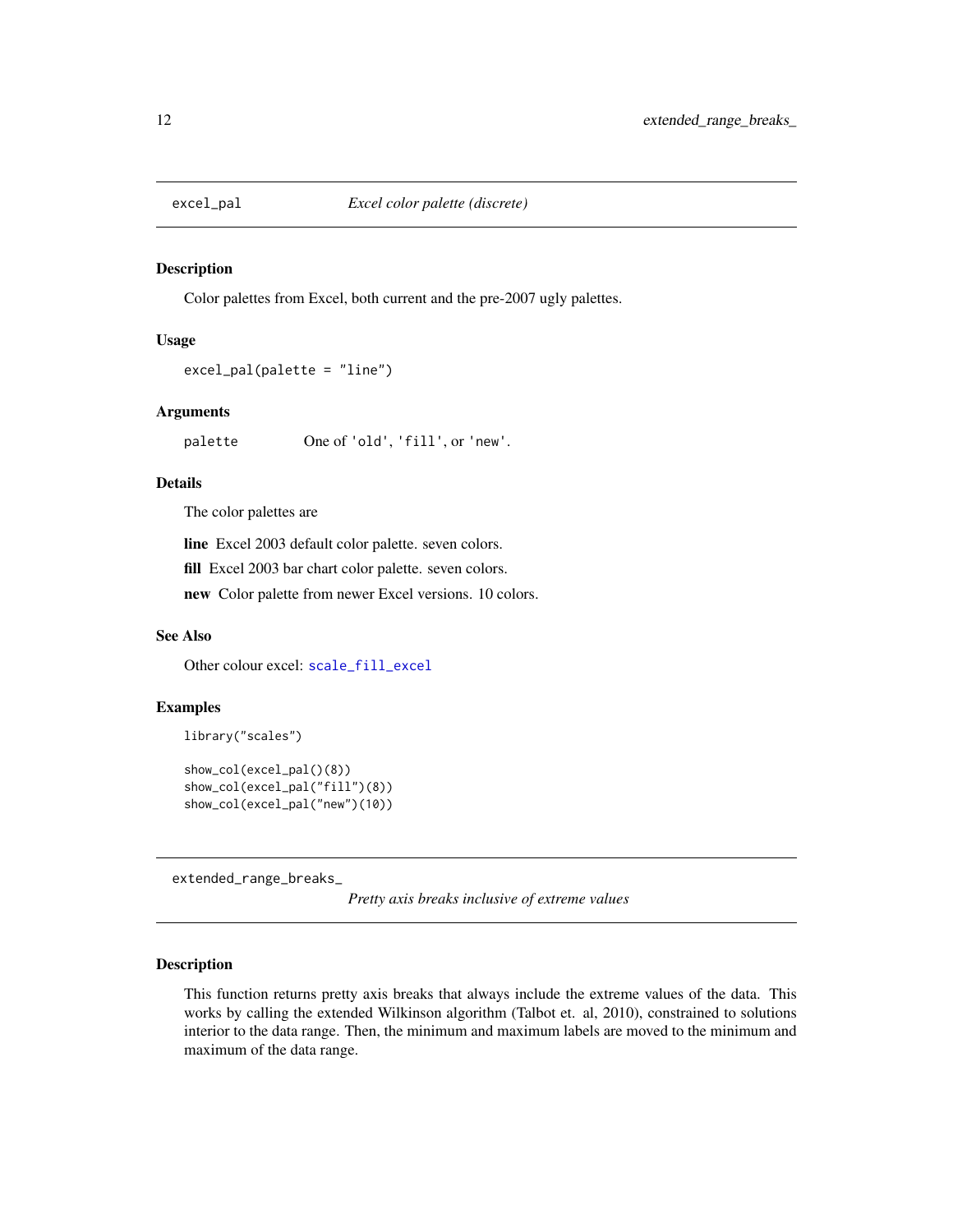#### Usage

extended\_range\_breaks\_(dmin, dmax,  $n = 5$ ,  $Q = c(1, 5, 2, 2.5, 4, 3)$ ,  $w = c(0.25, 0.2, 0.5, 0.05)$ 

 $extended_range_breaks(n = 5, ...)$ 

#### Arguments

| dmin | minimum of the data range                                                                                |
|------|----------------------------------------------------------------------------------------------------------|
| dmax | maximum of the data range                                                                                |
| n    | desired number of breaks                                                                                 |
| 0    | set of nice numbers                                                                                      |
| W    | weights applied to the four optimization components (simplicity, coverage, den-<br>sity, and legibility) |
|      | other arguments passed to extended_range_breaks_                                                         |

## Details

extended\_range\_breaks implements the algorithm and returns the break values. scales\_extended\_range\_breaks uses the conventions of the scales package, and returns a function.

## Value

For extended\_range\_breaks, the vector of axis label locations. For scales\_extended\_range\_breaks, a function which takes a single argument, a vector of data, and returns the vector of axis label locations.

A function which returns breaks given a vector.

#### Author(s)

Justin Talbot <jtalbot@stanford.edu>, Jeffrey B. Arnold, Baptiste Auguie

## References

Talbot, J., Lin, S., Hanrahan, P. (2010) An Extension of Wilkinson's Algorithm for Positioning Tick Labels on Axes, InfoVis 2010.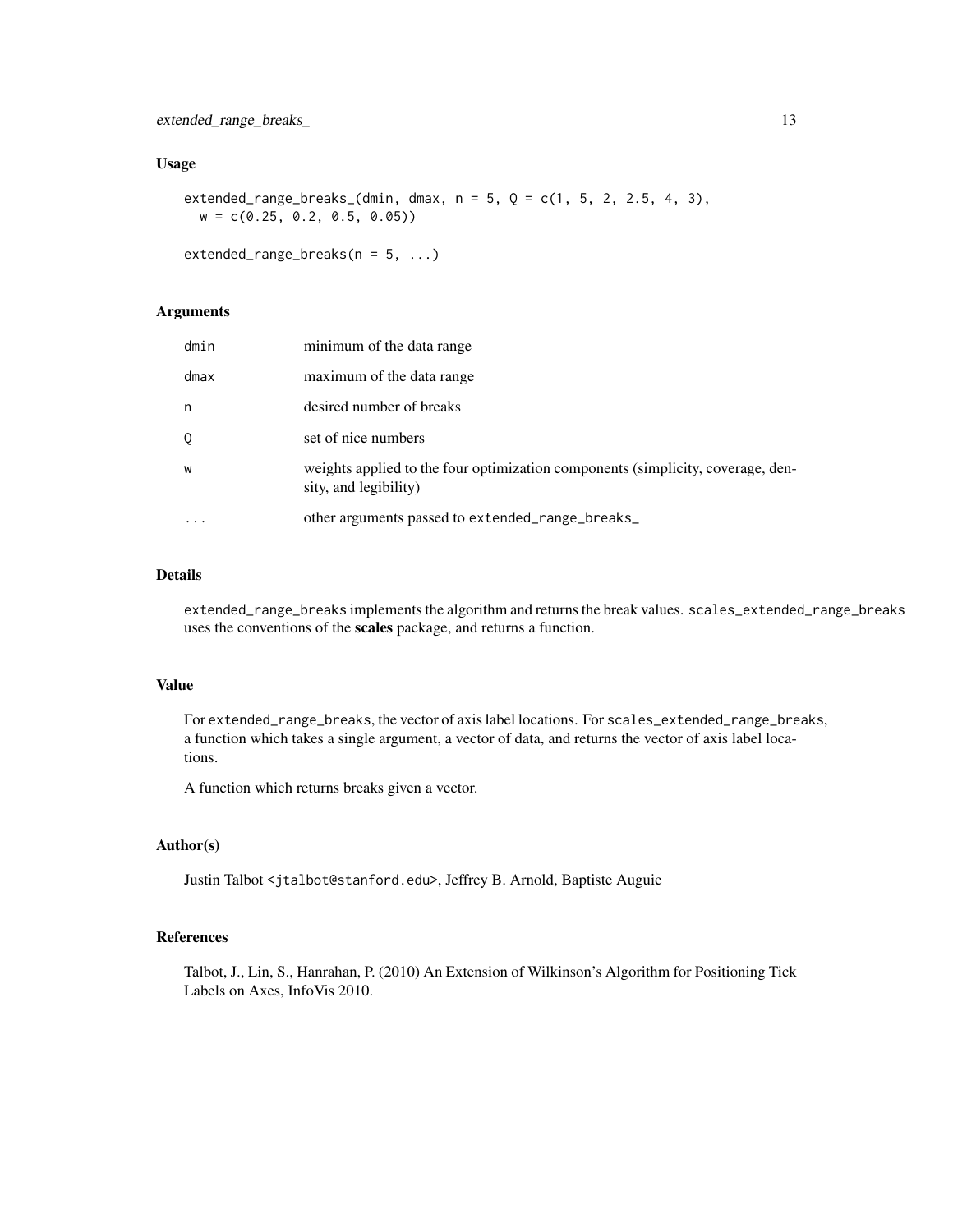<span id="page-13-1"></span><span id="page-13-0"></span>

## Description

Qualitative color palettes from Stephen Few,

#### Usage

few\_pal(palette = "medium")

#### Arguments

palette One of c("medium", "dark", "light").

#### Details

Use the light palette for filled areas, such as bar charts. The medium palette should be used for points and lines. The dark palette should be used for either highlighting specific points, or if the lines and points are small or thin. All these palettes contain nine colors.

#### References

Few, S. (2012) *Show Me the Numbers: Designing Tables and Graphs to Enlighten*. 2nd edition. Analytics Press.

["Practical Rules for Using Color in Charts".](http://www.perceptualedge.com/articles/visual_business_intelligence/rules_for_using_color.pdf)

## See Also

Other colour few: [scale\\_colour\\_few](#page-22-2)

```
library("scales")
```

```
show_col(few_pal()(7))
show_col(few_pal("dark")(7))
show_col(few_pal("light")(7))
```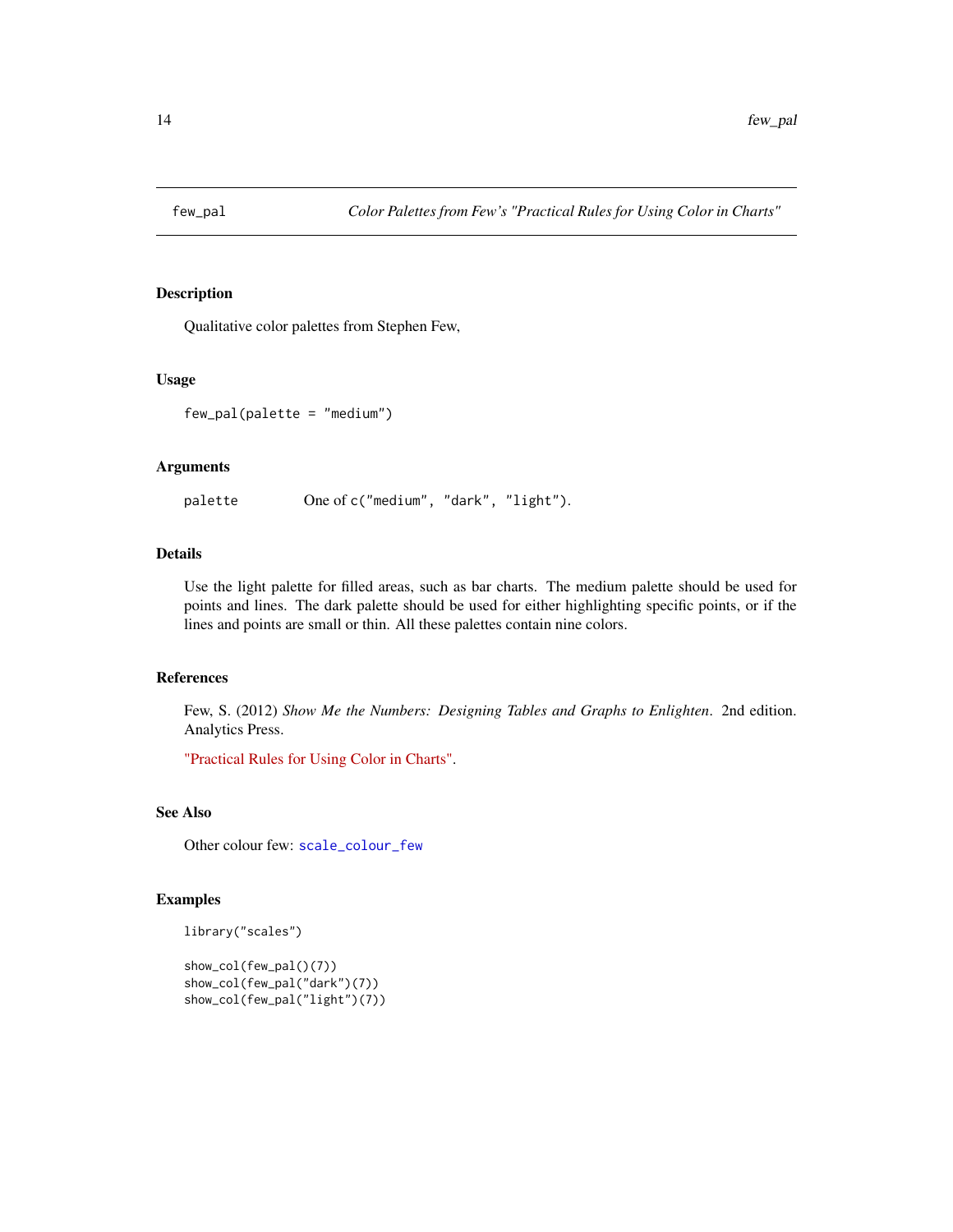## <span id="page-14-1"></span><span id="page-14-0"></span>Description

The standard three-color fivethirtyeight.com palette for line plots is blue, red, and green.

## Usage

```
fivethirtyeight_pal()
```
## See Also

Other colour fivethirtyeight: [scale\\_colour\\_fivethirtyeight](#page-23-1)

## Examples

```
library("scales")
```
show\_col(fivethirtyeight\_pal()(3))

<span id="page-14-2"></span>gdocs\_pal *Google Docs color palette (discrete)*

## Description

Color palettes from Google Docs. This palette includes 20 colors.

## Usage

```
gdocs_pal()
```
#### See Also

Other colour gdocs: [scale\\_fill\\_gdocs](#page-30-2)

## Examples

library("scales")

show\_col(gdocs\_pal()(20))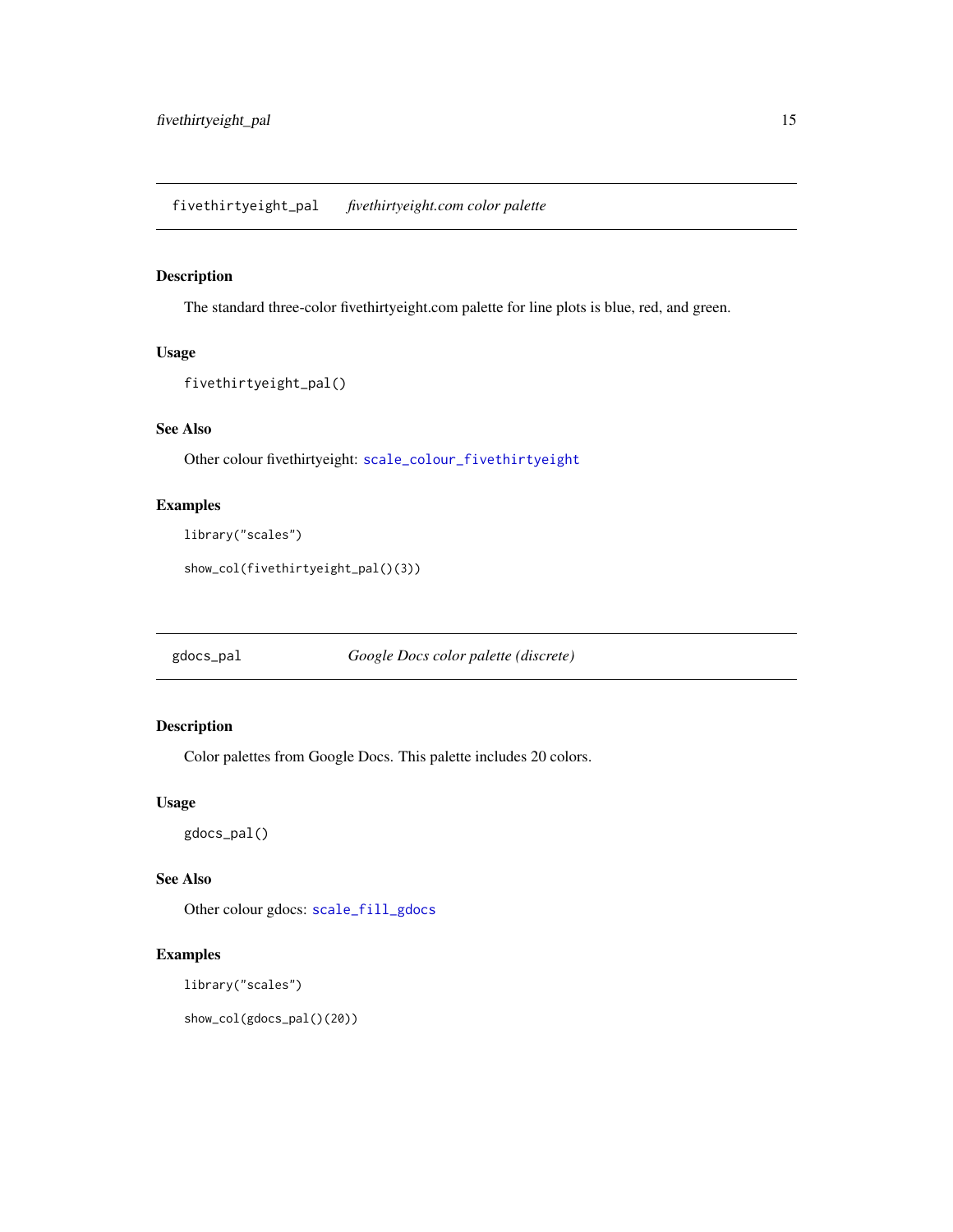<span id="page-15-1"></span><span id="page-15-0"></span>geom\_rangeframe *Range Frames*

## Description

Axis lines which extend to the maximum and minimum of the plotted data.

## Usage

```
geom_rangeframe(mapping = NULL, data = NULL, stat = "identity",
 position = "identity", ..., sides = "bl", na.rm = FALSE,
  show.legend = NA, inherit.aes = TRUE)
```
## Arguments

| mapping      | Set of aesthetic mappings created by aes or aes_. If specified and inherit.aes = TRUE<br>(the default), it is combined with the default mapping at the top level of the plot.<br>You must supply mapping if there is no plot mapping.               |
|--------------|-----------------------------------------------------------------------------------------------------------------------------------------------------------------------------------------------------------------------------------------------------|
| data         | The data to be displayed in this layer. There are three options:                                                                                                                                                                                    |
|              | If NULL, the default, the data is inherited from the plot data as specified in the<br>call to ggplot.                                                                                                                                               |
|              | A data. frame, or other object, will override the plot data. All objects will<br>be fortified to produce a data frame. See fortify for which variables will be<br>created.                                                                          |
|              | A function will be called with a single argument, the plot data. The return<br>value must be a data. frame., and will be used as the layer data.                                                                                                    |
| stat         | The statistical transformation to use on the data for this layer, as a string.                                                                                                                                                                      |
| position     | Position adjustment, either as a string, or the result of a call to a position adjust-<br>ment function.                                                                                                                                            |
|              | other arguments passed on to layer. These are often aesthetics, used to set an<br>aesthetic to a fixed value, like color = "red" or size = 3. They may also be<br>parameters to the paired geom/stat.                                               |
| sides        | A string that controls which sides of the plot the frames appear on. It can be set<br>to a string containing any of 'trbl', for top, right, bottom, and left.                                                                                       |
| na.rm        | If FALSE, the default, missing values are removed with a warning. If TRUE,<br>missing values are silently removed.                                                                                                                                  |
| show. legend | logical. Should this layer be included in the legends? NA, the default, includes if<br>any aesthetics are mapped. FALSE never includes, and TRUE always includes.                                                                                   |
| inherit.aes  | If FALSE, overrides the default aesthetics, rather than combining with them.<br>This is most useful for helper functions that define both data and aesthetics and<br>shouldn't inherit behaviour from the default plot specification, e.g. borders. |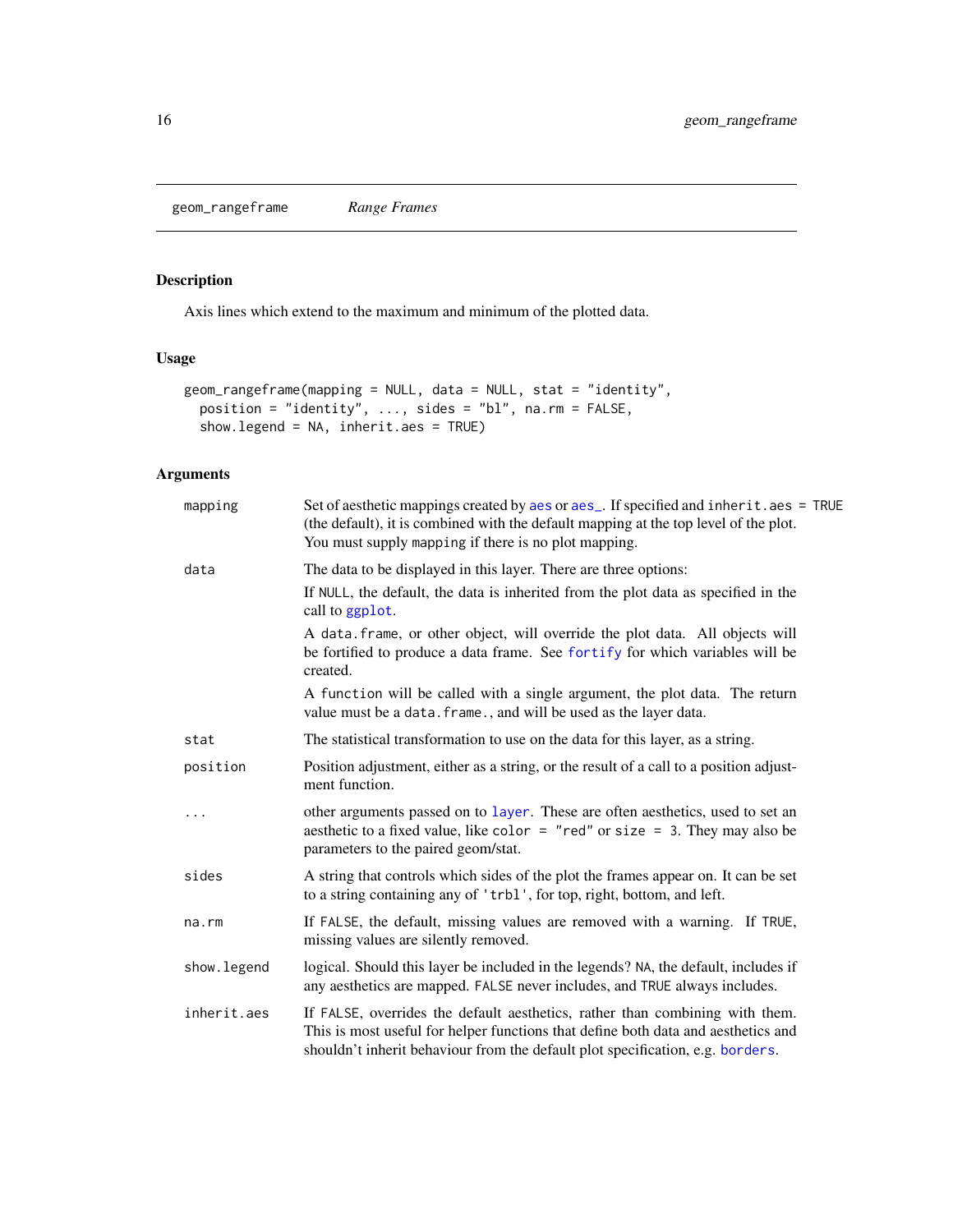## <span id="page-16-0"></span>geom\_tufteboxplot 17

## **Aesthetics**

- colour
- size
- linetype
- alpha

## References

Tufte, Edward R. (2001) The Visual Display of Quantitative Information, Chapter 6.

#### See Also

Other geom tufte: [geom\\_tufteboxplot](#page-16-1)

## Examples

library("ggplot2")

```
ggplot(mtcars, aes(wt, mpg)) +
geom_point() +
geom_rangeframe() +
theme_tufte()
```
<span id="page-16-1"></span>geom\_tufteboxplot *Tufte's Box Plot*

## Description

Edward Tufte's revisions of the box plot as described in *The Visual Display of Quantitative Information*.

#### Usage

```
geom_tufteboxplot(mapping = NULL, data = NULL, stat = "fivenumber",
 position = "dodge", outlier.colour = "black", outlier.shape = 19,
 outlier.size = 1.5, outlier.stroke = 0.5, voffset = 0.01,
 hoffset = 0.005, na.rm = FALSE, show.legend = NA, inherit.aes = TRUE,
 median.type = "point", whisker.type = "line", \dots)
```
#### Arguments

mapping Set of [aes](#page-0-0)thetic mappings created by aes or [aes\\_](#page-0-0). If specified and inherit.aes = TRUE (the default), it is combined with the default mapping at the top level of the plot. You must supply mapping if there is no plot mapping.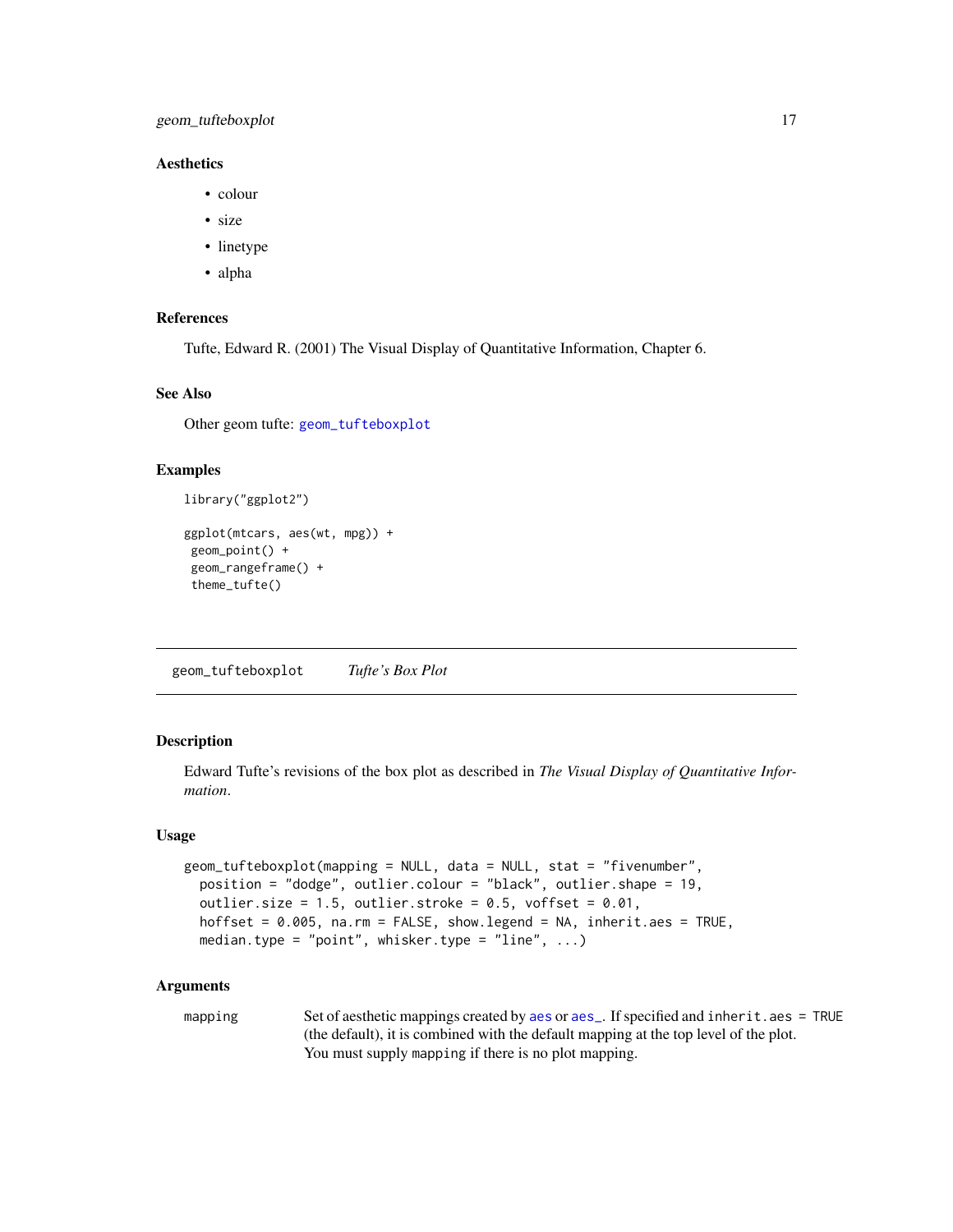<span id="page-17-0"></span>

| data           | The data to be displayed in this layer. There are three options:                                                                                                                                                                                    |
|----------------|-----------------------------------------------------------------------------------------------------------------------------------------------------------------------------------------------------------------------------------------------------|
|                | If NULL, the default, the data is inherited from the plot data as specified in the<br>call to ggplot.                                                                                                                                               |
|                | A data frame, or other object, will override the plot data. All objects will<br>be fortified to produce a data frame. See fortify for which variables will be<br>created.                                                                           |
|                | A function will be called with a single argument, the plot data. The return<br>value must be a data. frame., and will be used as the layer data.                                                                                                    |
| stat           | The statistical transformation to use on the data for this layer, as a string.                                                                                                                                                                      |
| position       | Position adjustment, either as a string, or the result of a call to a position adjust-<br>ment function.                                                                                                                                            |
| outlier.colour | colour for outlying points                                                                                                                                                                                                                          |
| outlier.shape  | shape of outlying points                                                                                                                                                                                                                            |
| outlier.size   | size of outlying points                                                                                                                                                                                                                             |
| outlier.stroke | stroke for outlying points                                                                                                                                                                                                                          |
| voffset        | controls the size of the gap in the line representing the median when median. type = 'line'.<br>This is a fraction of the range of y.                                                                                                               |
| hoffset        | controls how much the interquartile line is offset from the whiskers when median. type = 'line'.<br>This is a fraction of the range of x.                                                                                                           |
| na.rm          | If FALSE, the default, missing values are removed with a warning. If TRUE,<br>missing values are silently removed.                                                                                                                                  |
| show.legend    | logical. Should this layer be included in the legends? NA, the default, includes if<br>any aesthetics are mapped. FALSE never includes, and TRUE always includes.                                                                                   |
| inherit.aes    | If FALSE, overrides the default aesthetics, rather than combining with them.<br>This is most useful for helper functions that define both data and aesthetics and<br>shouldn't inherit behaviour from the default plot specification, e.g. borders. |
| median.type    | If 'point', then the median is represented by a point, and the interquartile range<br>by a gap in the line. If median.type='line', then the interquartile range is<br>represented by a line, possibly offset, and the median by a gap in the line.  |
| whisker.type   | If 'line', then whiskers are represented by lines. If 'point', then whiskers are<br>represented by points at ymin and ymax.                                                                                                                         |
| .              | other arguments passed on to layer. These are often aesthetics, used to set an<br>aesthetic to a fixed value, like color = "red" or size = 3. They may also be<br>parameters to the paired geom/stat.                                               |

## Aesthetics

- x [required]
- y [required]
- colour
- size
- linetype
- shape
- fill
- alpha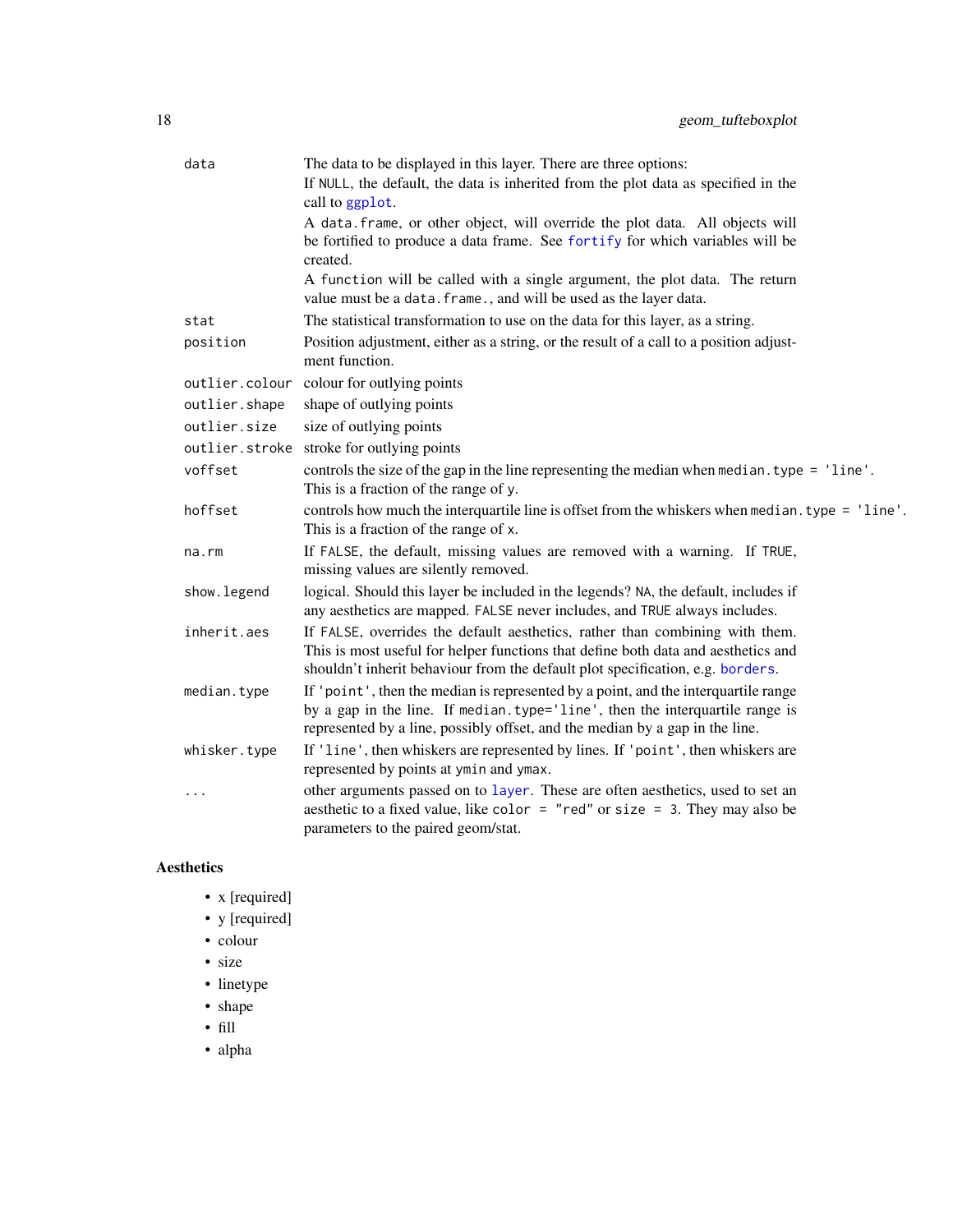#### <span id="page-18-0"></span>ggthemes and the state of the state of the state of the state of the state of the state of the state of the state of the state of the state of the state of the state of the state of the state of the state of the state of t

#### References

Tufte, Edward R. (2001) The Visual Display of Quantitative Information, Chapter 6.

McGill, R., Tukey, J. W. and Larsen, W. A. (1978) Variations of box plots. The American Statistician 32, 12-16.

## See Also

```
geom_boxplot
```
Other geom tufte: [geom\\_rangeframe](#page-15-1)

#### Examples

library("ggplot2")

```
p <- ggplot(mtcars, aes(factor(cyl), mpg))
## with a point for the median and lines for whiskers
p + geom_tufteboxplot()
## with a line for the interquartile range and points for whiskers
p + geom_tufteboxplot(median.type = "line", whisker.type = "point", hoffset = 0)
## with a wide line for the interquartile range and lines for whiskers
p + geom_{tufteboxplot(median-type = "line", hoffset = 0, width = 3)## with an offset line for the interquartile range and lines for whiskers
p + geom_tufteboxplot(median.type = "line")
```

## Description

This package contains extra themes, scales, and geoms, and functions for and related to ggplot2.

#### Details

In addition to the help pages, see the README page on [github](https://github.com/jrnold/ggthemes) for examples.

<span id="page-18-1"></span>

| ggthemes_data | Palette data for the ggthemes package |  |
|---------------|---------------------------------------|--|
|---------------|---------------------------------------|--|

## Description

Data used by the palettes in the ggthemes package.

#### Usage

ggthemes\_data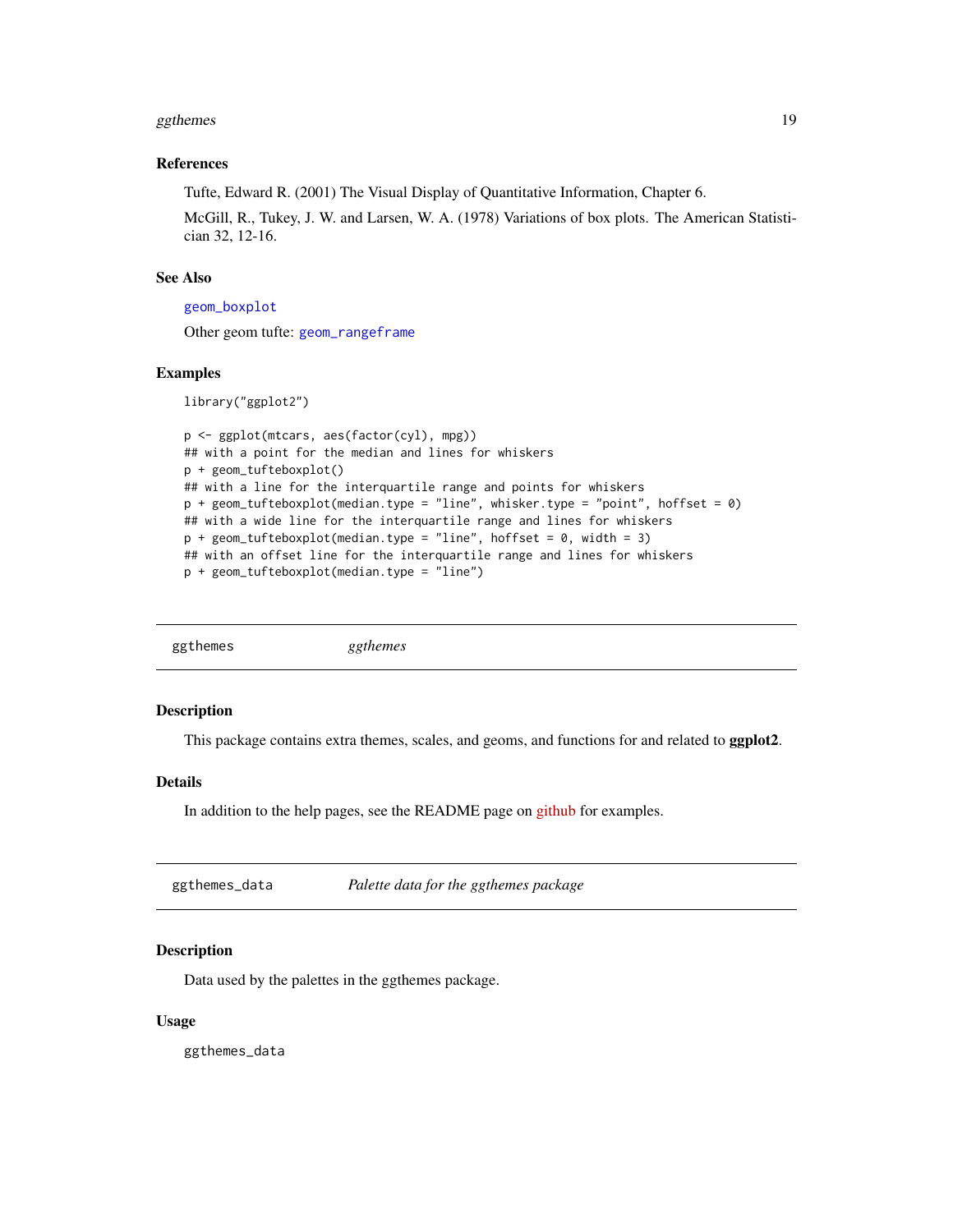## Format

A list.

<span id="page-19-2"></span>hc\_pal *Highcharts JS color palette (discrete)*

## Description

The Highcharts JS uses many different color palettes in its plots. This collects a few of them.

#### Usage

hc\_pal(palette = "default")

## Arguments

palette character The color palette to use. This must be a name in [ggthemes\\_data\\$hc\\$palettes](#page-18-1).

## Details

The "darkunica" palette has 11 colors, and the "default" palette has 10 colors.

<span id="page-19-1"></span>

| palette_pander | Color palette from the pander package |  |
|----------------|---------------------------------------|--|
|                |                                       |  |

## Description

The pander ships with a default colorblind and printer-friendly color palette borrowed from [http:](http://jfly.iam.u-tokyo.ac.jp/color/) [//jfly.iam.u-tokyo.ac.jp/color/](http://jfly.iam.u-tokyo.ac.jp/color/).

## Usage

```
palette_pander(n, random_order = FALSE)
```
#### Arguments

| n            | number of colors. This palette supports up to eight colors.                                      |
|--------------|--------------------------------------------------------------------------------------------------|
| random_order | if the palette should be reordered randomly before rendering each plot to get<br>colorful images |

## See Also

Other colour pander: [scale\\_color\\_pander](#page-21-1)

<span id="page-19-0"></span>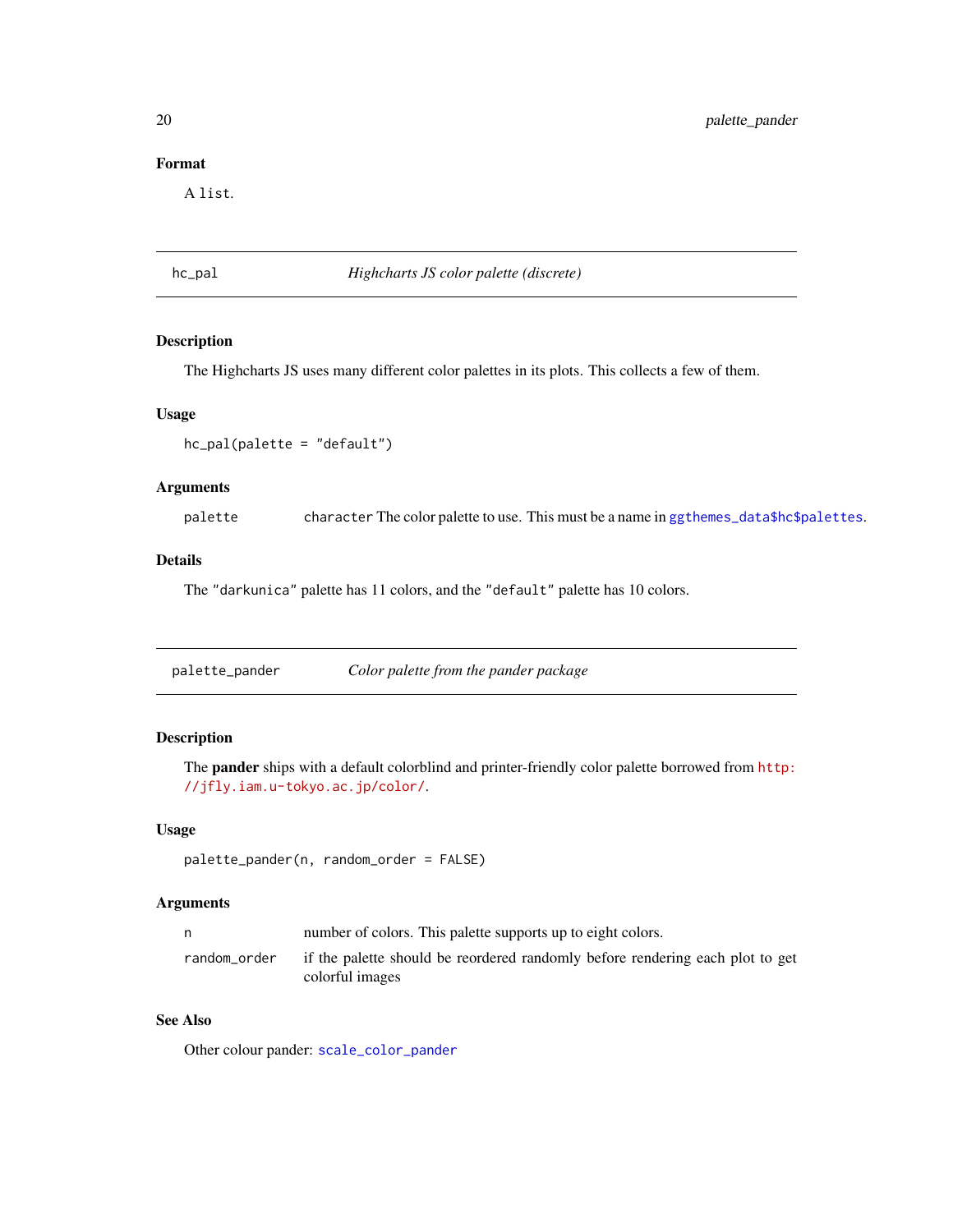#### <span id="page-20-0"></span>ptol\_pal 21

## Examples

## Not run: palette\_pander(TRUE)

## End(Not run)

<span id="page-20-1"></span>ptol\_pal *Color Palettes from Paul Tol's "Colour Schemes"*

## Description

Qualitative color palettes from Paul Tol, ["Colour Schemes".](https://personal.sron.nl/~pault/colourschemes.pdf)

## Usage

ptol\_pal()

## Details

Incorporation of the palette into an R package was originally inspired by Peter Carl's [Paul Tol 21 Gun Salute](https://tradeblotter.wordpress.com/2013/02/28/the-paul-tol-21-color-salute/)

## References

Paul Tol. 2012. "Colour Schemes." SRON Technical Note, SRON/EPS/TN/09-002. [https://](https://personal.sron.nl/~pault/colourschemes.pdf) [personal.sron.nl/~pault/colourschemes.pdf](https://personal.sron.nl/~pault/colourschemes.pdf)

## See Also

Other colour ptol: [scale\\_colour\\_ptol](#page-27-1)

## Examples

```
library("scales")
```
show\_col(ptol\_pal()(6)) show\_col(ptol\_pal()(4)) show\_col(ptol\_pal()(12))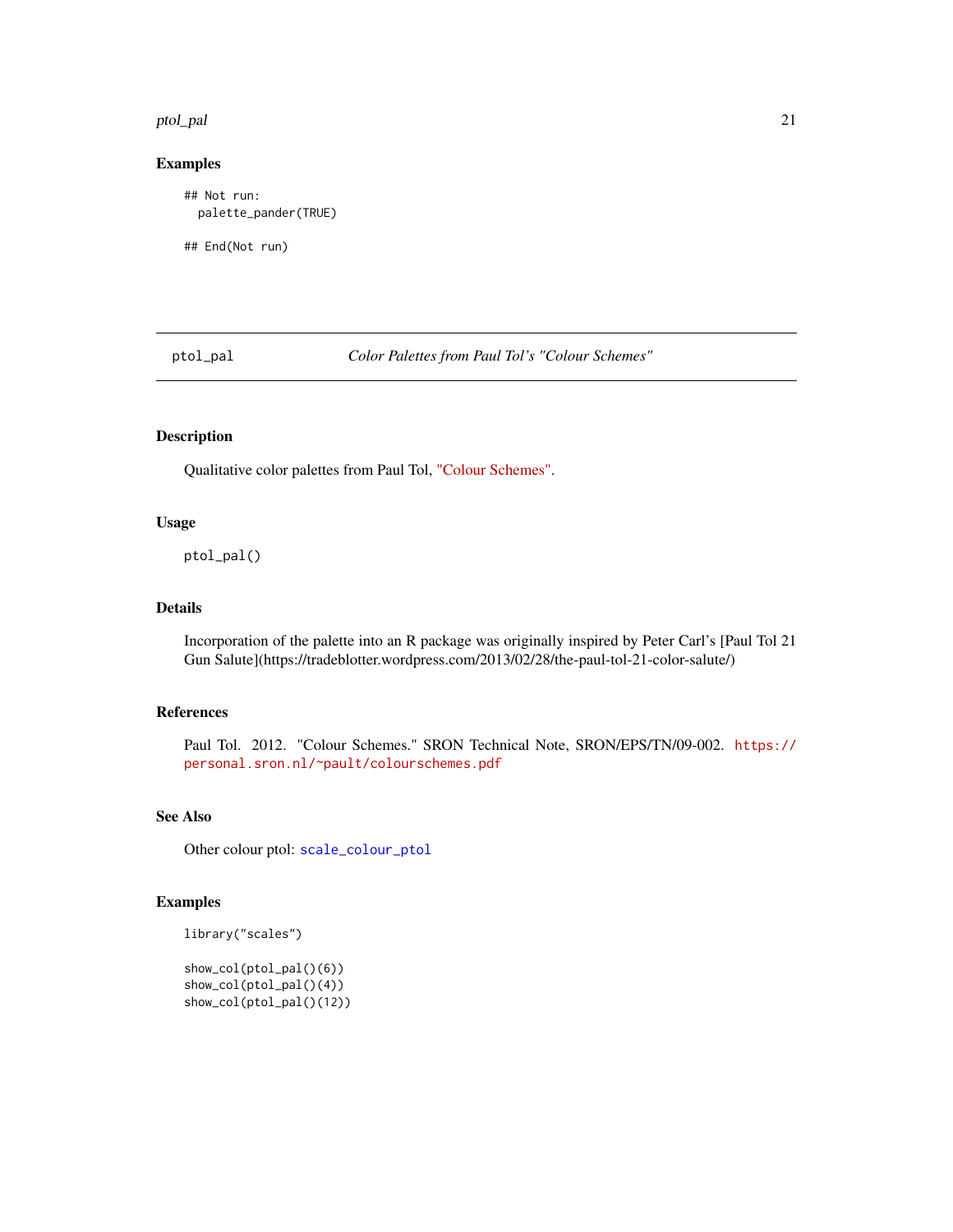<span id="page-21-1"></span><span id="page-21-0"></span>scale\_color\_pander *Color scale from the pander package*

## Description

The pander ships with a default colorblind and printer-friendly color palette borrowed from [http:](http://jfly.iam.u-tokyo.ac.jp/color/) [//jfly.iam.u-tokyo.ac.jp/color/](http://jfly.iam.u-tokyo.ac.jp/color/).

#### Usage

```
scale_color_pander(...)
```
scale\_colour\_pander(...)

scale\_fill\_pander(...)

#### Arguments

| $\cdots$ | Other arguments passed on to discrete_scale to control name, limits, breaks, |
|----------|------------------------------------------------------------------------------|
|          | labels and so forth.                                                         |

#### See Also

[theme\\_pander](#page-53-1)

Other colour pander: [palette\\_pander](#page-19-1)

scale\_colour\_canva *Discrete color scale using canva.com color palettes*

## Description

Color scale for canva.com color palettes described in [canva\\_palettes](#page-6-1).

## Usage

```
scale_colour_canva(..., palette = "Fresh and bright")
```
scale\_color\_canva(..., palette = "Fresh and bright")

 $scale_fill\_canva(..., platete = "Fresh and bright")$ 

## Arguments

| $\cdots$ | Arguments passed to discrete_scale.                            |
|----------|----------------------------------------------------------------|
| palette  | Palette name. See the names of canva palettes for valid names. |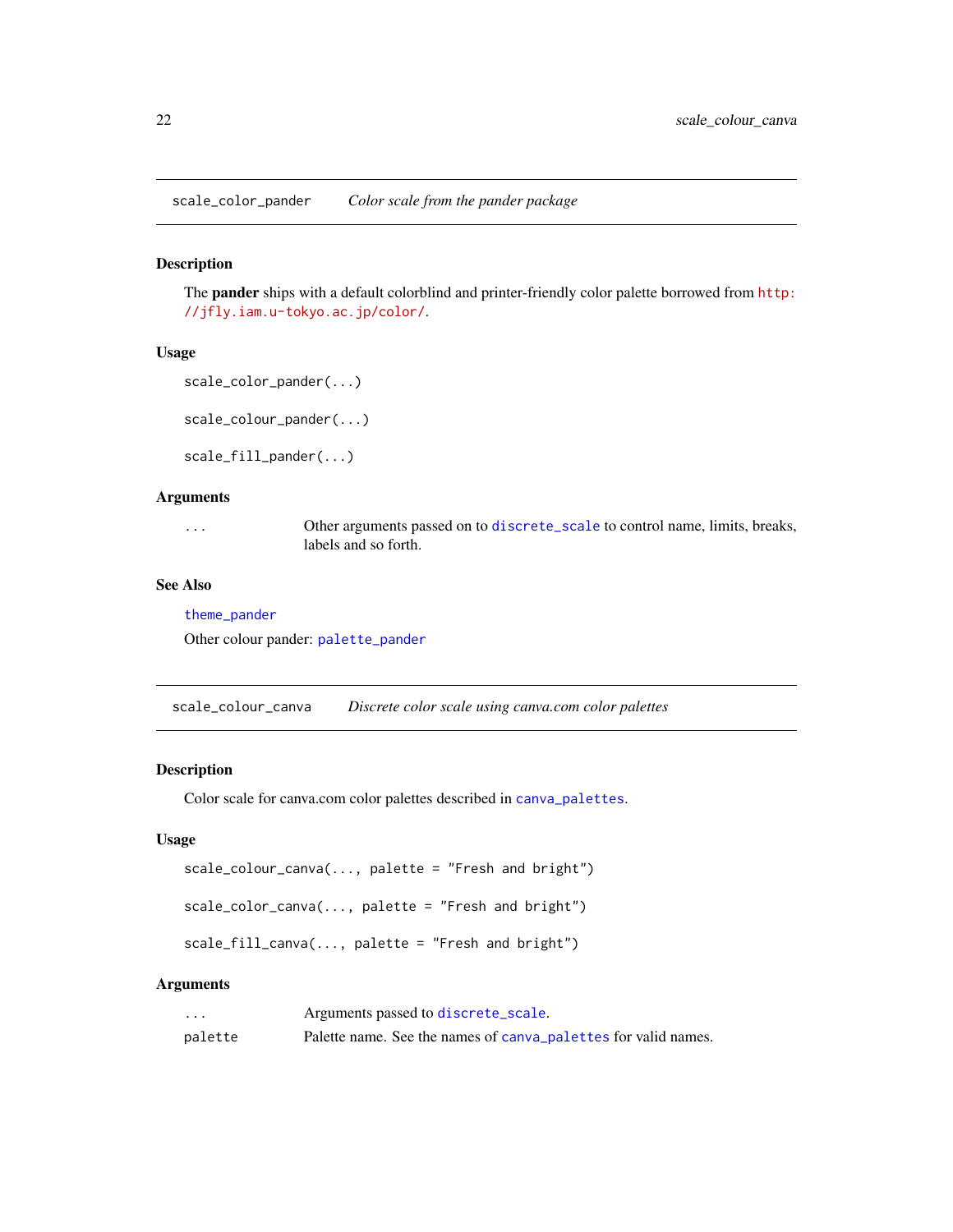<span id="page-22-1"></span><span id="page-22-0"></span>scale\_colour\_economist

*Economist color scales*

## Description

Color scales using the colors in the Economist graphics.

#### Usage

```
scale_colour_economist(stata = FALSE, ...)
scale_color_economist(stata = FALSE, ...)
scale_fill_economist(stata = FALSE, ...)
```
## Arguments

| stata   | Use the palette in the Stata economist scheme.                                                       |
|---------|------------------------------------------------------------------------------------------------------|
| $\cdot$ | Other arguments passed on to discrete_scale to control name, limits, breaks,<br>labels and so forth. |

## See Also

[theme\\_economist](#page-46-1) for examples.

Other colour economist: [economist\\_pal](#page-10-1)

<span id="page-22-2"></span>scale\_colour\_few *Color scales from Few's "Practical Rules for Using Color in Charts"*

## Description

See [few\\_pal](#page-13-1).

## Usage

```
scale_colour_few(palette = "medium", ...)
scale_color_few(palette = "medium", ...)
scale_fill_few(palette = "light", ...)
```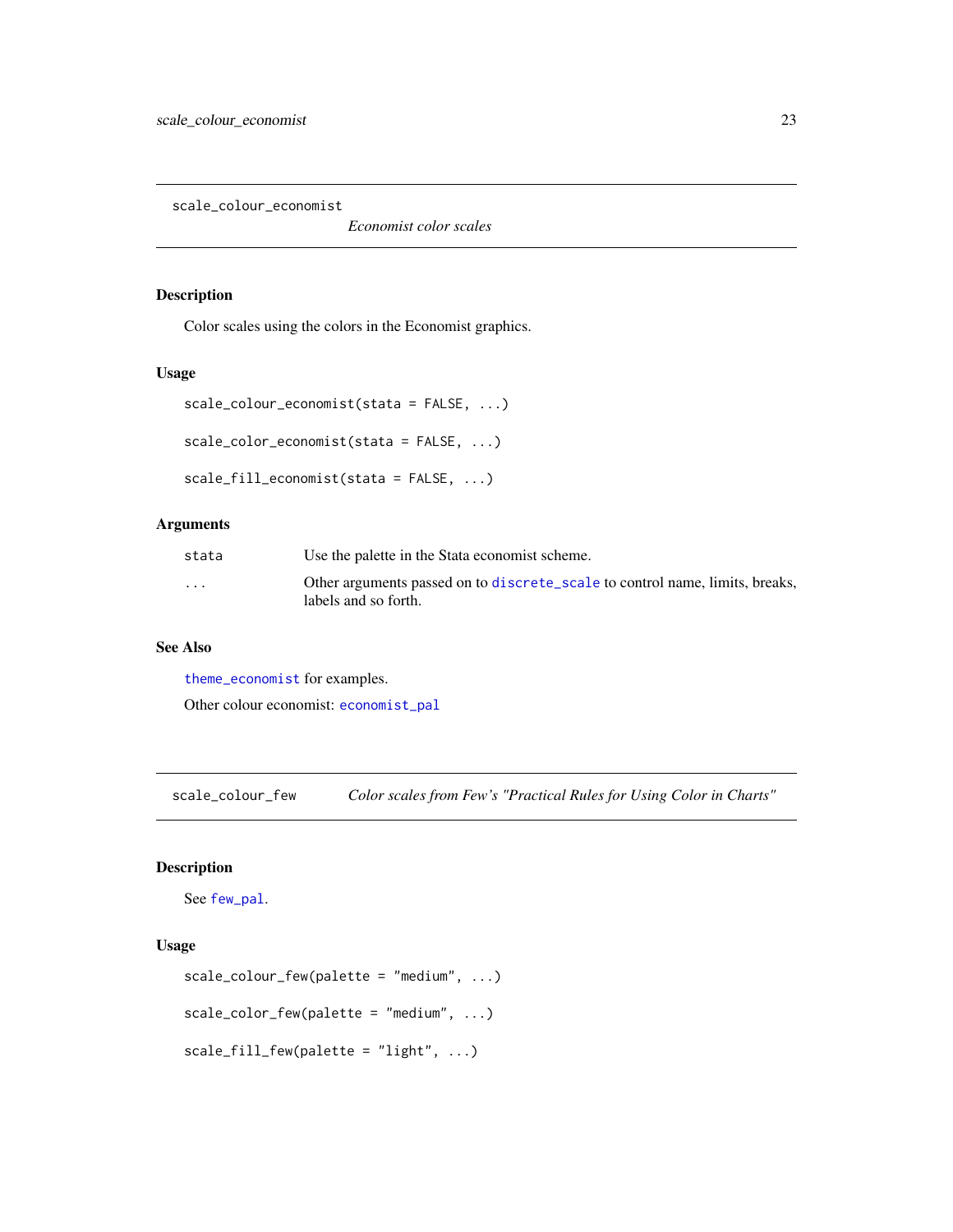## <span id="page-23-0"></span>Arguments

| palette  | One of c("medium", "dark", "light").                                                                 |
|----------|------------------------------------------------------------------------------------------------------|
| $\cdots$ | Other arguments passed on to discrete_scale to control name, limits, breaks,<br>labels and so forth. |

## See Also

Other colour few: [few\\_pal](#page-13-1)

<span id="page-23-1"></span>scale\_colour\_fivethirtyeight *fivethirtyeight.com color scales*

## Description

Color scales using the colors in the fivethirtyeight graphics.

## Usage

```
scale_colour_fivethirtyeight(...)
```

```
scale_color_fivethirtyeight(...)
```
scale\_fill\_fivethirtyeight(...)

## Arguments

... Other arguments passed on to [discrete\\_scale](#page-0-0) to control name, limits, breaks, labels and so forth.

## See Also

[theme\\_fivethirtyeight](#page-49-1) for examples.

Other colour fivethirtyeight: [fivethirtyeight\\_pal](#page-14-1)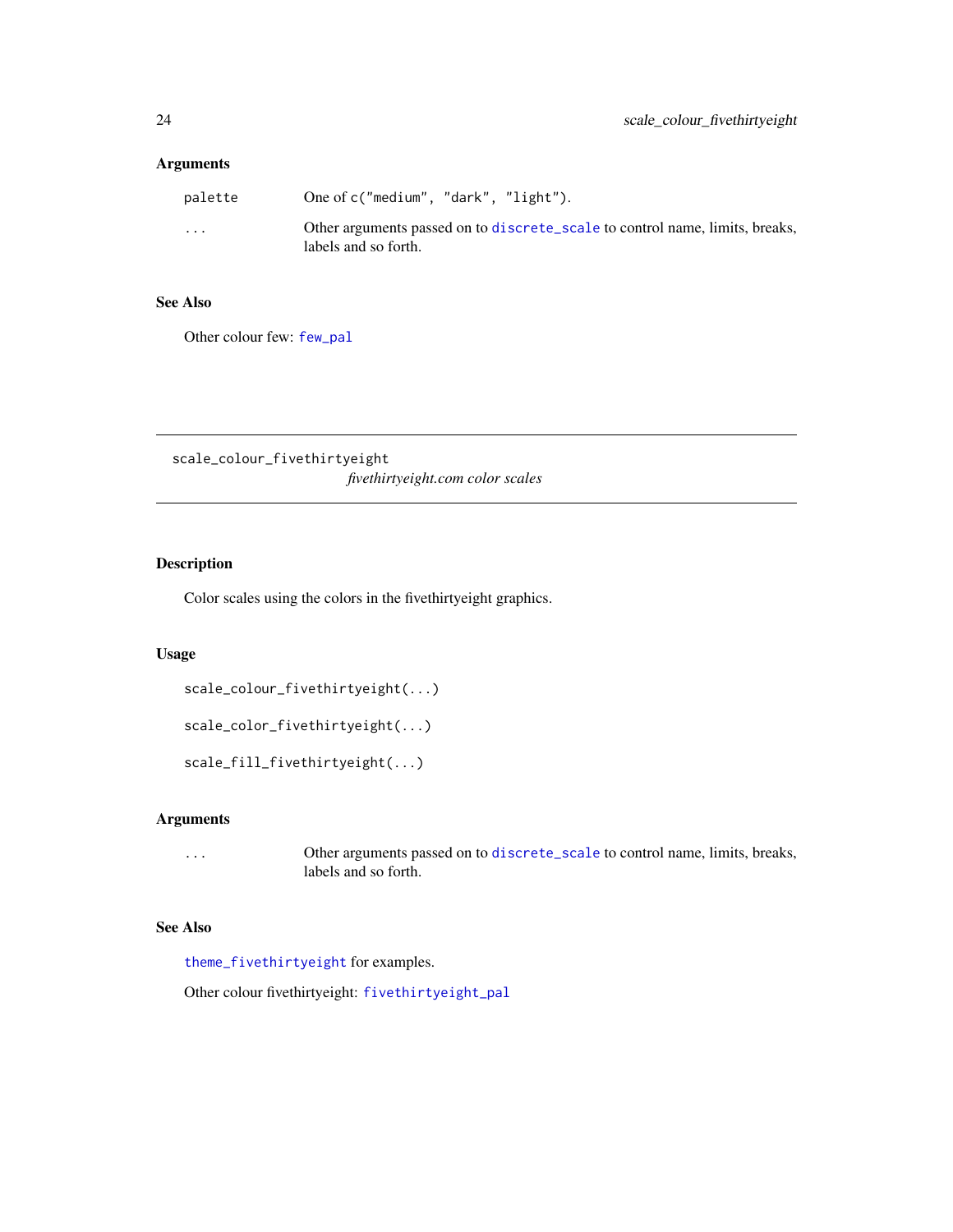<span id="page-24-1"></span><span id="page-24-0"></span>scale\_colour\_gradient2\_tableau *Tableau diverging colour scales (continuous)*

## Description

Tableau diverging colour scales (continuous)

## Usage

```
scale_colour_gradient2_tableau(palette = "Red-Blue", ..., space = "rgb",
 na.value = "grey50", guide = "colourbar")
scale_fill_gradient2_tableau(palette = "Red-Blue", ..., space = "rgb",
 na.value = "grey50", guide = "colourbar")
scale_color_gradient2_tableau(palette = "Red-Blue", ..., space = "rgb",
  na.value = "grey50", guide = "colourbar")
```
#### Arguments

| palette    | Palette name. See ggthemes_data\$tableau\$divergent.                                                  |
|------------|-------------------------------------------------------------------------------------------------------|
| $\ddots$ . | Other arguments passed on to discrete_scale to control name, limits, breaks,<br>labels and so forth.  |
| space      | Colour space in which to calculate gradient.                                                          |
| na.value   | Colour to use for missing values                                                                      |
| guide      | Type of legend. Use 'colourbar' for continuous colour bar, or 'legend' for<br>discrete colour legend. |

## See Also

Other colour tableau: [scale\\_colour\\_gradient\\_tableau](#page-25-1), [scale\\_colour\\_tableau](#page-28-2), [tableau\\_color\\_pal](#page-41-1), [tableau\\_div\\_gradient\\_pal](#page-42-1), [tableau\\_seq\\_gradient\\_pal](#page-43-1)

## Examples

library("ggplot2")

```
df <- data.frame(
  x = runif(100),
  y = runif(100),
  z1 = \text{norm}(100),
  z2 = abs(rnorm(100)))
p \leftarrow \text{ggplot}(df, \text{aes}(x, y)) + \text{geom\_point}( \text{aes}(\text{colour} = z2))p + scale_colour_gradient2_tableau()
```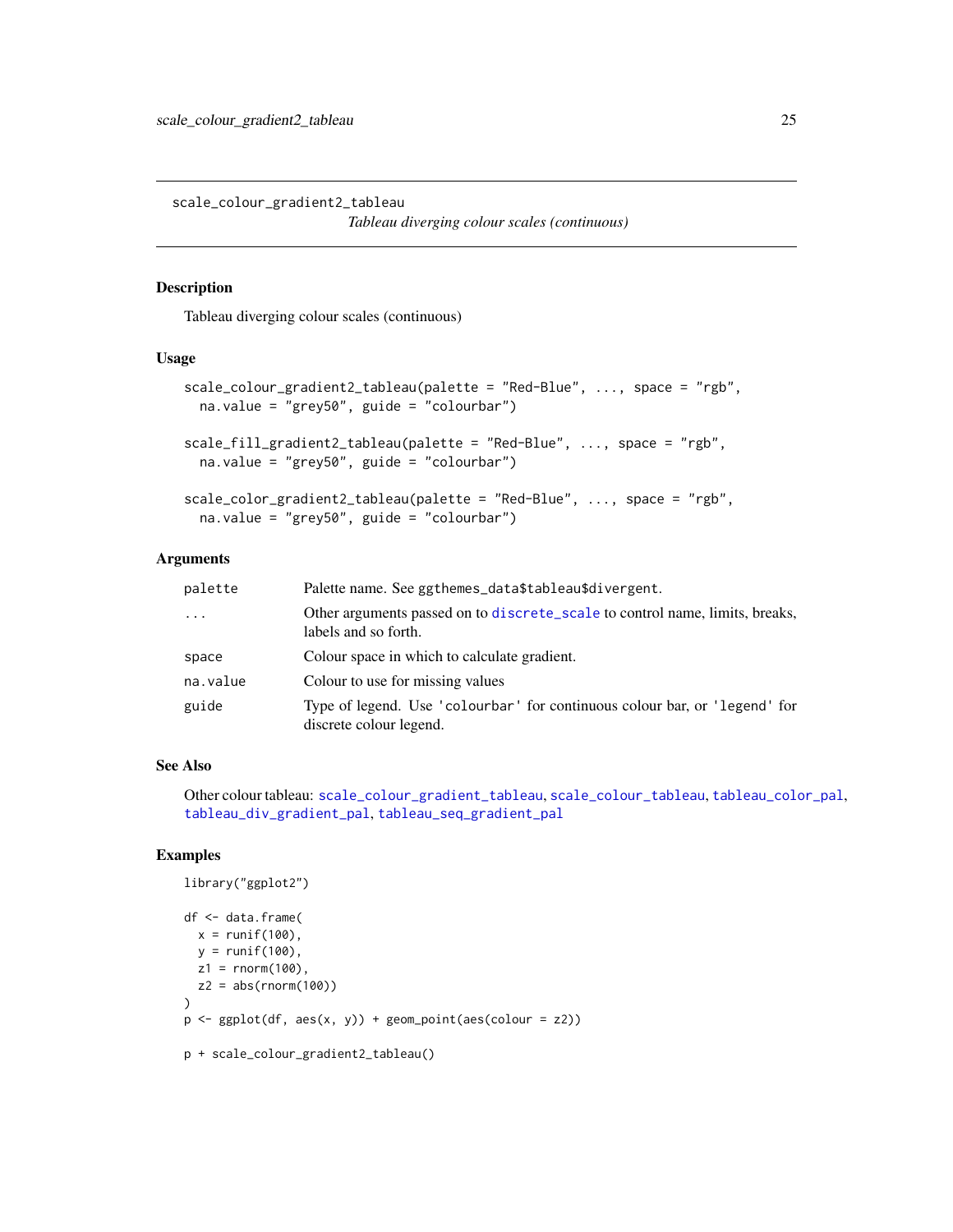```
p + scale_colour_gradient2_tableau("Orange-Blue")
p + scale_colour_gradient2_tableau("Temperature")
```
<span id="page-25-1"></span>scale\_colour\_gradient\_tableau

*Tableau sequential colour scale (continuous)*

## Description

Tableau sequential colour scale (continuous)

## Usage

```
scale_colour_gradient_tableau(palette = "Red", ..., space = "Lab",
 na.value = "grey50", guide = "colourbar")
scale_fill_gradient_tableau(palette = "Red", ..., space = "Lab",
 na.value = "grey50", guide = "colourbar")
scale_color_gradient_tableau(palette = "Red", ..., space = "Lab",
 na.value = "grey50", guide = "colourbar")
scale_color_continuous_tableau(palette = "Red", ..., space = "Lab",
 na.value = "grey50", guide = "colourbar")
scale_fill_continuous_tableau(palette = "Red", ..., space = "Lab",
 na.value = "grey50", guide = "colourbar")
```
#### Arguments

| palette   | Palette name. See ggthemes_data\$tableau\$sequential.                                                 |
|-----------|-------------------------------------------------------------------------------------------------------|
| $\ddotsc$ | Other arguments passed on to discrete_scale to control name, limits, breaks,<br>labels and so forth.  |
| space     | Colour space in which to calculate gradient.                                                          |
| na.value  | Colour to use for missing values                                                                      |
| guide     | Type of legend. Use 'colourbar' for continuous colour bar, or 'legend' for<br>discrete colour legend. |

## See Also

Other colour tableau: [scale\\_colour\\_gradient2\\_tableau](#page-24-1), [scale\\_colour\\_tableau](#page-28-2), [tableau\\_color\\_pal](#page-41-1), [tableau\\_div\\_gradient\\_pal](#page-42-1), [tableau\\_seq\\_gradient\\_pal](#page-43-1)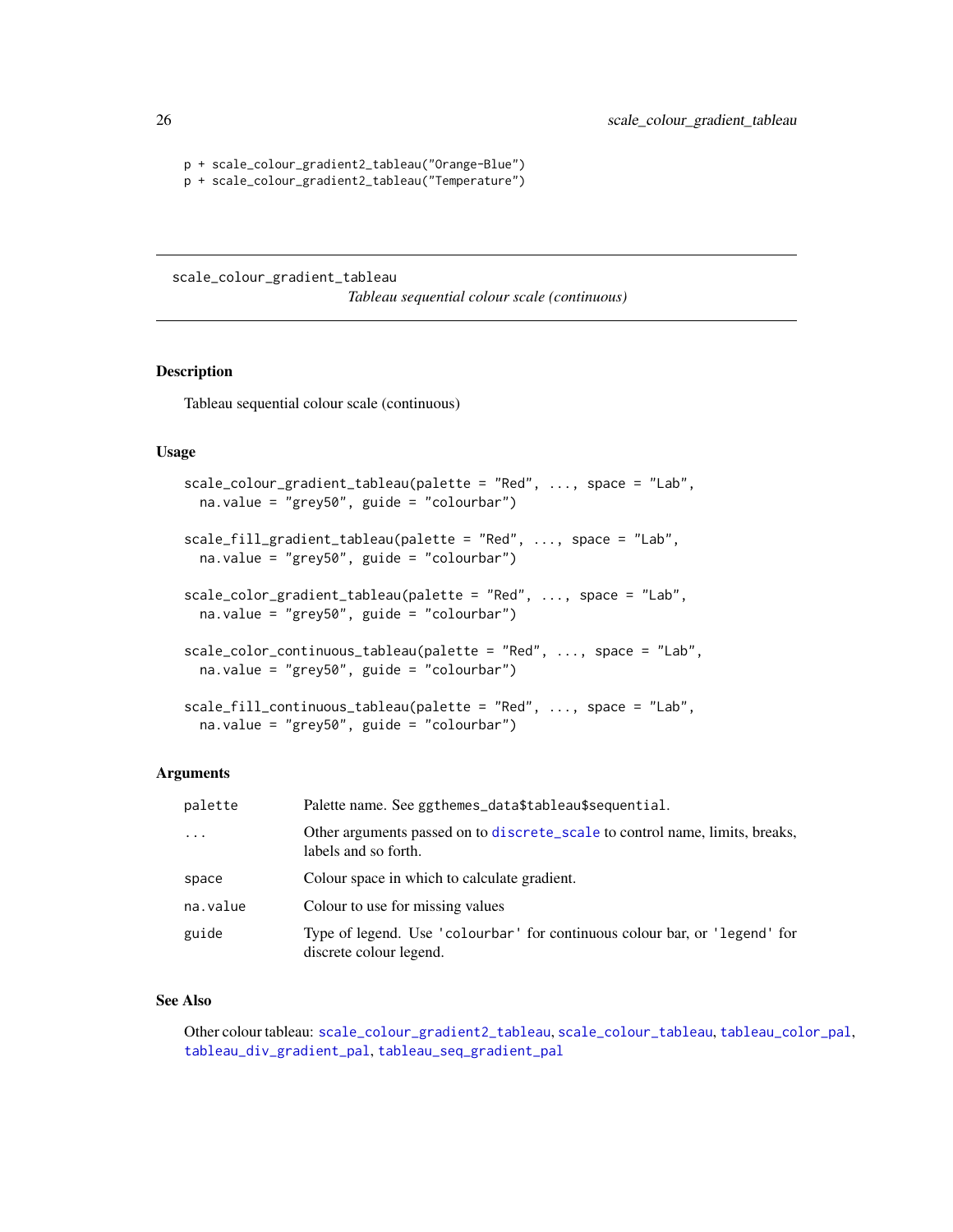<span id="page-26-0"></span>scale\_colour\_hc 27

## Examples

```
library("ggplot2")
df <- data.frame(
 x = runif(100),
  y = runif(100),
  z1 = rnorm(100),
  z2 = abs(rnorm(100))\lambdap <- ggplot(df, aes(x, y)) +
     geom_point(aes(colour = z2)) +
     theme_igray()
p + scale_colour_gradient_tableau("Red")
p + scale_colour_gradient_tableau("Blue")
p + scale_colour_gradient_tableau("Green")
```
scale\_colour\_hc *Highcharts color and fill scales*

## Description

Colour and fill scales which use the palettes in  $hc\_pal$  and are meant for use with [theme\\_hc](#page-51-1).

## Usage

```
scale\_colour\_hc(palette = "default", ...)scale_color_hc(palette = "default", ...)
scale_fill_hc(palette = "default", ...)
```
#### Arguments

| palette                 | character The color palette to use. This must be a name in ggthemes_data\$hc\$palettes. |
|-------------------------|-----------------------------------------------------------------------------------------|
| $\cdot$ $\cdot$ $\cdot$ | Other arguments passed on to discrete_scale to control name, limits, breaks,            |
|                         | labels and so forth.                                                                    |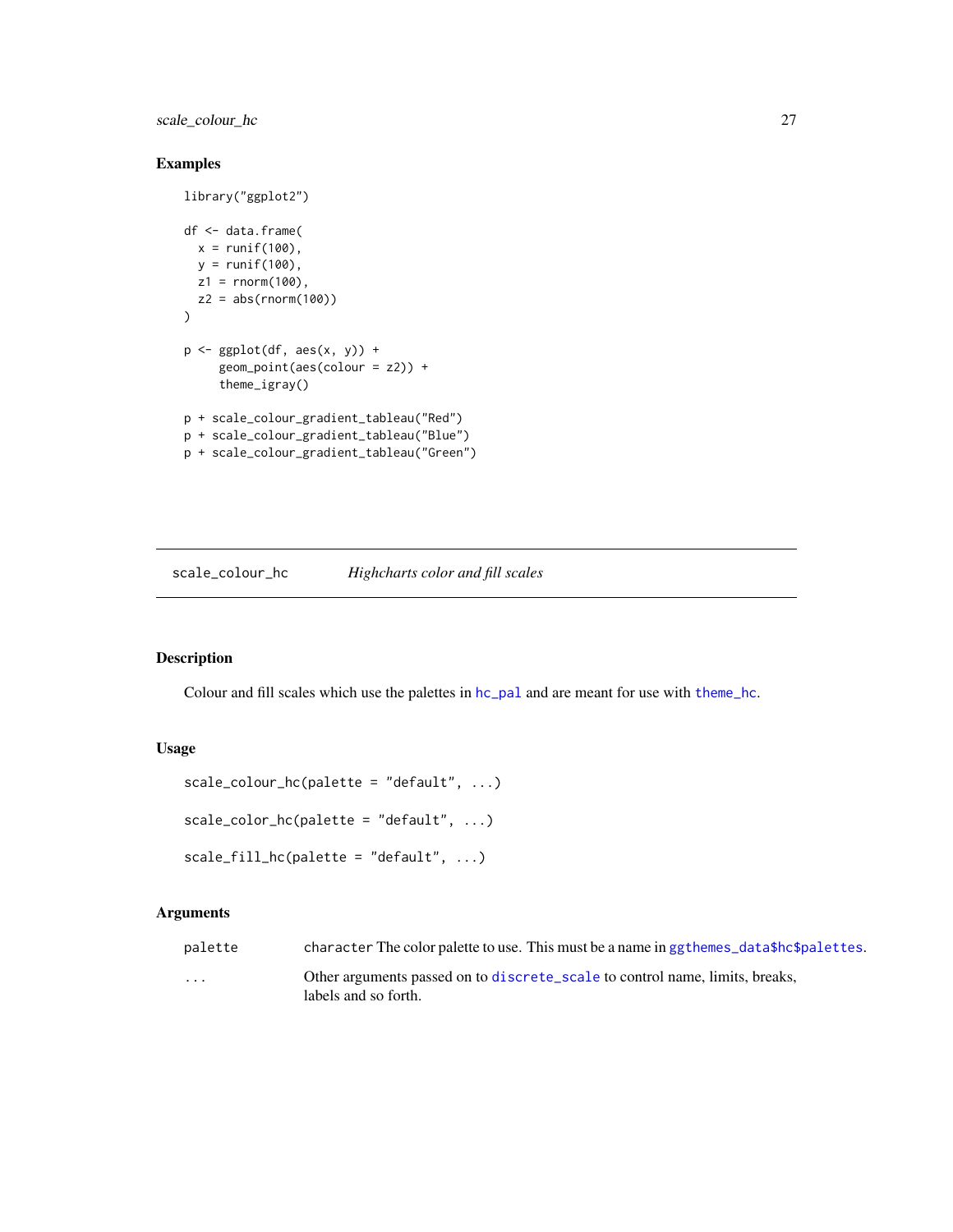<span id="page-27-1"></span><span id="page-27-0"></span>scale\_colour\_ptol *Color Scales from Paul Tol's "Colour Schemes*

## Description

See [ptol\\_pal](#page-20-1). These palettes support up to 12 values.

#### Usage

```
scale_colour_ptol(...)
```

```
scale_color_ptol(...)
```
scale\_fill\_ptol(...)

#### Arguments

... Other arguments passed on to [discrete\\_scale](#page-0-0) to control name, limits, breaks, labels and so forth.

## See Also

Other colour ptol: [ptol\\_pal](#page-20-1)

scale\_colour\_stata *Stata color scales*

## Description

See [stata\\_pal](#page-39-1) for details.

## Usage

```
scale_colour_stata(scheme = "s2color", ...)
```

```
scale_fill_stata(scheme = "s2color", ...)
```

```
scale_color_stata(scheme = "s2color", ...)
```
## Arguments

| scheme                  | character. One of "s2color", "s1rcolor", "s1color", or "mono".               |
|-------------------------|------------------------------------------------------------------------------|
| $\cdot$ $\cdot$ $\cdot$ | Other arguments passed on to discrete_scale to control name, limits, breaks, |
|                         | labels and so forth.                                                         |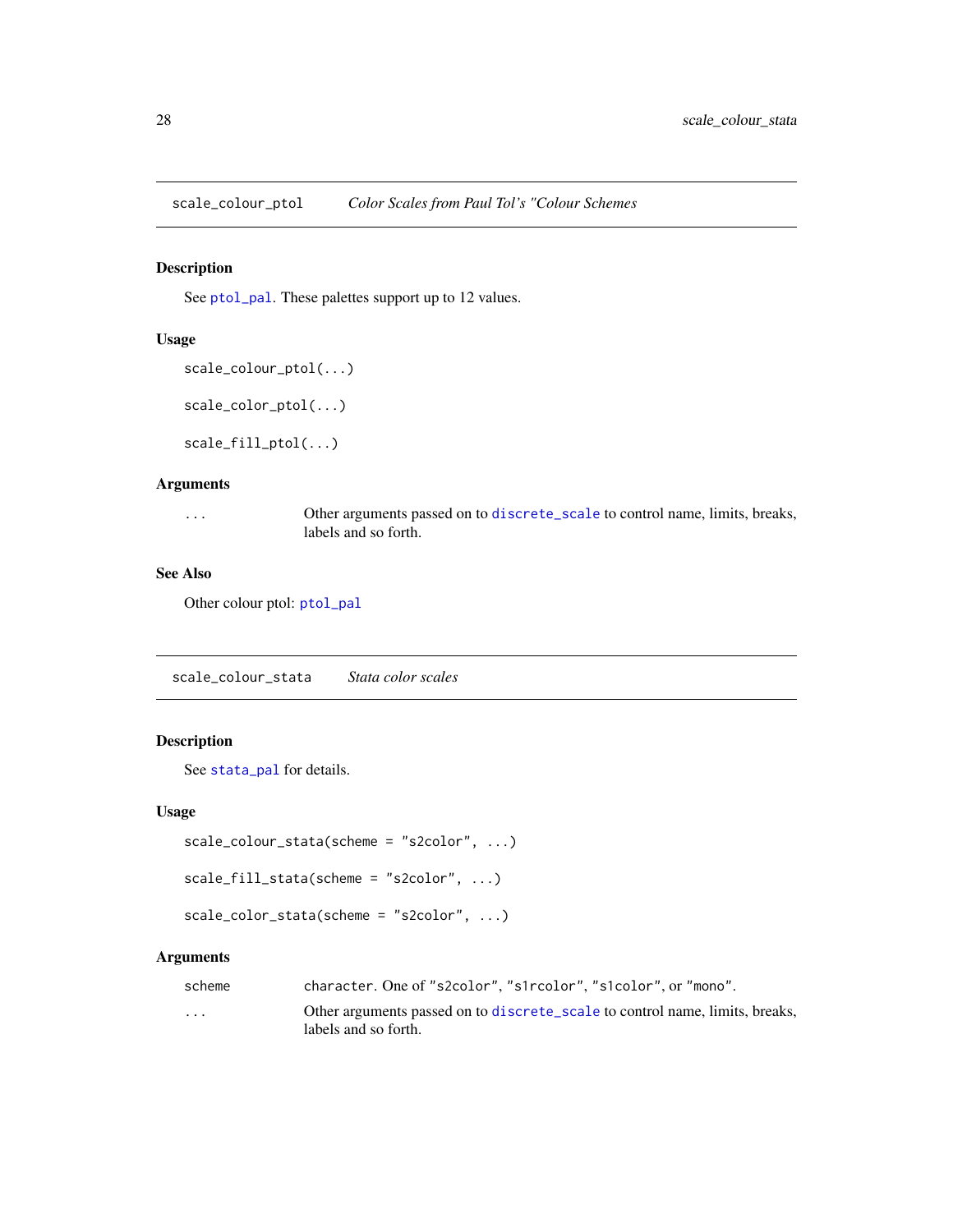## <span id="page-28-2"></span><span id="page-28-1"></span><span id="page-28-0"></span>Description

See [tableau\\_color\\_pal](#page-41-1) for details.

### Usage

```
scale_colour_tableau(palette = "tableau10", ...)
```

```
scale_fill_tableau(palette = "tableau10", ...)
```

```
scale_color_tableau(palette = "tableau10", ...)
```
#### Arguments

| palette  | Palette name.                                                                                        |
|----------|------------------------------------------------------------------------------------------------------|
| $\cdots$ | Other arguments passed on to discrete_scale to control name, limits, breaks,<br>labels and so forth. |

## See Also

[tableau\\_color\\_pal](#page-41-1) for references.

Other colour tableau: [scale\\_colour\\_gradient2\\_tableau](#page-24-1), [scale\\_colour\\_gradient\\_tableau](#page-25-1), [tableau\\_color\\_pal](#page-41-1), [tableau\\_div\\_gradient\\_pal](#page-42-1), [tableau\\_seq\\_gradient\\_pal](#page-43-1)

```
library("ggplot2")
```

```
p <- ggplot(mtcars) +
     geom\_point(aes(x = wt, y = mpg, colour = factor(gear))) +facet_wrap(~am)
p + scale_colour_tableau()
p + scale_colour_tableau("tableau20")
p + scale_colour_tableau("tableau10medium")
p + scale_colour_tableau("tableau10light")
p + scale_colour_tableau("colorblind10")
p + scale_colour_tableau("trafficlight")
p + scale_colour_tableau("purplegray12")
p + scale_colour_tableau("bluered12")
p + scale_colour_tableau("greenorange12")
p + scale_colour_tableau("cyclic")
```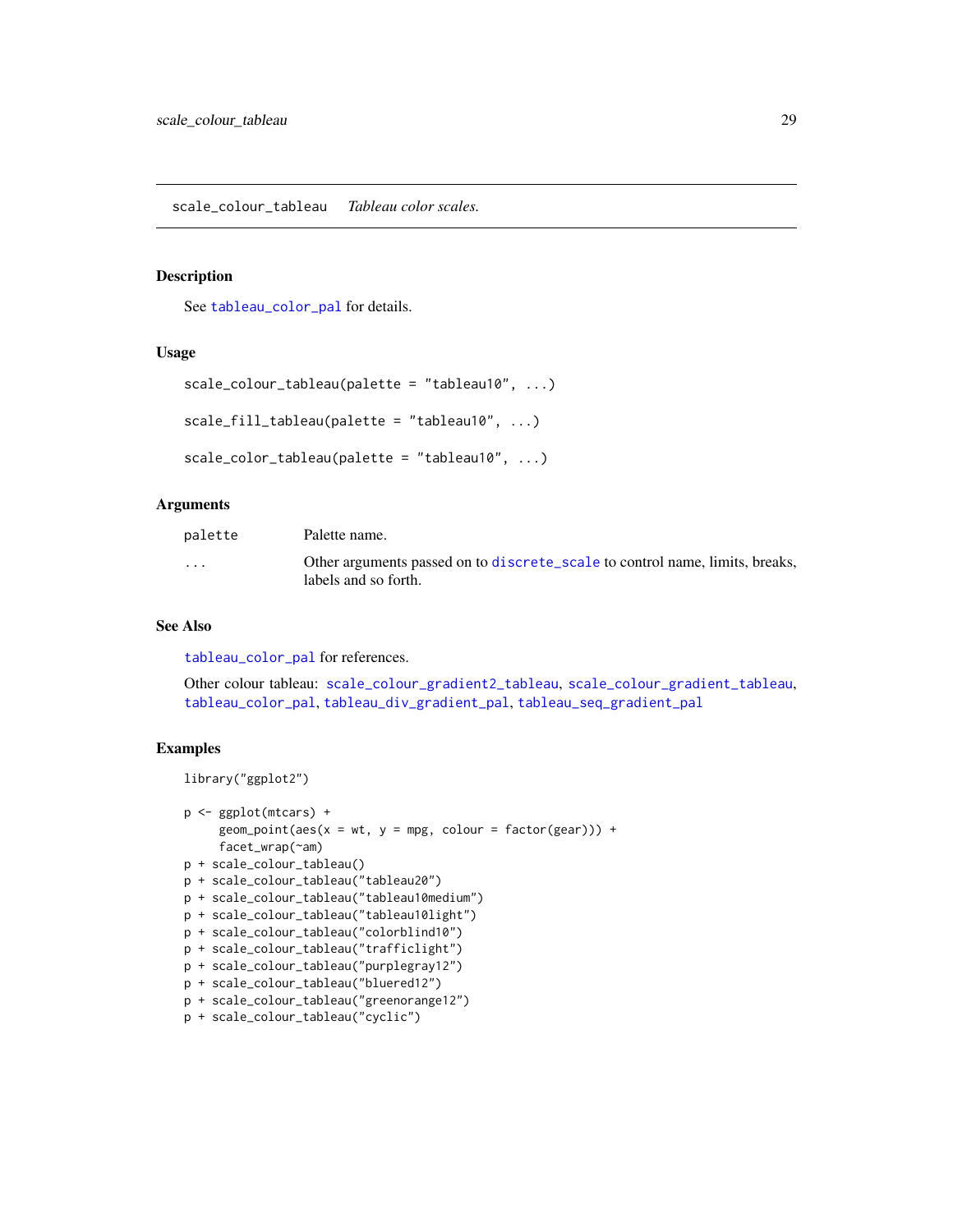<span id="page-29-2"></span><span id="page-29-0"></span>scale\_colour\_wsj *Wall Street Journal color and fill scales*

## Description

Colour and fill scales which use the palettes in  $wsj$ -pal and are meant for use with [theme\\_wsj](#page-59-1).

## Usage

```
scale_colour_wsj(palette = "colors6", ...)
scale_color_wsj(palette = "colors6", ...)
scale_fill_wsj(palette = "colors6", ...)
```
## Arguments

| palette  | character The color palette to use. This must be a name in ggthemes_data\$ws $\frac{1}{2}$ spalettes. |
|----------|-------------------------------------------------------------------------------------------------------|
| $\cdots$ | Other arguments passed on to discrete_scale to control name, limits, breaks,<br>labels and so forth.  |

## See Also

Other colour wsj: [wsj\\_pal](#page-61-1)

<span id="page-29-1"></span>scale\_fill\_calc *LibreOffice Calc color scales*

## Description

Color scales from LibreOffice Calc.

#### Usage

```
scale_fill_calc(...)
```

```
scale_colour_calc(...)
```
scale\_color\_calc(...)

#### Arguments

... Other arguments passed on to [discrete\\_scale](#page-0-0) to control name, limits, breaks, labels and so forth.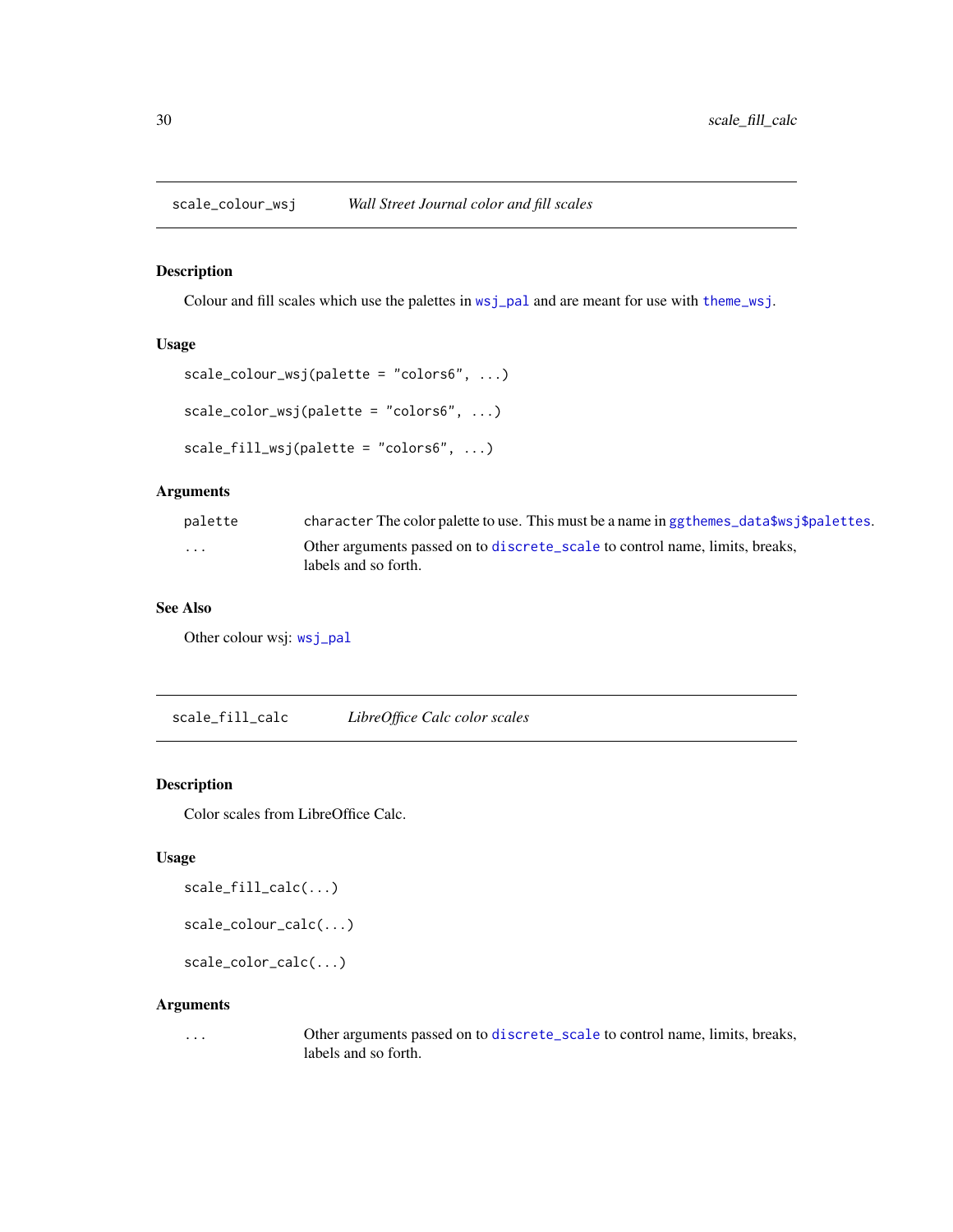<span id="page-30-0"></span>scale\_fill\_excel 31

## See Also

See [theme\\_calc](#page-45-1) for examples.

Other colour calc: [calc\\_pal](#page-5-1)

<span id="page-30-1"></span>scale\_fill\_excel *Excel color scales*

#### Description

Color scales from both old and new Excel.

## Usage

```
scale_fill_excel(palette = "fill", ...)
```

```
scale_colour_excel(palette = "line", ...)
```

```
scale_color_excel(palette = "line", ...)
```
## Arguments

| palette              | One of 'old'. 'fill'. or 'new'.                                                                      |
|----------------------|------------------------------------------------------------------------------------------------------|
| $\ddot{\phantom{0}}$ | Other arguments passed on to discrete_scale to control name, limits, breaks,<br>labels and so forth. |

## See Also

```
See theme_excel for examples.
Other colour excel: excel_pal
```
<span id="page-30-2"></span>scale\_fill\_gdocs *Google Docs color scales*

## Description

Color scales from Google Docs.

#### Usage

```
scale_fill_gdocs(...)
```
scale\_colour\_gdocs(...)

scale\_color\_gdocs(...)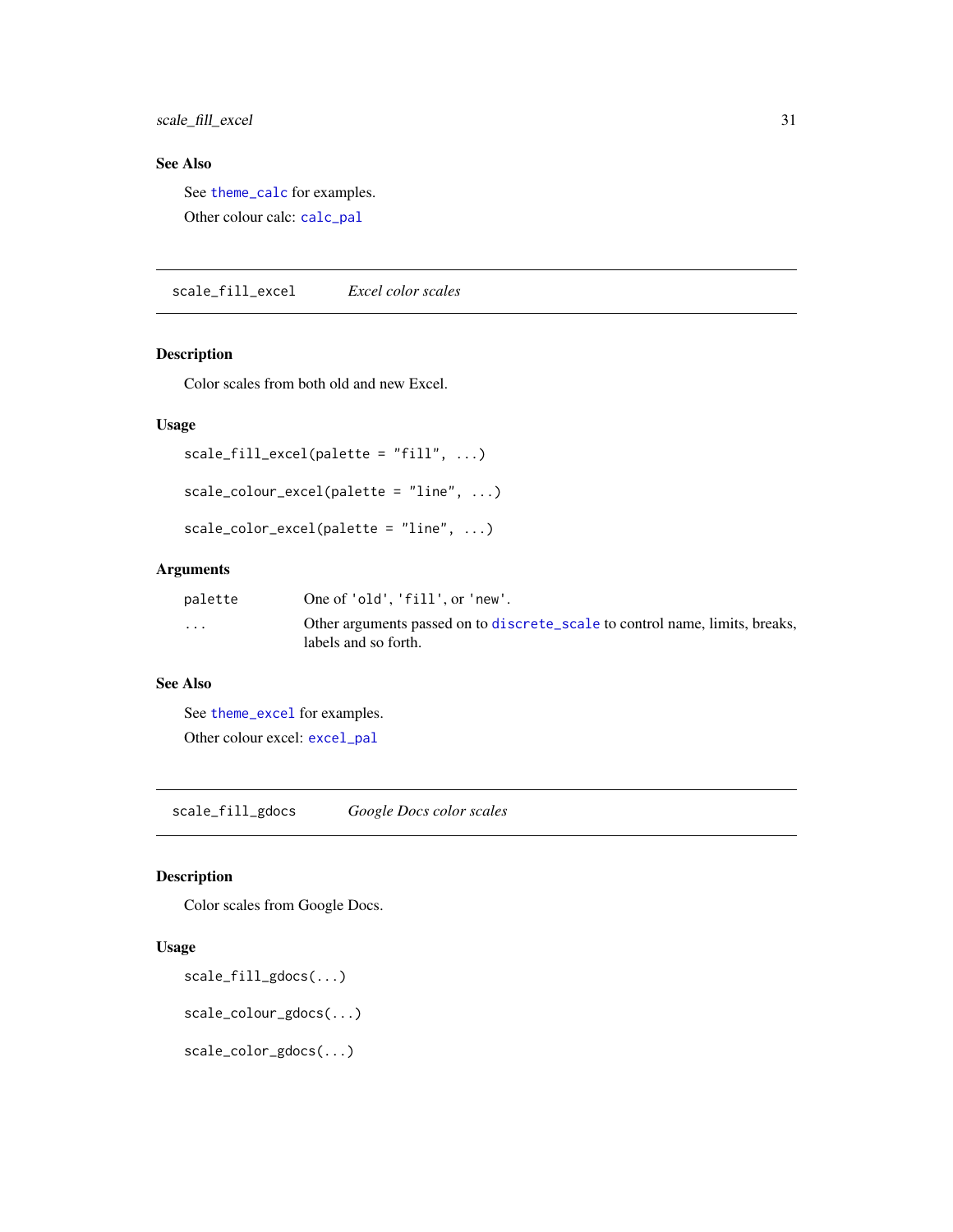#### <span id="page-31-0"></span>Arguments

... Other arguments passed on to [discrete\\_scale](#page-0-0) to control name, limits, breaks, labels and so forth.

## See Also

See [theme\\_gdocs](#page-50-1) for examples.

Other colour gdocs: [gdocs\\_pal](#page-14-2)

<span id="page-31-1"></span>scale\_fill\_solarized *Solarized color scales*

#### Description

See [solarized\\_pal](#page-38-1) for details.

#### Usage

```
scale_fill_solarized(accent = "blue", ...)
scale_colour_solarized(accent = "blue", ...)
scale_color_solarized(accent = "blue", ...)
```
## Arguments

| accent   | character Starting color.                                                                            |
|----------|------------------------------------------------------------------------------------------------------|
| $\cdots$ | Other arguments passed on to discrete_scale to control name, limits, breaks,<br>labels and so forth. |

#### See Also

Other solarized colour: [solarized\\_pal](#page-38-1)

## Examples

library("ggplot2")

```
p <- ggplot(mtcars) +
     geom\_point(aes(x = wt, y = mpg, colour = factor(gear))) +facet_wrap(~am)
p + theme_solarized() + scale_colour_solarized()
```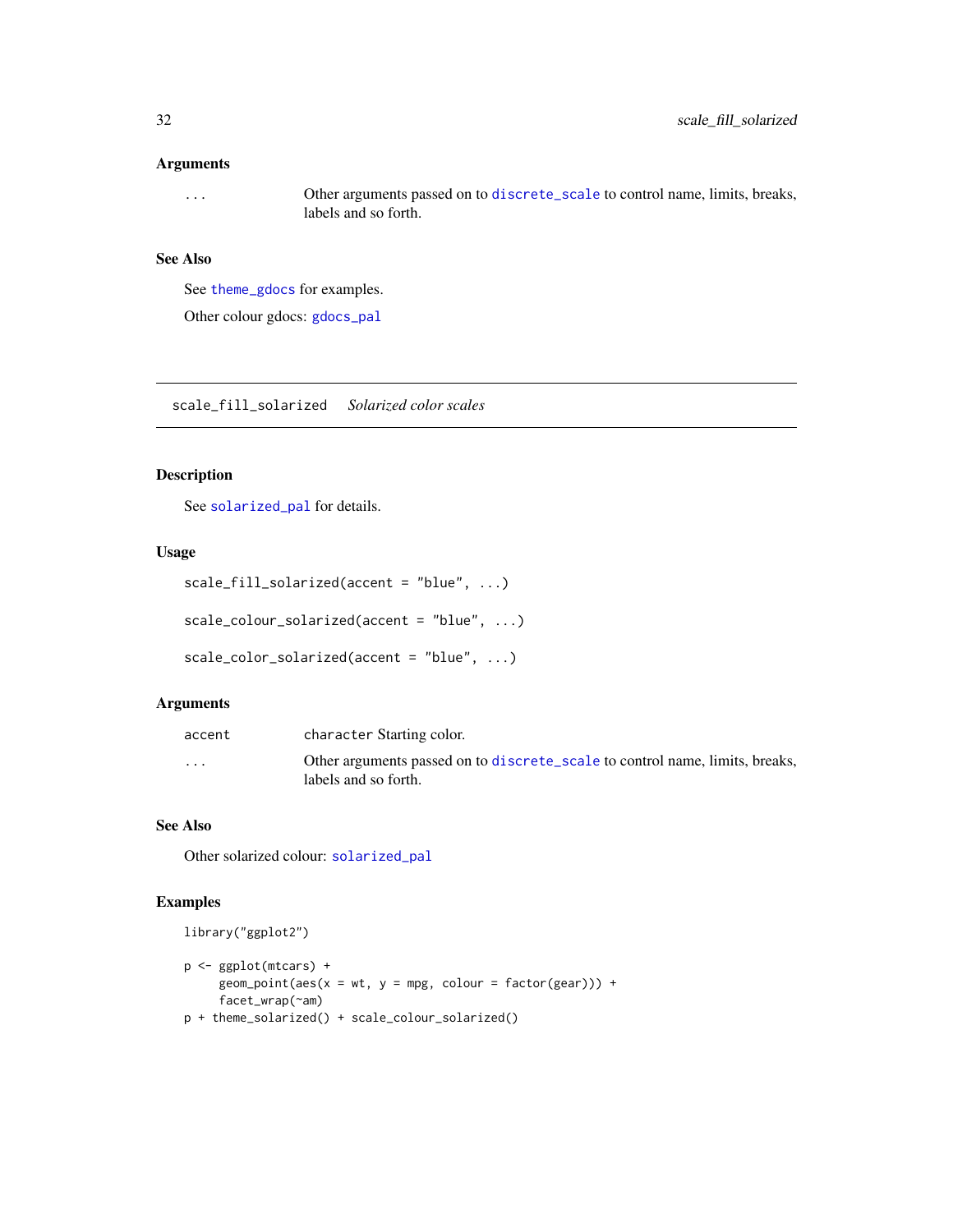<span id="page-32-2"></span><span id="page-32-0"></span>scale\_linetype\_stata *Stata linetype palette (discrete)*

### Description

See [stata\\_linetype\\_pal](#page-39-2) for details.

#### Usage

```
scale_linetype_stata(...)
```
#### Arguments

... common discrete scale parameters: name, breaks, labels, na.value, limits and guide. See [discrete\\_scale](#page-0-0) for more details

## See Also

Other linetype stata: [stata\\_linetype\\_pal](#page-39-2)

#### Examples

```
require("dplyr")
require("tidyr")
require("ggplot2")
rescale@1 \leftarrow function(x) {
  (x - min(x)) / diff(range(x))}
gather(economics, variable, value, -date) %>%
  group_by(variable) %>%
  mutate(value = rescale01(value)) %>%
  ggplot(aes(x = date, y = value, linetype = variable)) +geom_line() +
  scale_linetype_stata()
```
<span id="page-32-1"></span>scale\_shape\_calc *Calc shape scale*

#### Description

See [calc\\_shape\\_pal](#page-5-2) for details.

#### Usage

scale\_shape\_calc(...)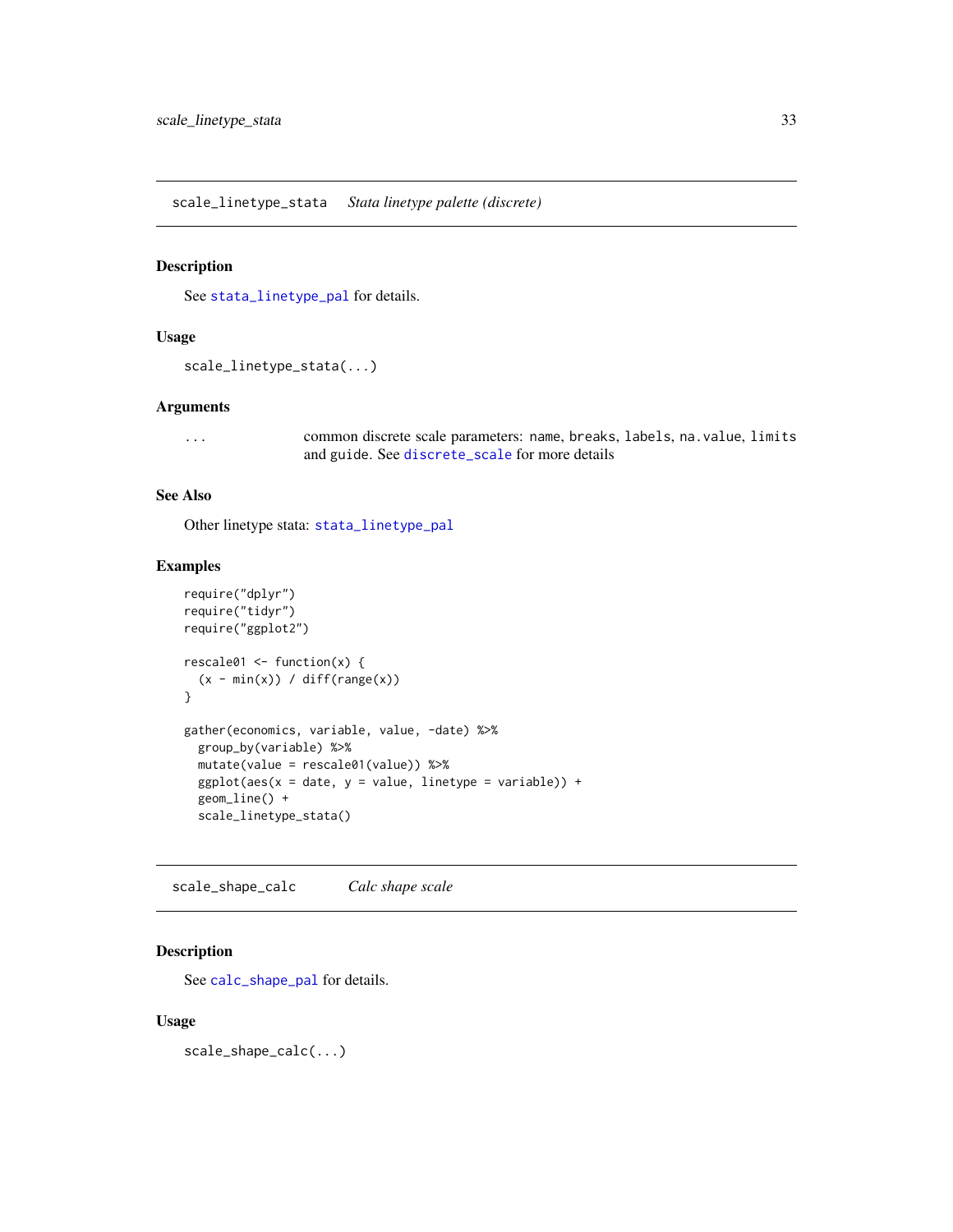#### <span id="page-33-0"></span>**Arguments**

... common discrete scale parameters: name, breaks, labels, na.value, limits and guide. See [discrete\\_scale](#page-0-0) for more details

## See Also

[theme\\_calc](#page-45-1) for examples.

Other shapes calc: [calc\\_shape\\_pal](#page-5-2)

<span id="page-33-1"></span>scale\_shape\_circlefill

*Filled Circle Shape palette (discrete)*

#### Description

Filled Circle Shape palette (discrete)

## Usage

```
scale_shape_circlefill(...)
```
#### Arguments

... common discrete scale parameters: name, breaks, labels, na.value, limits and guide. See [discrete\\_scale](#page-0-0) for more details

## See Also

[circlefill\\_shape\\_pal](#page-7-1) for a description of the palette.

Other shapes: [circlefill\\_shape\\_pal](#page-7-1), [cleveland\\_shape\\_pal](#page-8-1), [scale\\_shape\\_cleveland](#page-33-2), [scale\\_shape\\_tremmel](#page-35-1), [tremmel\\_shape\\_pal](#page-60-1)

<span id="page-33-2"></span>scale\_shape\_cleveland *Shape scales from Cleveland "Elements of Graphing Data"*

#### Description

Shape scales from Cleveland "Elements of Graphing Data"

## Usage

```
scale_shape_cleveland(overlap = TRUE, ...)
```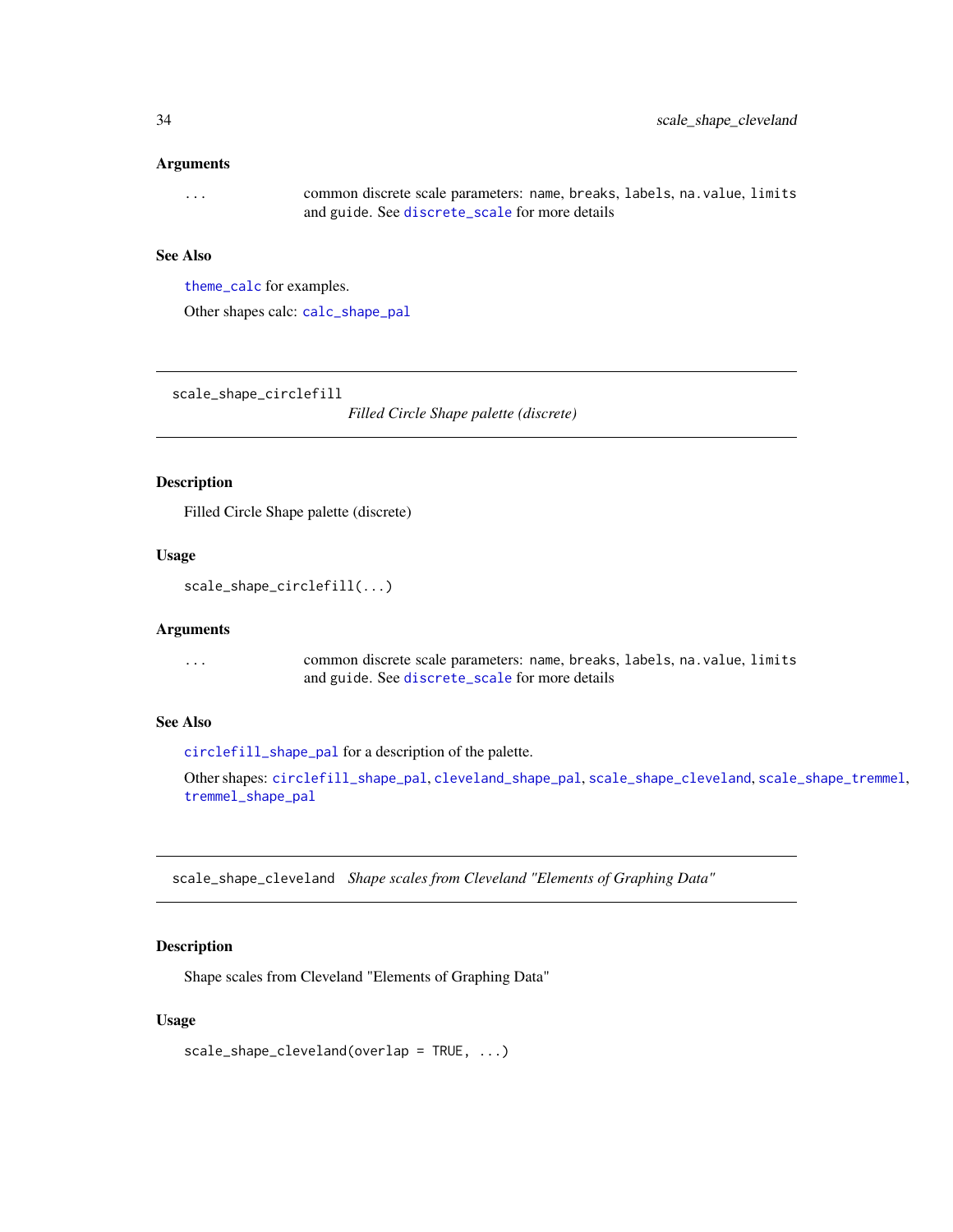#### <span id="page-34-0"></span>Arguments

| overlap                 | logical Use the scale for overlapping points?                             |
|-------------------------|---------------------------------------------------------------------------|
| $\cdot$ $\cdot$ $\cdot$ | common discrete scale parameters: name, breaks, labels, na. value, limits |
|                         | and guide. See discrete_scale for more details                            |

## References

Cleveland WS. The Elements of Graphing Data. Revised Edition. Hobart Press, Summit, NJ, 1994, pp. 154-164, 234-239.

#### See Also

[cleveland\\_shape\\_pal](#page-8-1) for a description of the palette.

Other shapes: [circlefill\\_shape\\_pal](#page-7-1), [cleveland\\_shape\\_pal](#page-8-1), [scale\\_shape\\_circlefill](#page-33-1), [scale\\_shape\\_tremmel](#page-35-1), [tremmel\\_shape\\_pal](#page-60-1)

<span id="page-34-1"></span>scale\_shape\_stata *Stata shape scale*

## Description

See [stata\\_shape\\_pal](#page-40-1) for details.

## Usage

```
scale_shape_stata(...)
```
## Arguments

... common discrete scale parameters: name, breaks, labels, na.value, limits and guide. See [discrete\\_scale](#page-0-0) for more details

```
library("ggplot2")
```

```
p <- ggplot(mtcars) +
     geom\_point(aes(x = wt, y = mpg, shape = factor(gear))) +facet_wrap(~am)
p + theme_stata() + scale_shape_stata()
```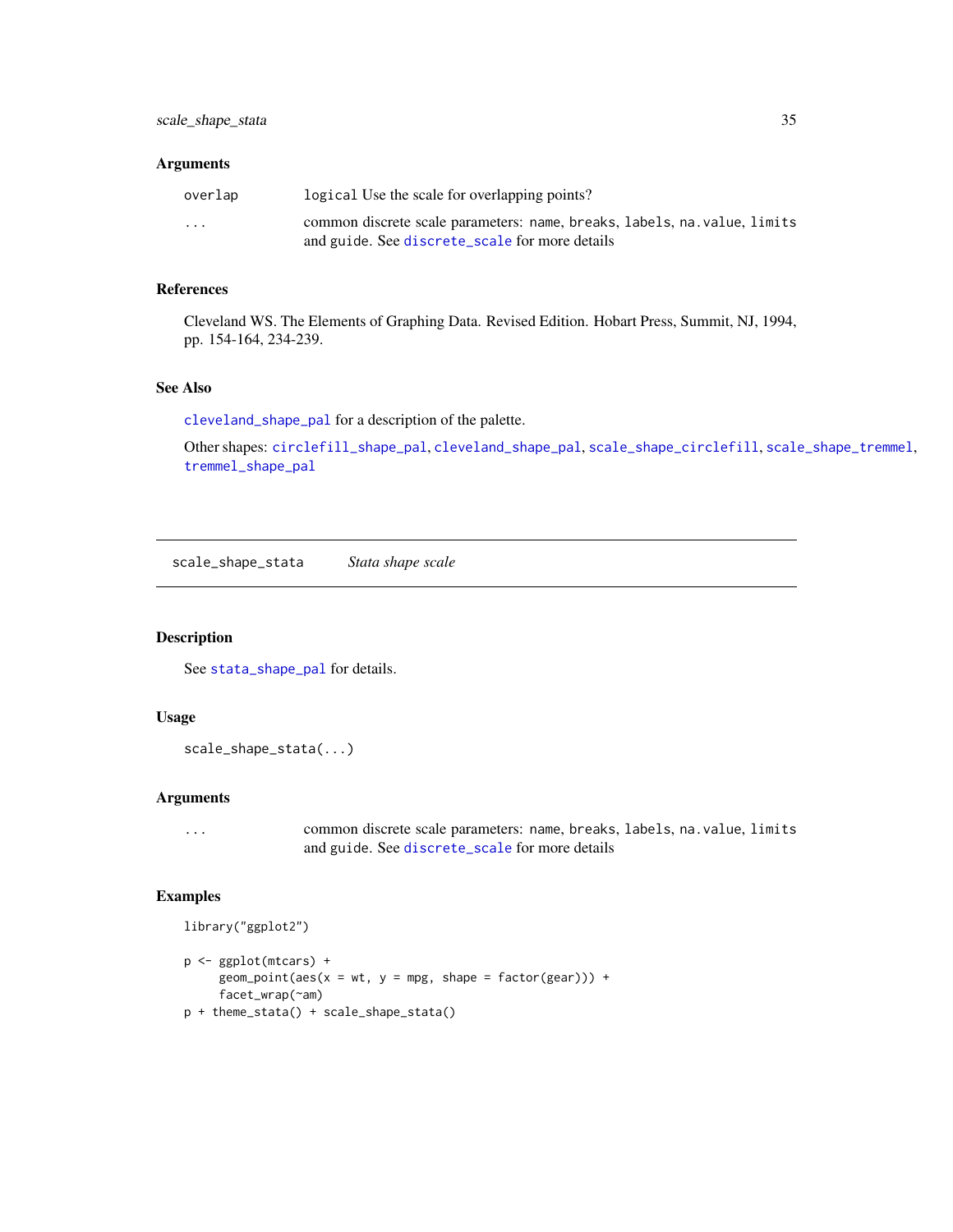<span id="page-35-2"></span><span id="page-35-0"></span>scale\_shape\_tableau *Tableau shape scales*

## Description

See [tableau\\_shape\\_pal](#page-44-1) for details.

## Usage

```
scale_shape_tableau(palette = "default", ...)
```
## Arguments

| palette                 | Palette name. See ggthemes_data\$tableau\$shapes.                         |
|-------------------------|---------------------------------------------------------------------------|
| $\cdot$ $\cdot$ $\cdot$ | common discrete scale parameters: name, breaks, labels, na. value, limits |
|                         | and guide. See discrete_scale for more details                            |

## See Also

Other shape tableau: [tableau\\_shape\\_pal](#page-44-1)

## Examples

```
library("ggplot2")
```

```
p <- ggplot(mtcars) +
     geom_point(aes(x = wt, y = mpg, shape = factor(gear))) +
     facet_wrap(~am)
p + scale_shape_tableau()
```
<span id="page-35-1"></span>scale\_shape\_tremmel *Shape scales from Tremmel (1995)*

## Description

Shape scales from Tremmel (1995)

## Usage

```
scale_shape_tremmel(overlap = FALSE, n3alt = TRUE, ...)
```
## Arguments

| overlap | use an empty circle instead of a solid circle when $n == 2$ .                                                                |
|---------|------------------------------------------------------------------------------------------------------------------------------|
| n3alt   | If TRUE then use a solid circle, plus sign and empty triangle, else use a solid<br>circle, empty circle, and empty triangle. |
| .       | common discrete scale parameters: name, breaks, labels, na. value, limits<br>and guide. See discrete_scale for more details  |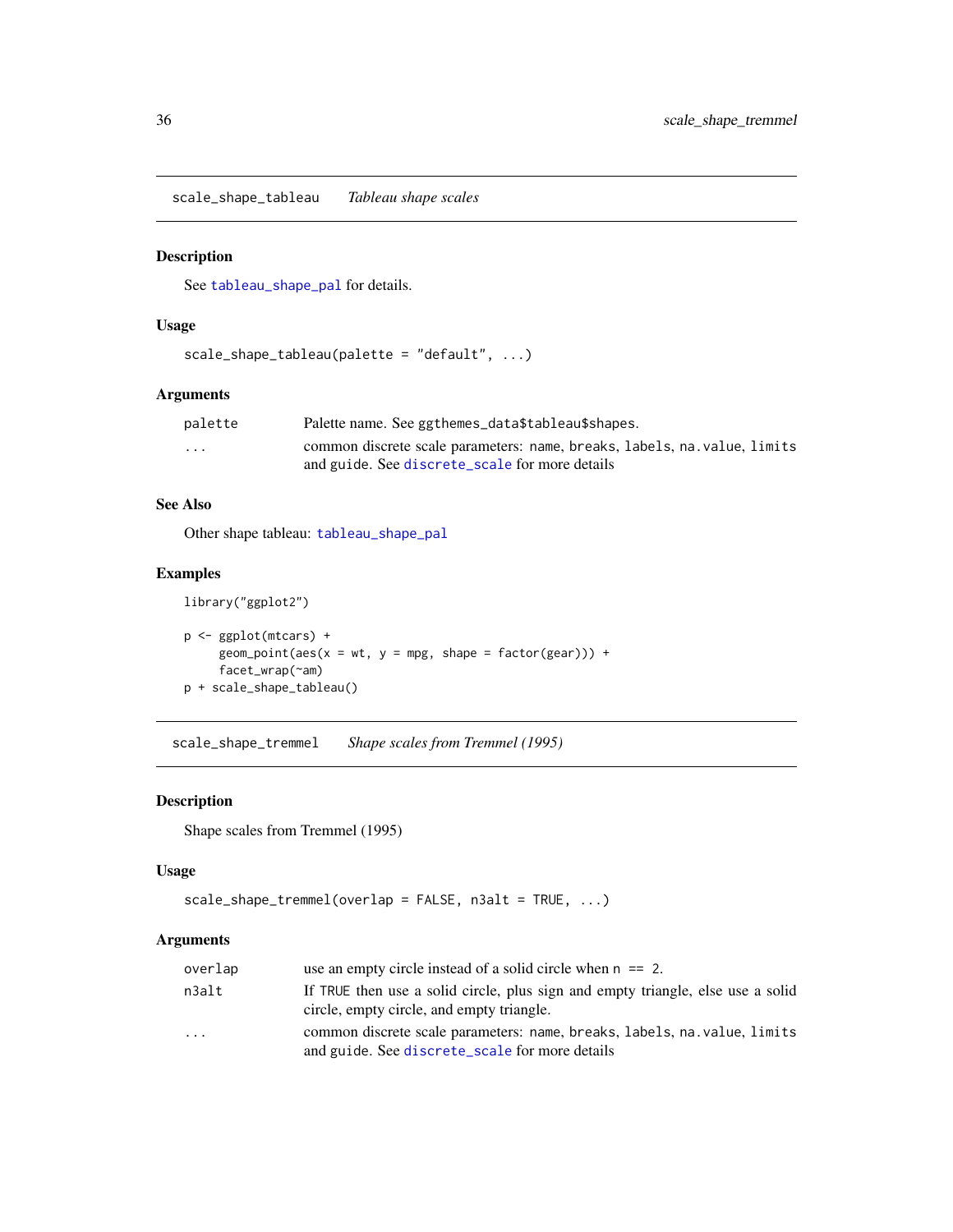## <span id="page-36-0"></span>show\_linetypes 37

## See Also

[tremmel\\_shape\\_pal](#page-60-1) for a description of the palette.

```
Other shapes: circlefill_shape_pal, cleveland_shape_pal, scale_shape_circlefill, scale_shape_cleveland,
tremmel_shape_pal
```
## Examples

library("ggplot2")

```
(ggplot(mtcars, aes(x = mp, y = hp, shape = factor(cyl)))+ geom_point() + scale_shape_tremmel())
(ggplot(mtcars, aes(x = mp, y = hp, shape = factor(cyl)))+ geom_point() + scale_shape_tremmel(n3alt = FALSE))
(ggplot(mtcars, aes(x = mpg, y = hp, shape = factor(am)))+ geom_point() + scale_shape_tremmel())
(ggplot(mtcars, aes(x = mp, y = hp, shape = factor(am)))+ geom_point() + scale_shape_tremmel(overlap = TRUE))
```
<span id="page-36-1"></span>show\_linetypes *Show linetypes*

## Description

A quick and dirty way to show linetypes.

## Usage

```
show_linetypes(linetypes, labels = TRUE)
```
#### Arguments

| linetypes | A character vector of linetypes. See par.      |
|-----------|------------------------------------------------|
| labels    | Label each line with its linetype (lty) value. |

## See Also

[show\\_col](#page-0-0), [show\\_linetypes](#page-36-1)

```
library("scales")
```

```
show_linetypes(linetype_pal()(3))
show_linetypes(linetype_pal()(3), labels = TRUE)
```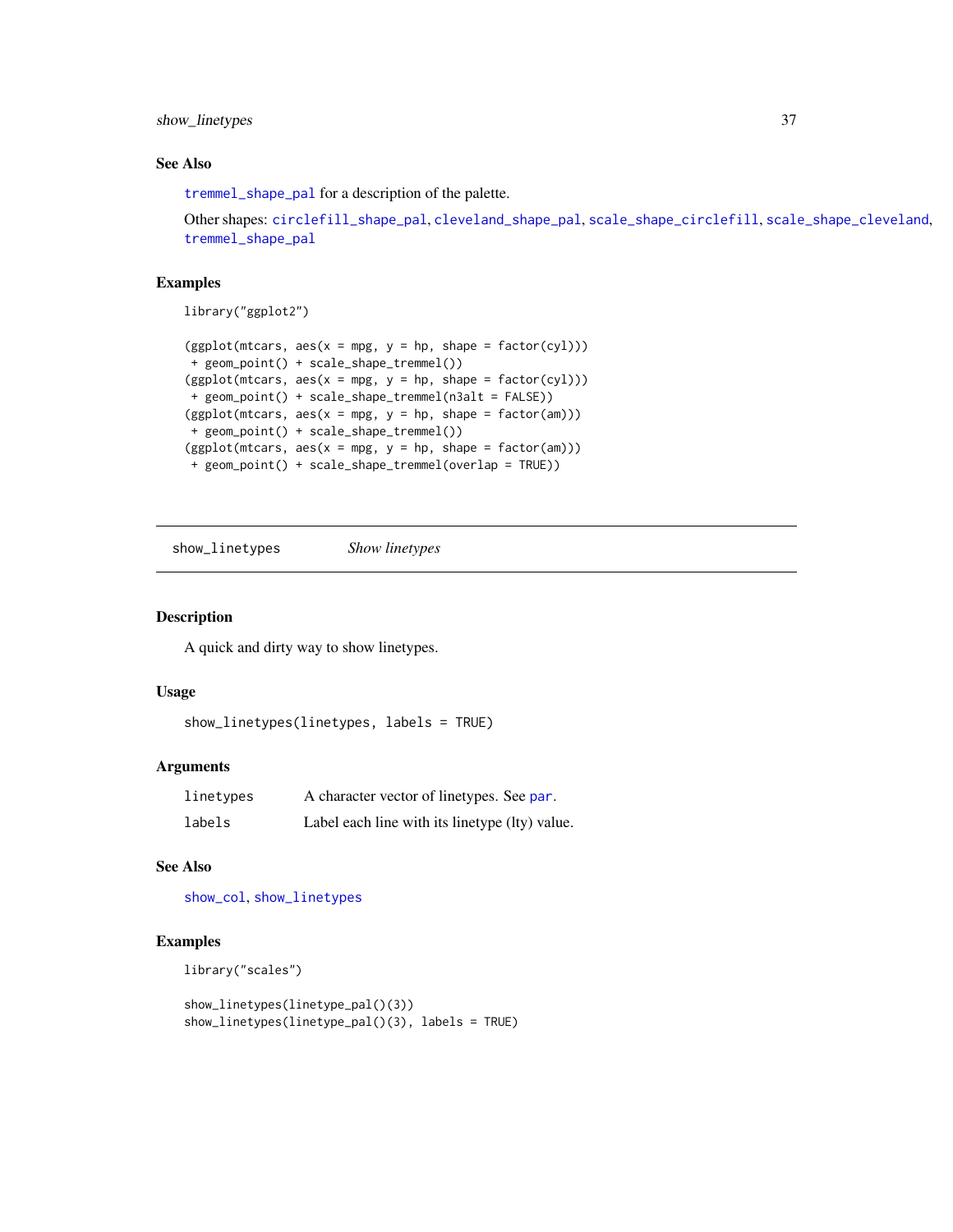<span id="page-37-0"></span>show\_shapes *Show shapes*

## Description

A quick and dirty way to show shapes.

## Usage

show\_shapes(shapes, labels = TRUE)

## Arguments

| shapes | A numeric or character vector of shapes. See par.   |
|--------|-----------------------------------------------------|
| labels | Include the plotting character value of the symbol. |

## See Also

[show\\_col](#page-0-0), [show\\_linetypes](#page-36-1)

## Examples

library("scales")

```
show_shapes(shape_pal()(5))
show_shapes(shape_pal()(3), labels = TRUE)
```
smart\_digits *Format numbers with automatic number of digits*

## Description

Format numbers with automatic number of digits

## Usage

smart\_digits(x, ...)

smart\_digits\_format(x, ...)

## Arguments

|   | A numeric vector to format  |
|---|-----------------------------|
| . | Parameters passed to format |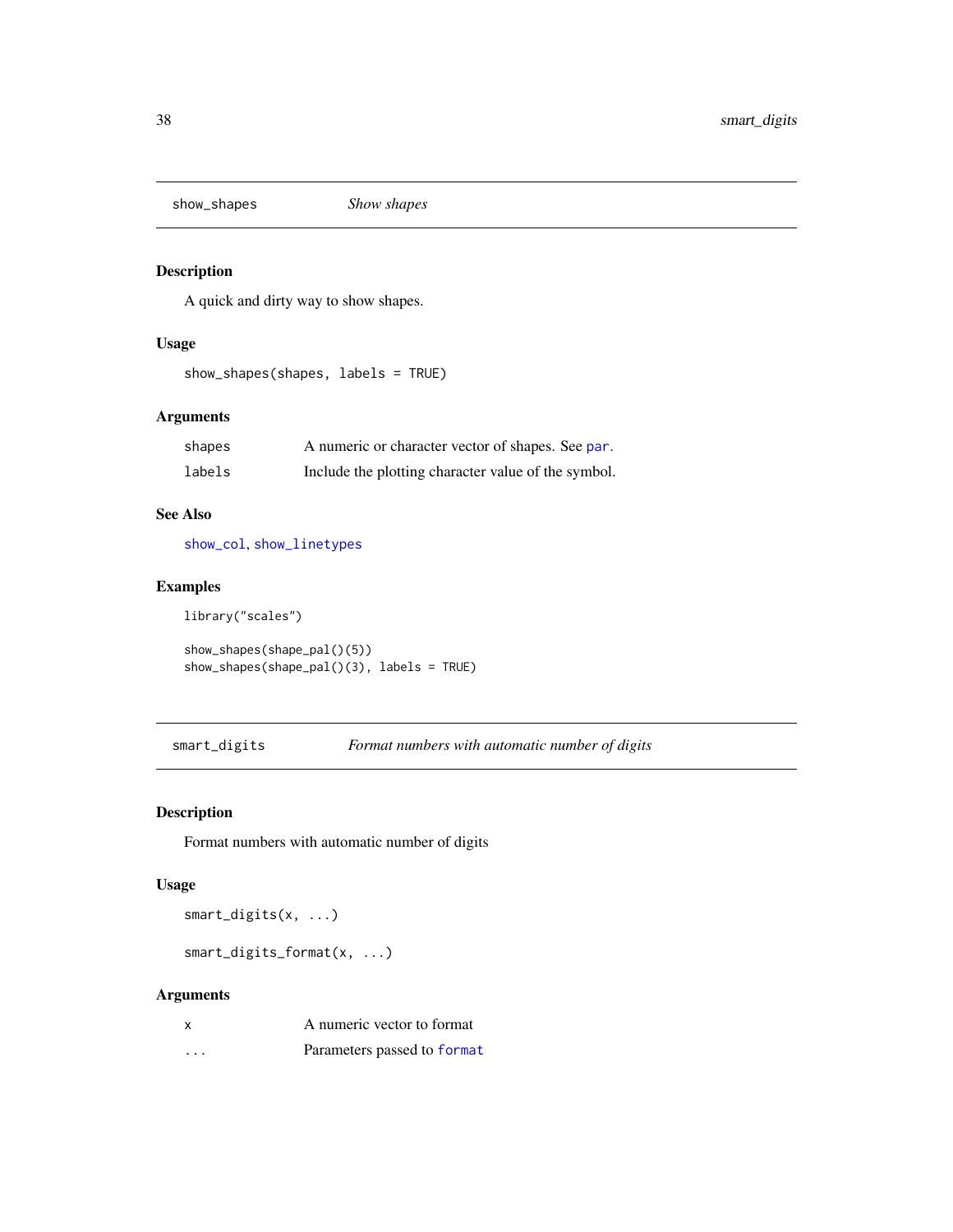## <span id="page-38-0"></span>solarized\_pal 39

## Value

smart\_digits returns a character vector. smart\_digits\_format returns a function with a single argument x, a numeric vector, that returns a charactger vector.

## Author(s)

Josh O'Brien, Baptise Auguie, Jeffrey B. Arnold

#### References

Josh O'Brien, [http://stackoverflow.com/questions/23169938/select-accuracy-to-displ](http://stackoverflow.com/questions/23169938/select-accuracy-to-display-additional-axis-breaks/23171858#23171858)ay-additional-axis-[23171858#23171858](http://stackoverflow.com/questions/23169938/select-accuracy-to-display-additional-axis-breaks/23171858#23171858).

<span id="page-38-1"></span>solarized\_pal *Solarized color palette (discrete)*

#### Description

Qualitative color palate based on the Ethan Schoonover's Solarized palette, [http://ethanschoonov](http://ethanschoonover.com/solarized)er. [com/solarized](http://ethanschoonover.com/solarized). This palette supports up to seven values.

#### Usage

solarized\_pal(accent = "blue")

#### Arguments

accent character Starting color.

## Note

For a given starting color and number of colors in the palette, the other colors are the combination of colors that maximizes the total Euclidean distance between colors in L\*a\*b space.

#### See Also

Other solarized colour: [scale\\_fill\\_solarized](#page-31-1)

```
library("scales")
```

```
show_col(solarized_pal()(2))
show_col(solarized_pal()(3))
show_col(solarized_pal("red")(4))
```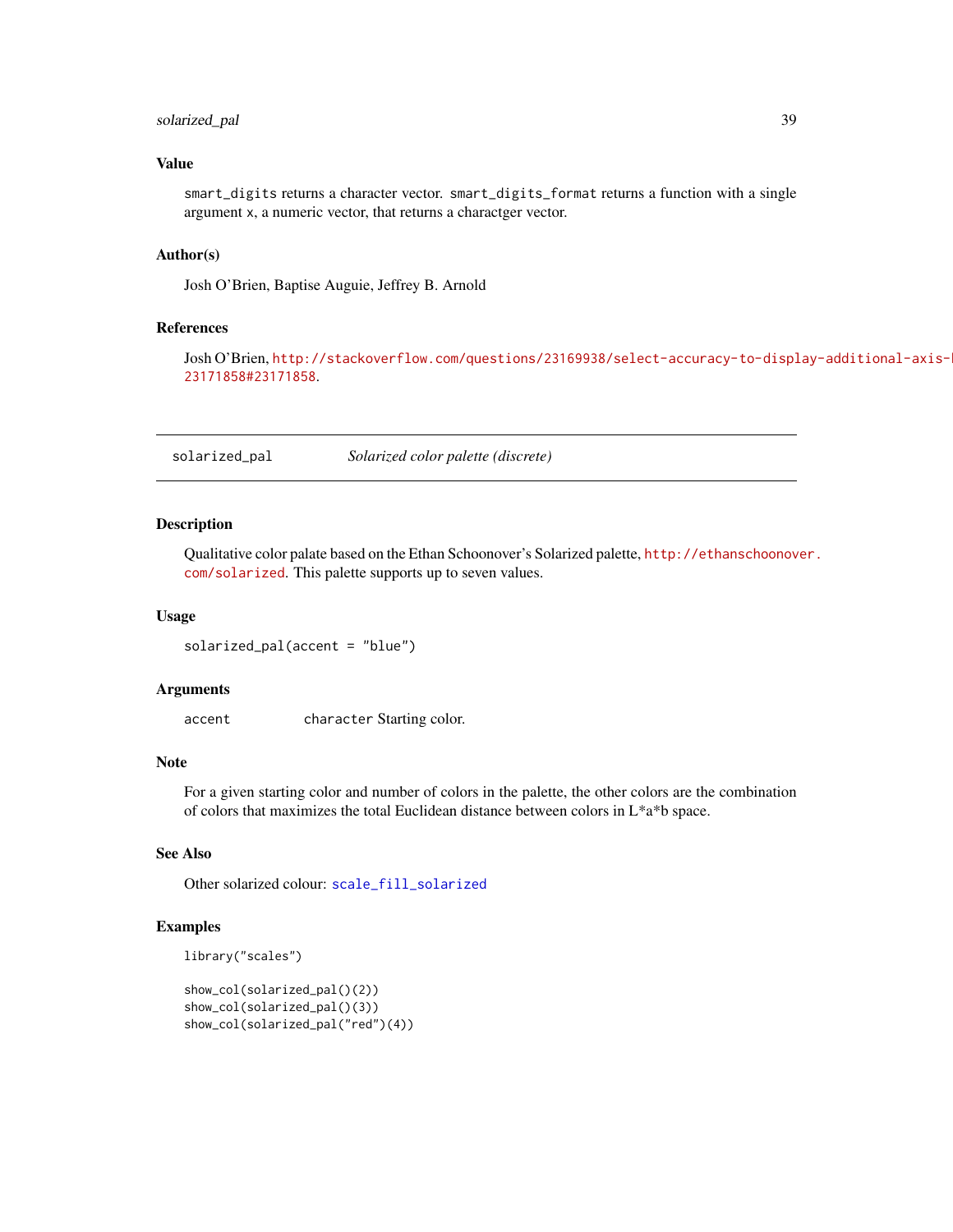<span id="page-39-2"></span><span id="page-39-0"></span>stata\_linetype\_pal *Stata linetype palette (discrete)*

#### Description

Linetype palette based on the linepattern scheme in Stata. This palette supports up to 15 values.

#### Usage

stata\_linetype\_pal()

#### See Also

[scale\\_linetype\\_stata](#page-32-2)

Other linetype stata: [scale\\_linetype\\_stata](#page-32-2)

<span id="page-39-1"></span>stata\_pal *Stata color palettes (discrete)*

## Description

Stata color palettes. See Stata documentation for a description of the schemes, [http://www.stata.](http://www.stata.com/help.cgi?schemes) [com/help.cgi?schemes](http://www.stata.com/help.cgi?schemes).

#### Usage

```
stata_pal(scheme = "s2color")
```
## Arguments

scheme character. One of "s2color", "s1rcolor", "s1color", or "mono".

#### Details

All these palettes support up to 15 values.

```
library("scales")
```

```
show_col(stata_pal("s2color")(15))
show_col(stata_pal("s1rcolor")(15))
show_col(stata_pal("s1color")(15))
show_col(stata_pal("mono")(15))
```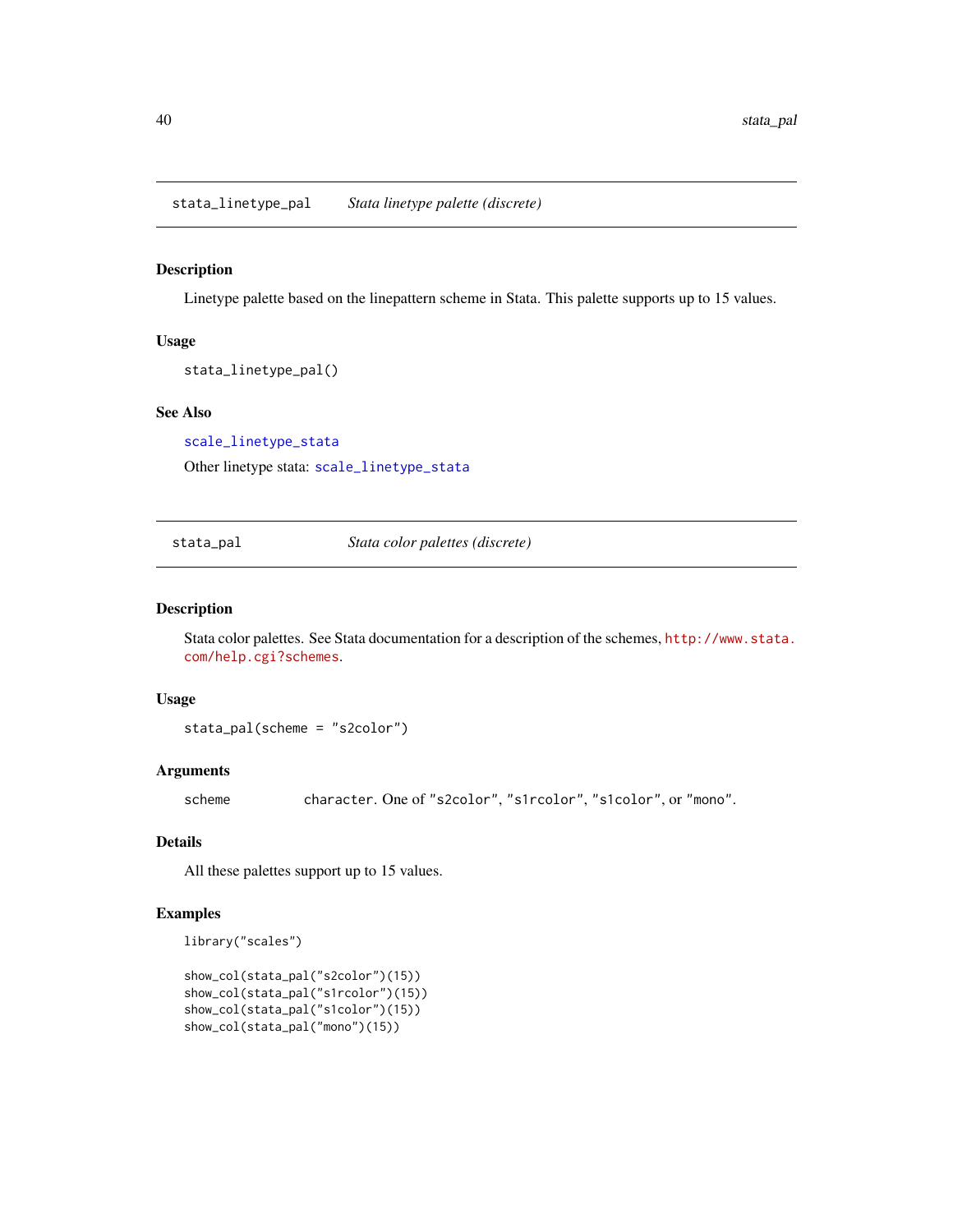## <span id="page-40-1"></span><span id="page-40-0"></span>Description

Shape palette based on the symbol palette in Stata used in scheme s2mono. This palette supports up to 10 values.

## Usage

stata\_shape\_pal()

## See Also

See [scale\\_shape\\_stata](#page-34-1) for examples.

stat\_fivenumber *Calculate components of a five-number summary*

## Description

The five number summary of a sample is the minimum, first quartile, median, third quartile, and maximum.

#### Usage

```
stat_fivenumber(mapping = NULL, data = NULL, geom = "boxplot", qs = c(0,0.25, 0.5, 0.75, 1), na.rm = FALSE, position = "identity",
  show.legend = NA, inherit.aes = TRUE, ...)
```
## Arguments

| mapping | Set of aesthetic mappings created by aes or aes_. If specified and inherit.aes = TRUE<br>(the default), it is combined with the default mapping at the top level of the plot.<br>You must supply mapping if there is no plot mapping. |
|---------|---------------------------------------------------------------------------------------------------------------------------------------------------------------------------------------------------------------------------------------|
| data    | The data to be displayed in this layer. There are three options:                                                                                                                                                                      |
|         | If NULL, the default, the data is inherited from the plot data as specified in the<br>call to ggplot.                                                                                                                                 |
|         | A data frame, or other object, will override the plot data. All objects will<br>be fortified to produce a data frame. See fortify for which variables will be<br>created.                                                             |
|         | A function will be called with a single argument, the plot data. The return<br>value must be a data. frame., and will be used as the layer data.                                                                                      |
| geom    | The geometric object to use display the data                                                                                                                                                                                          |
|         |                                                                                                                                                                                                                                       |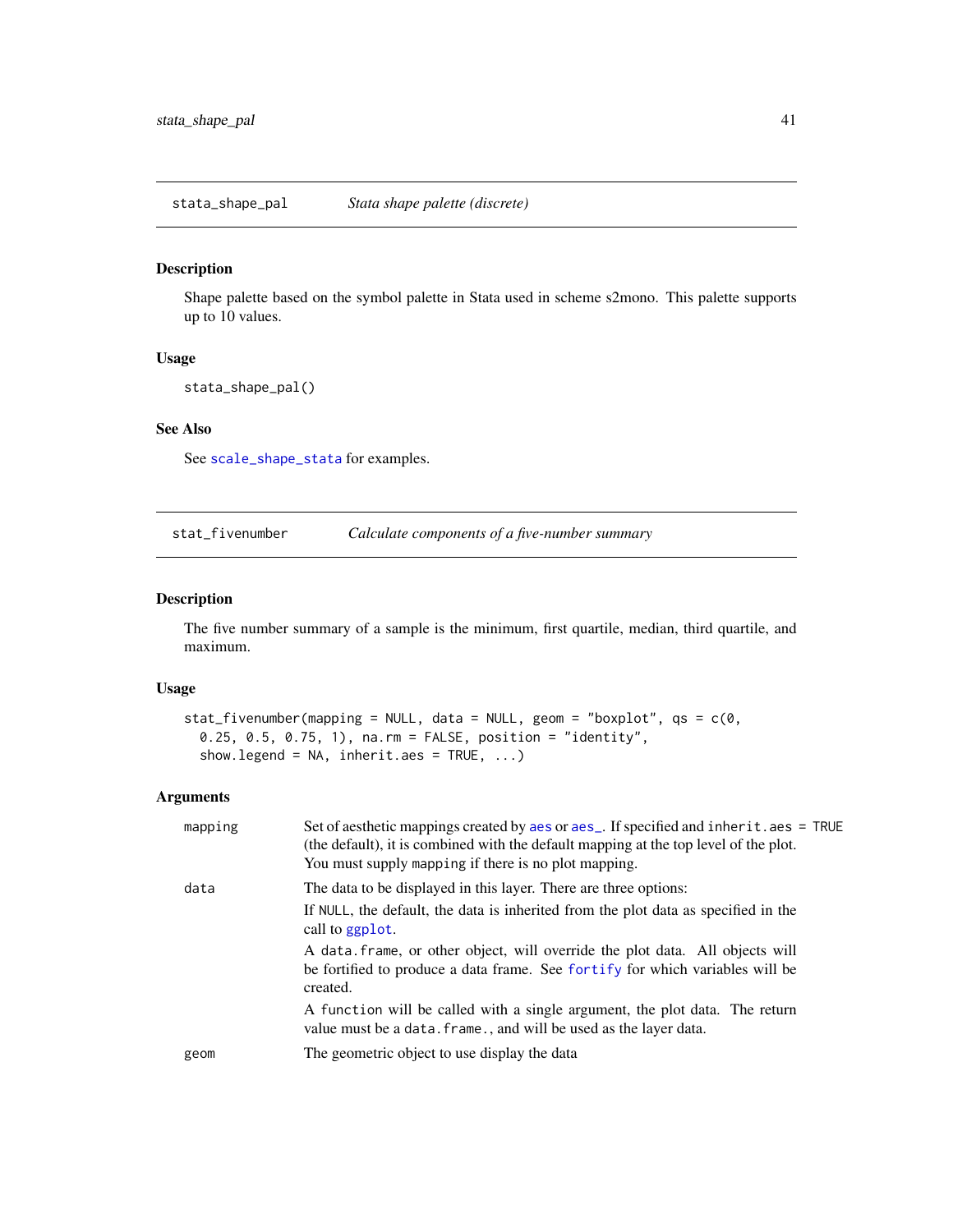<span id="page-41-0"></span>

| Quantiles to use for the five number summary.                                                                                                                                                                                                       |
|-----------------------------------------------------------------------------------------------------------------------------------------------------------------------------------------------------------------------------------------------------|
| If FALSE (the default), removes missing values with a warning. If TRUE silently<br>removes missing values.                                                                                                                                          |
| Position adjustment, either as a string, or the result of a call to a position adjust-<br>ment function.                                                                                                                                            |
| logical. Should this layer be included in the legends? NA, the default, includes if<br>any aesthetics are mapped. FALSE never includes, and TRUE always includes.                                                                                   |
| If FALSE, overrides the default aesthetics, rather than combining with them.<br>This is most useful for helper functions that define both data and aesthetics and<br>shouldn't inherit behaviour from the default plot specification, e.g. borders. |
| other arguments passed on to layer. These are often aesthetics, used to set an<br>aesthetic to a fixed value, like color = "red" or size = 3. They may also be<br>parameters to the paired geom/stat.                                               |
|                                                                                                                                                                                                                                                     |

## Value

A data frame with additional columns:

| width  | width of boxplot          |
|--------|---------------------------|
| min    | minimum                   |
| lower  | lower hinge, 25% quantile |
| middle | median, 50% quantile      |
| upper  | upper hinge, 75% quantile |
| max    | maximum                   |

## See Also

[stat\\_boxplot](#page-0-0)

<span id="page-41-1"></span>tableau\_color\_pal *Color Palettes based on Tableau (discrete)*

## Description

Color palettes used in [Tableau.](http://www.tableausoftware.com/)

## Usage

tableau\_color\_pal(palette = "tableau10")

## Arguments

palette Palette name.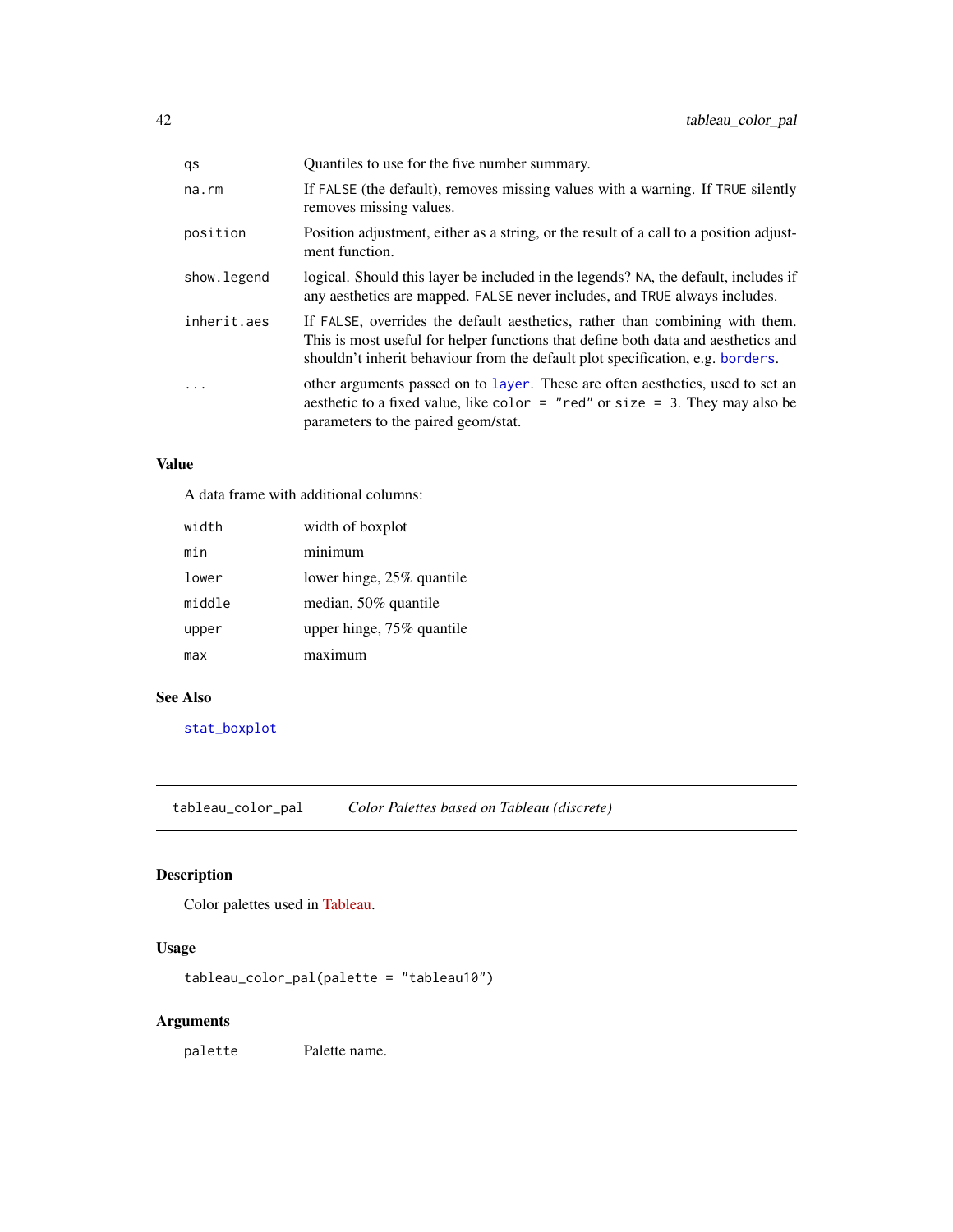#### <span id="page-42-0"></span>Details

The number in some palette names indicates the maximum number of values supported, e.g tableau20 supports up to 20 values. "trafficlight" supports up to nine values, and "cyclic" supports up to 20 values.

#### References

<http://vis.stanford.edu/color-names/analyzer/>

Maureen Stone, 'Designing Colors for Data' (slides), at the International Symposium on Computational Aesthetics in Graphics, Visualization, and Imaging, Banff, AB, Canada, June 22, 2007 <http://www.stonesc.com/slides/CompAe%202007.pdf>.

Heer, Jeffrey and Maureen Stone, 2012 'Color Naming Models for Color Selection, Image Editing and Palette Design', ACM Human Factors in Computing Systems (CHI) [http://vis.stanford.](http://vis.stanford.edu/files/2012-ColorNameModels-CHI.pdf) [edu/files/2012-ColorNameModels-CHI.pdf](http://vis.stanford.edu/files/2012-ColorNameModels-CHI.pdf).

#### See Also

Other colour tableau: [scale\\_colour\\_gradient2\\_tableau](#page-24-1), [scale\\_colour\\_gradient\\_tableau](#page-25-1), [scale\\_colour\\_tableau](#page-28-2), [tableau\\_div\\_gradient\\_pal](#page-42-1), [tableau\\_seq\\_gradient\\_pal](#page-43-1)

#### Examples

library("scales")

```
show_col(tableau_color_pal("tableau20")(20))
show_col(tableau_color_pal("tableau10")(10))
show_col(tableau_color_pal("tableau10medium")(10))
show_col(tableau_color_pal("tableau10light")(10))
show_col(tableau_color_pal("colorblind10")(10))
show_col(tableau_color_pal("trafficlight")(10))
show_col(tableau_color_pal("purplegray12")(12))
show_col(tableau_color_pal("bluered12")(12))
show_col(tableau_color_pal("greenorange12")(12))
show_col(tableau_color_pal("cyclic")(20))
```
<span id="page-42-1"></span>tableau\_div\_gradient\_pal

*Tableau diverging colour gradient palettes (continuous)*

## Description

Tableau diverging colour gradient palettes (continuous)

#### Usage

```
tableau_div_gradient_pal(palette = "Red-Blue", space = "Lab")
```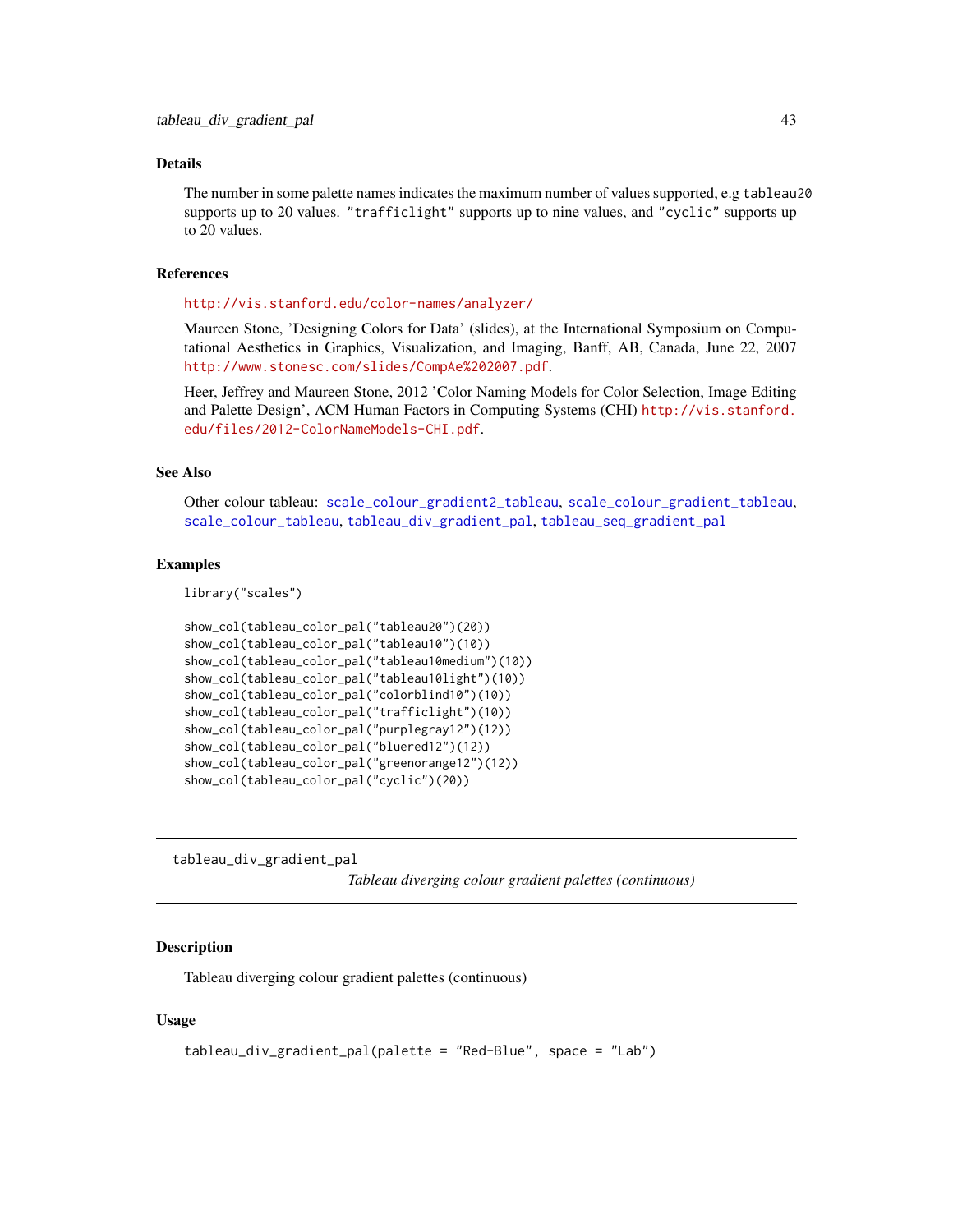#### <span id="page-43-0"></span>**Arguments**

| palette | Palette name. See ggthemes_data\$tableau\$divergent. |
|---------|------------------------------------------------------|
| space   | Colour space in which to calculate gradient.         |

## See Also

Other colour tableau: [scale\\_colour\\_gradient2\\_tableau](#page-24-1), [scale\\_colour\\_gradient\\_tableau](#page-25-1), [scale\\_colour\\_tableau](#page-28-2), [tableau\\_color\\_pal](#page-41-1), [tableau\\_seq\\_gradient\\_pal](#page-43-1)

## Examples

```
x \leq -\text{seq}(-1, 1, \text{ length} = 100)r \leftarrow sqrt(out(x \land 2, x \land 2, "+")image(r,
      col = tableau_div_gradient_pal()(seq(0, 1, length = 12)))
image(r,
      col = tableau_div_gradient_pal("Orange-Blue")(seq(0, 1, length = 12)))
image(r,
      col = tableau_div_gradient_pal("Temperature")(seq(0, 1, length = 12)))
```
<span id="page-43-1"></span>tableau\_seq\_gradient\_pal

*Tableau sequential colour gradient palettes (continuous)*

#### Description

Tableau sequential colour gradient palettes (continuous)

#### Usage

```
tableau_seq_gradient_pal(palette = "Red", space = "Lab")
```
#### Arguments

| palette | Palette name. See ggthemes_data\$tableau\$sequential. |
|---------|-------------------------------------------------------|
| space   | Colour space in which to calculate gradient.          |

## See Also

Other colour tableau: [scale\\_colour\\_gradient2\\_tableau](#page-24-1), [scale\\_colour\\_gradient\\_tableau](#page-25-1), [scale\\_colour\\_tableau](#page-28-2), [tableau\\_color\\_pal](#page-41-1), [tableau\\_div\\_gradient\\_pal](#page-42-1)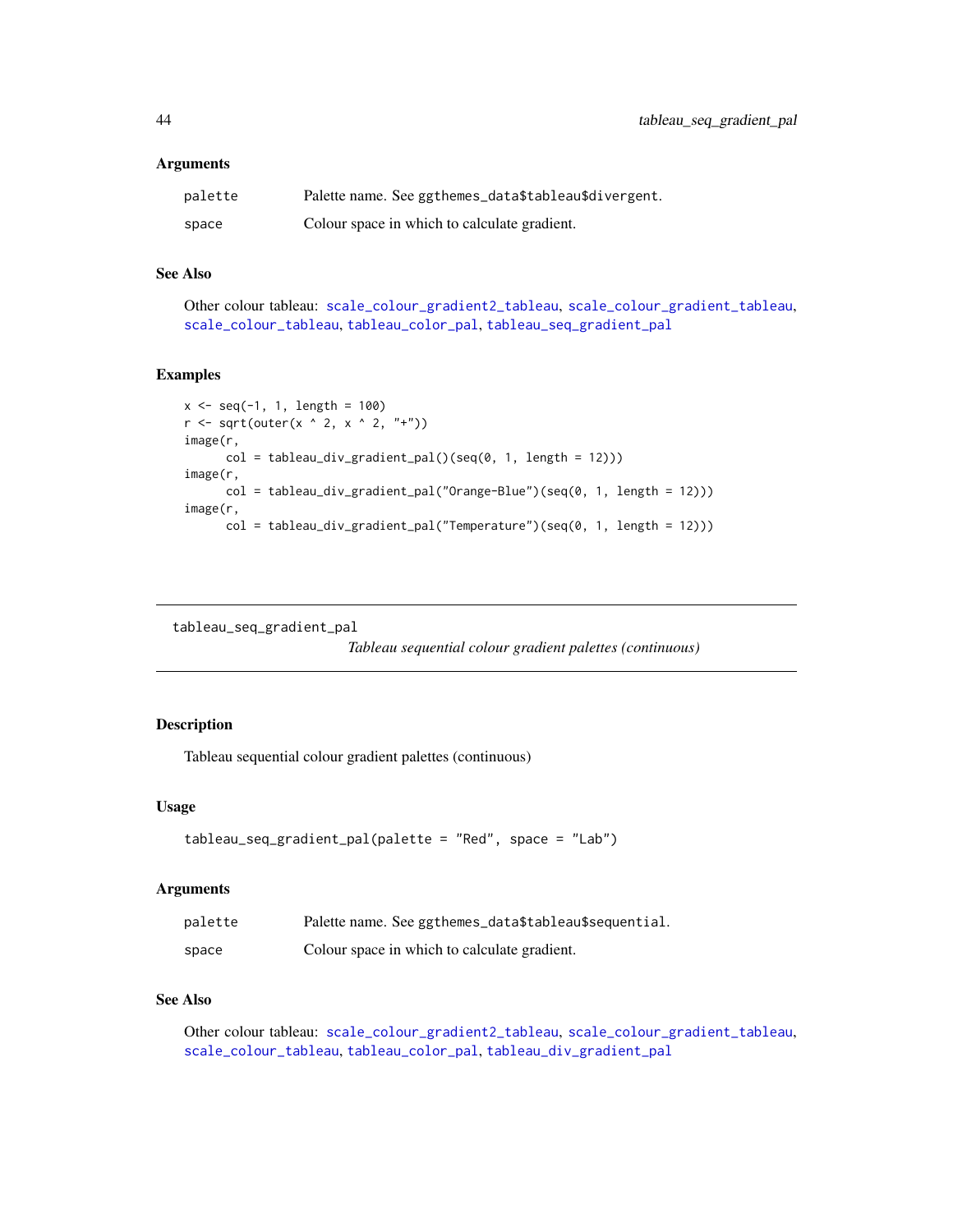## <span id="page-44-0"></span>tableau\_shape\_pal 45

## Examples

library("scales")

```
x \leftarrow \text{seq}(0, 1, \text{ length} = 25)show_col(tableau_seq_gradient_pal("Red")(x))
show_col(tableau_seq_gradient_pal("Blue")(x))
show_col(tableau_seq_gradient_pal("Purple Sequential")(x))
```
<span id="page-44-1"></span>tableau\_shape\_pal *Tableau Shape Palettes (discrete)*

## Description

Shape palettes used by [Tableau.](http://www.tableausoftware.com/)

## Usage

tableau\_shape\_pal(palette = "default")

## Arguments

palette Palette name. See ggthemes\_data\$tableau\$shapes.

#### See Also

Other shape tableau: [scale\\_shape\\_tableau](#page-35-2)

## Examples

```
show_shapes(tableau_shape_pal()(5))
```
<span id="page-44-2"></span>theme\_base *Theme Base*

## Description

Theme similar to the default settings of the 'base' R graphics.

## Usage

```
theme_base(base_size = 16, base_family = "")
```
#### Arguments

| base_size   | base font size   |
|-------------|------------------|
| base_family | base font family |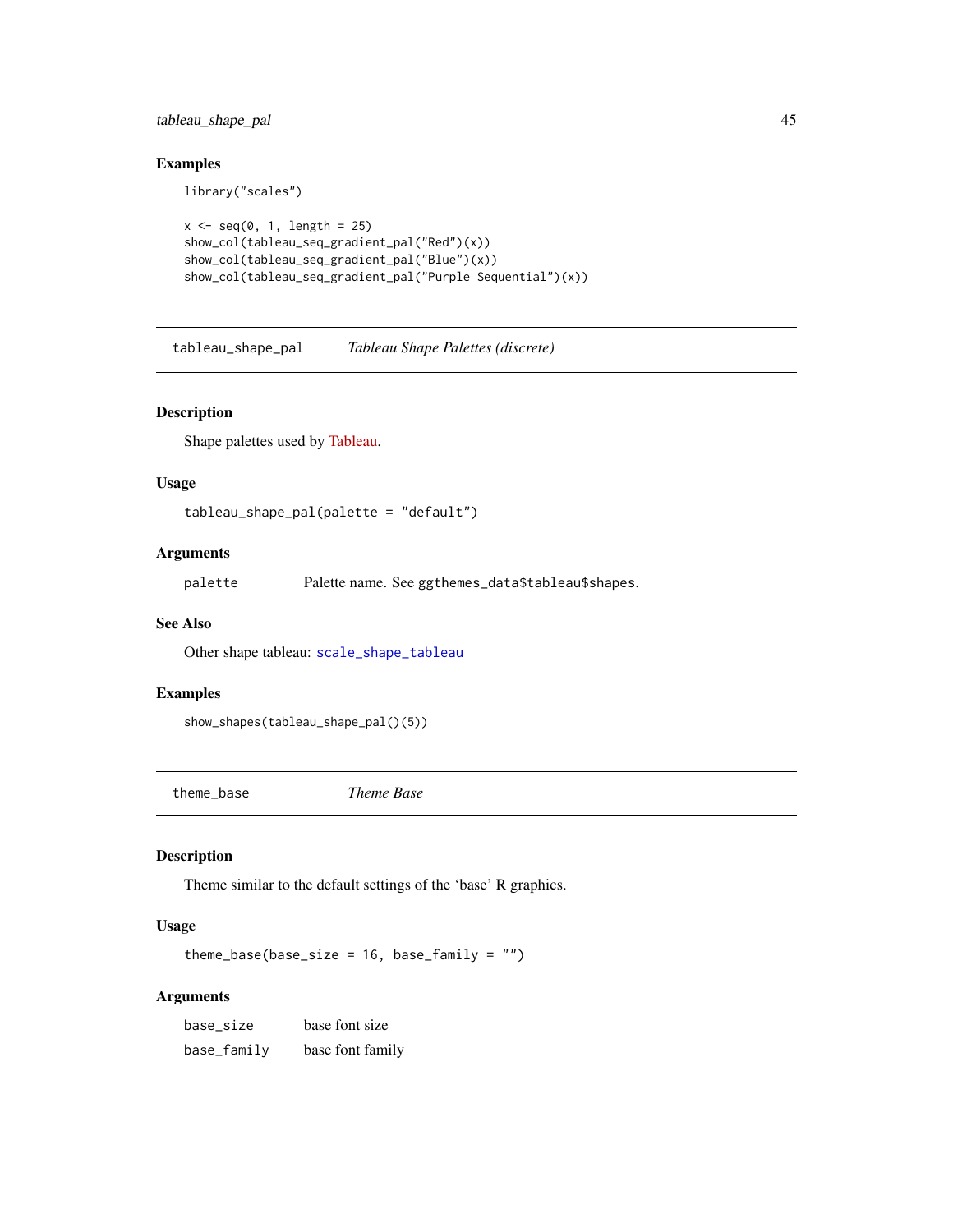## See Also

Other themes: [theme\\_foundation](#page-50-2), [theme\\_igray](#page-52-1), [theme\\_par](#page-55-1), [theme\\_solid](#page-57-1)

## Examples

```
library("ggplot2")
```

```
p \leq - ggplot(mtcars) + geom_point(aes(x = wt, y = mpg,
     colour = factor(gear))) + facet_wrap(~am)
p + theme_base()
```
<span id="page-45-1"></span>theme\_calc *Theme Calc*

## Description

Theme similar to the default settings of LibreOffice Calc charts.

## Usage

```
themecalc(base_size = 10, base-family = "sans")
```
#### Arguments

| base size   | base font size   |
|-------------|------------------|
| base_family | base font family |

```
library("ggplot2")
```

```
p <- ggplot(mtcars) +
     geom\_point(aes(x = wt, y = mpg, colour = factor(gear))) +facet_wrap(~am) + theme_calc()
p + scale_color_calc()
q <- ggplot(mtcars) +
     geom\_point(aes(x = wt, y = mpg, shape = factor(gear))) +facet_wrap(~am) +
     theme_calc()
q + scale_shape_calc()
```
<span id="page-45-0"></span>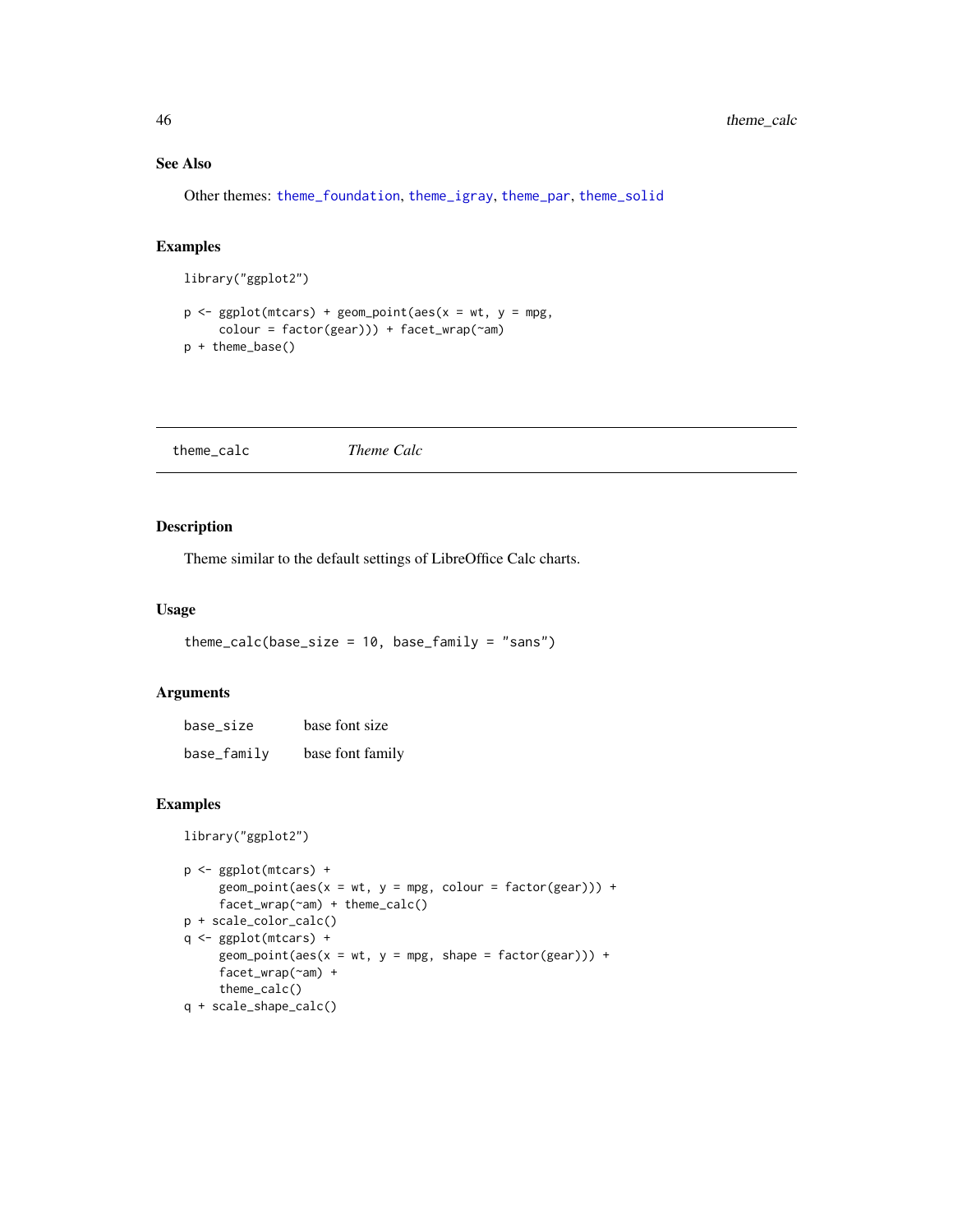<span id="page-46-1"></span><span id="page-46-0"></span>theme\_economist *ggplot color theme based on the Economist*

#### Description

Style plots similar to those in *The Economist*.

## Usage

```
theme_economist(base_size = 10, base_family = "sans", horizontal = TRUE,
  dkpanel = FALSE, stata = FALSE)
```

```
theme_economist_white(base_size = 11, base_family = "sans",
 gray_b = TRUE, horizontal = TRUE
```
#### Arguments

| base_size   | base font size                                                   |
|-------------|------------------------------------------------------------------|
| base_family | base font family                                                 |
| horizontal  | logical. Horizontal axis lines?                                  |
| dkpanel     | logical Darker background for panel region?                      |
| stata       | logical Use RGB values from Stata's economist scheme.            |
| gray_bg     | logical If TRUE, use gray background, else use white background. |

## Details

theme\_economist implements the standard bluish-gray background theme in the print *The Economist* and [economist.com.](http://economist.com) theme\_economist\_white implements a variant with a while panel and light gray (or white) background used by *The Economist* blog [Graphic Detail.](http://www.economist.com/blogs/graphicdetail)

*The Economist* uses "ITC Officina Sans" as its font for graphs. If you have access to this font, you can use it with the extrafont package. "Verdana" is a good substitute.

## Value

An object of class [theme](#page-0-0).

## References

- [The Economist](http://economist.com)
- [Spiekerblog, "ITC Officina Display", January 1, 2007.](http://spiekermann.com/en/itc-officina-display/)
- <http://www.economist.com/help/about-us>

## See Also

[theEconomist.theme](#page-0-0) for an Economist theme for lattice plots.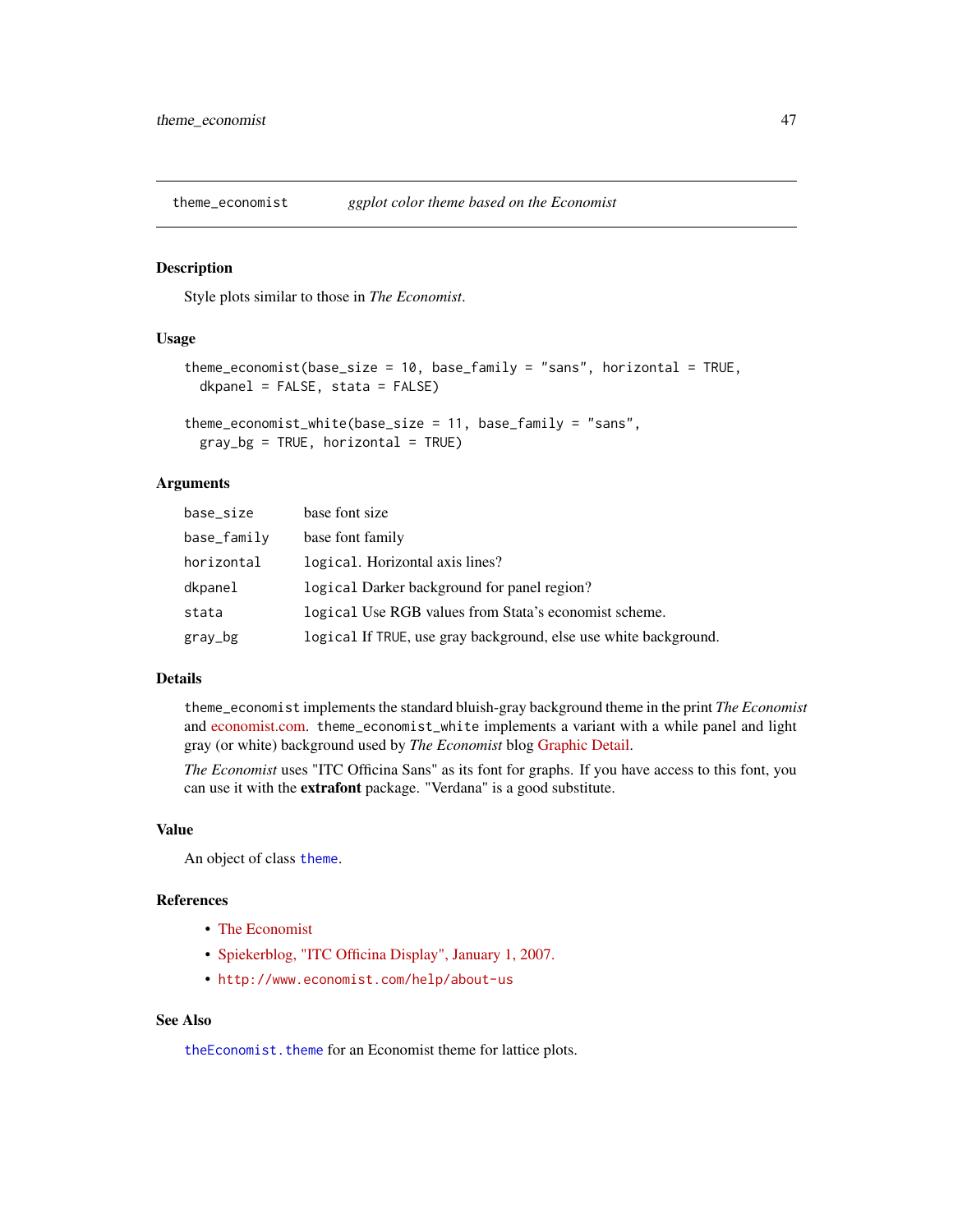```
library("ggplot2")
p \leq - ggplot(mtcars) + geom_point(aes(x = wt, y = mpg,
     color = factor(gear)) +facet_wrap(~am) +
     # Economist puts scales on the right-hand side
     scale_y_continuous(position = "right")
## Standard
p + theme_economist() + scale_colour_economist()
## Stata colors
p + theme_economist(stata = TRUE) + scale_colour_economist(stata = TRUE)
## Darker plot region
p + theme_economist(dkpanel = TRUE) + scale_colour_economist(stata = TRUE)
# Change axis lines to vertical
p + theme_economist(horizontal = FALSE) +
    scale_colour_economist() +
    coord_flip()
## White panel/light gray background
p + theme_economist_white() +
    scale_colour_economist()
## All white variant
p + theme_economist_white(gray_bg = FALSE) +
    scale_colour_economist()
## Not run:
## The Economist uses ITC Officina Sans
library(extrafont)
p + theme_economist(base_family="ITC Officina Sans") +
    scale_colour_economist()
## Verdana is a widely available substitute
p + theme_economist(base_family="Verdana") +
    scale_colour_economist()
## End(Not run)
```
<span id="page-47-1"></span>

<span id="page-47-0"></span>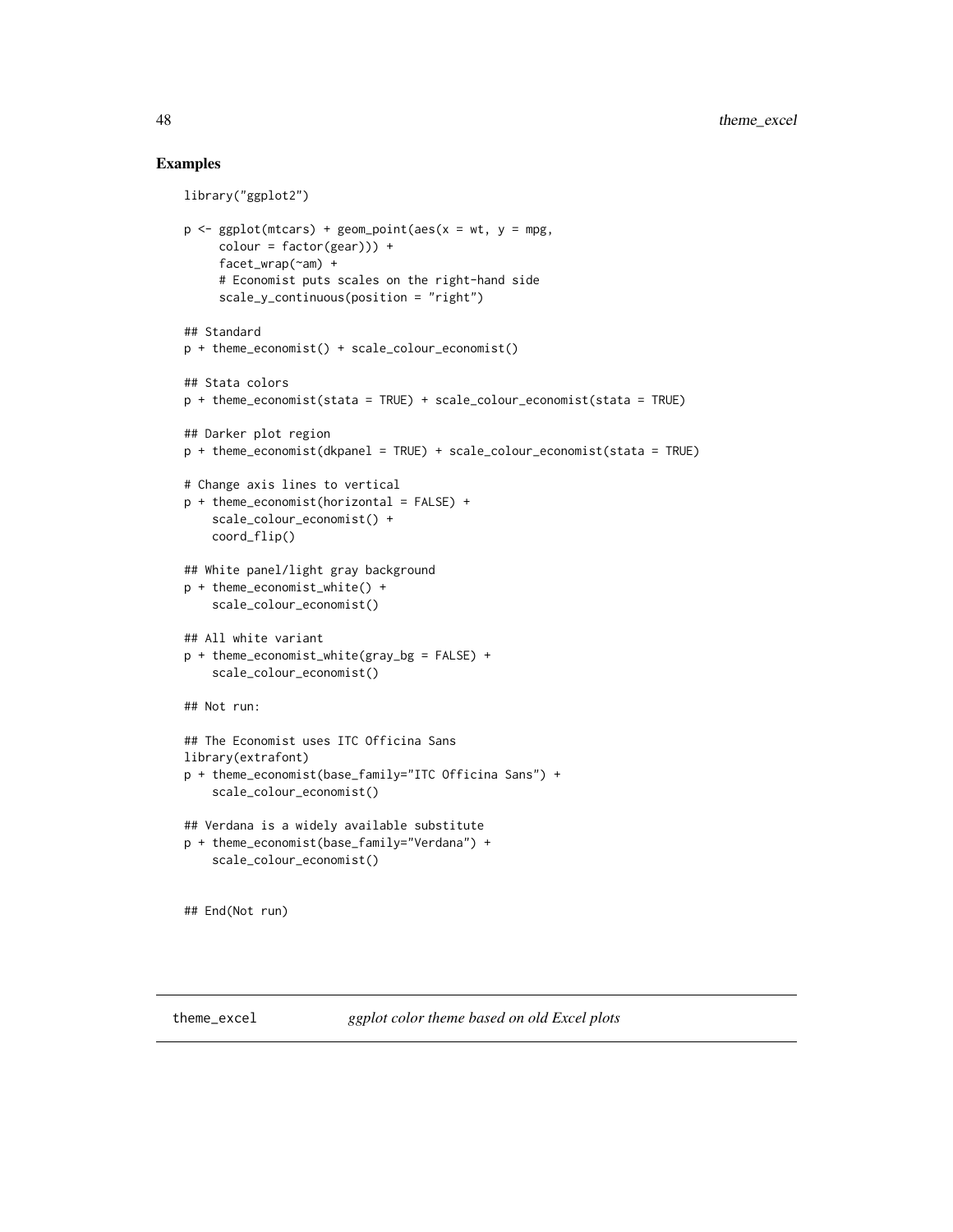## <span id="page-48-0"></span>theme\_few 49

#### Description

Theme to replicate the ugly monstrosity that was the old gray-background Excel chart. Please never use this.

#### Usage

```
theme_excel(base_size = 12, base_family = ", horizontal = TRUE)
```
## Arguments

| base size   | base font size                  |
|-------------|---------------------------------|
| base_family | base font family                |
| horizontal  | logical. Horizontal axis lines? |

## Value

An object of class [theme](#page-0-0).

#### Examples

```
library("ggplot2")
```

```
# Old line color
p <- ggplot(mtcars) +
     geom\_point(aes(x = wt, y = mpg, colour = factor(gear))) +facet_wrap(~am)
p + theme_excel() + scale_colour_excel()
# Old fill color palette
ggplot(mpg, aes(x = class, fill = dry)) +geom_bar() +
 scale_fill_excel("fill") +
 theme_excel()
```
theme\_few *Theme based on Few's "Practical Rules for Using Color in Charts"*

## Description

Theme based on the rules and examples from Stephen Few's *Show Me the Numbers* and "Practical Rules for Using Color in Charts".

## Usage

```
theme_few(base_size = 12, base_family = "")
```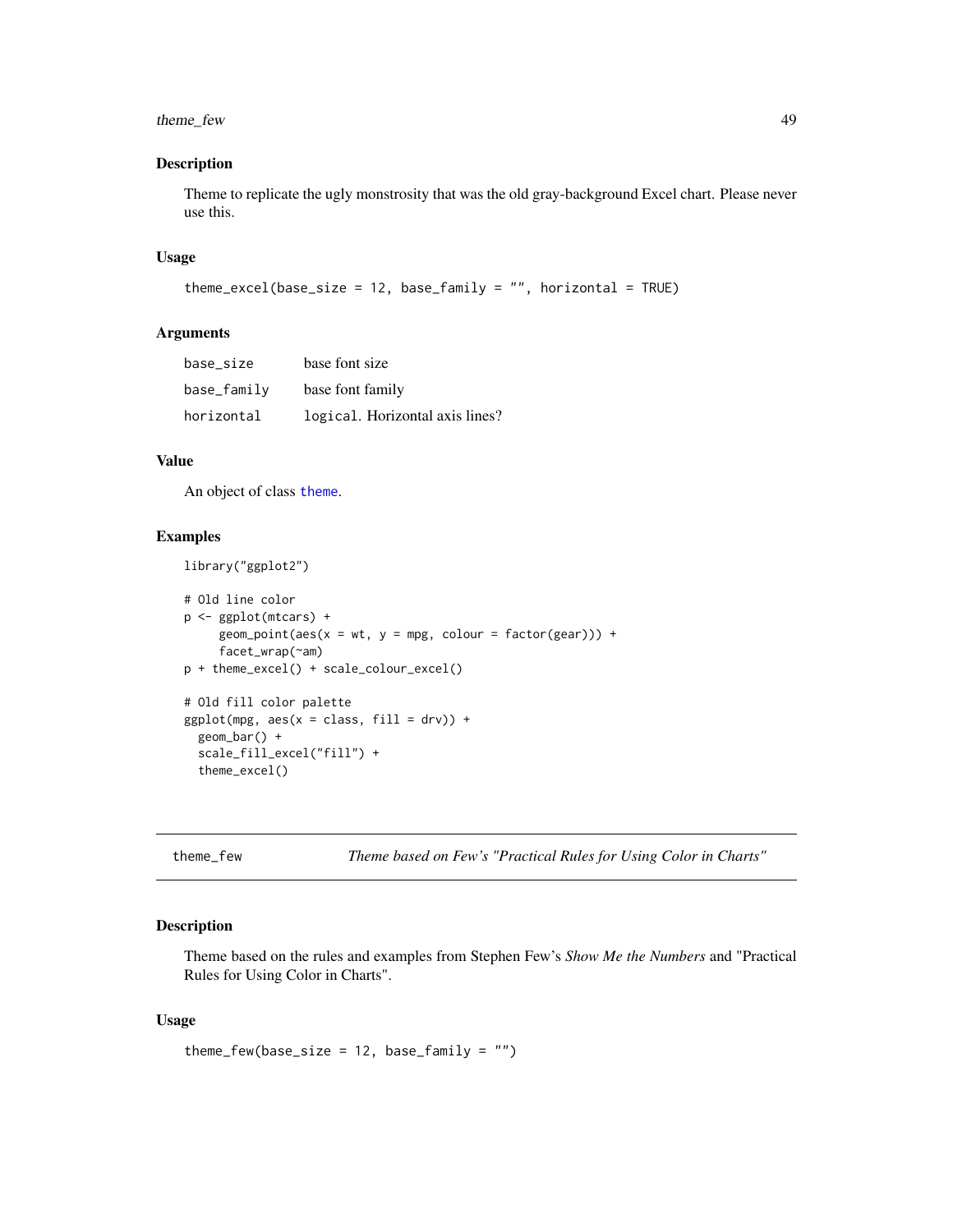#### <span id="page-49-0"></span>**Arguments**

| base_size   | base font size   |
|-------------|------------------|
| base_family | base font family |

#### References

Few, S. (2012) *Show Me the Numbers: Designing Tables and Graphs to Enlighten*. 2nd edition. Analytics Press.

Stephen Few, "Practical Rules for Using Color in Charts", [http://www.perceptualedge.com/](http://www.perceptualedge.com/articles/visual_business_intelligence/rules_for_using_color.pdf) [articles/visual\\_business\\_intelligence/rules\\_for\\_using\\_color.pdf](http://www.perceptualedge.com/articles/visual_business_intelligence/rules_for_using_color.pdf).

## Examples

```
library("ggplot2")
p \leq - ggplot(mtcars) + geom_point(aes(x = wt, y = mpg,
    colour = factor(gear))) + facet_wrap(~am)
p + theme_few() + scale_colour_few()
p + theme_few() + scale_colour_few("light")
p + theme_few() + scale_colour_few("dark")
```
<span id="page-49-1"></span>theme\_fivethirtyeight *Theme inspired by fivethirtyeight.com plots*

## Description

Theme inspired by the plots on [http://fivethirtyeight.com.](fivethirtyeight.com)

## Usage

```
theme_fivethirtyeight(base_size = 12, base_family = "sans")
```
## Arguments

| base_size   | base font size   |
|-------------|------------------|
| base_family | base font family |

```
library("ggplot2")
p \leq - ggplot(mtcars, \text{aes}(x = wt, y = mp, \text{ colour} = \text{factor}(year))) +geom_point() +
  facet_wrap(~am) +
  geom\_smooth(method = "lm", se = FALSE) +scale_color_fivethirtyeight() +
  theme_fivethirtyeight()
p
```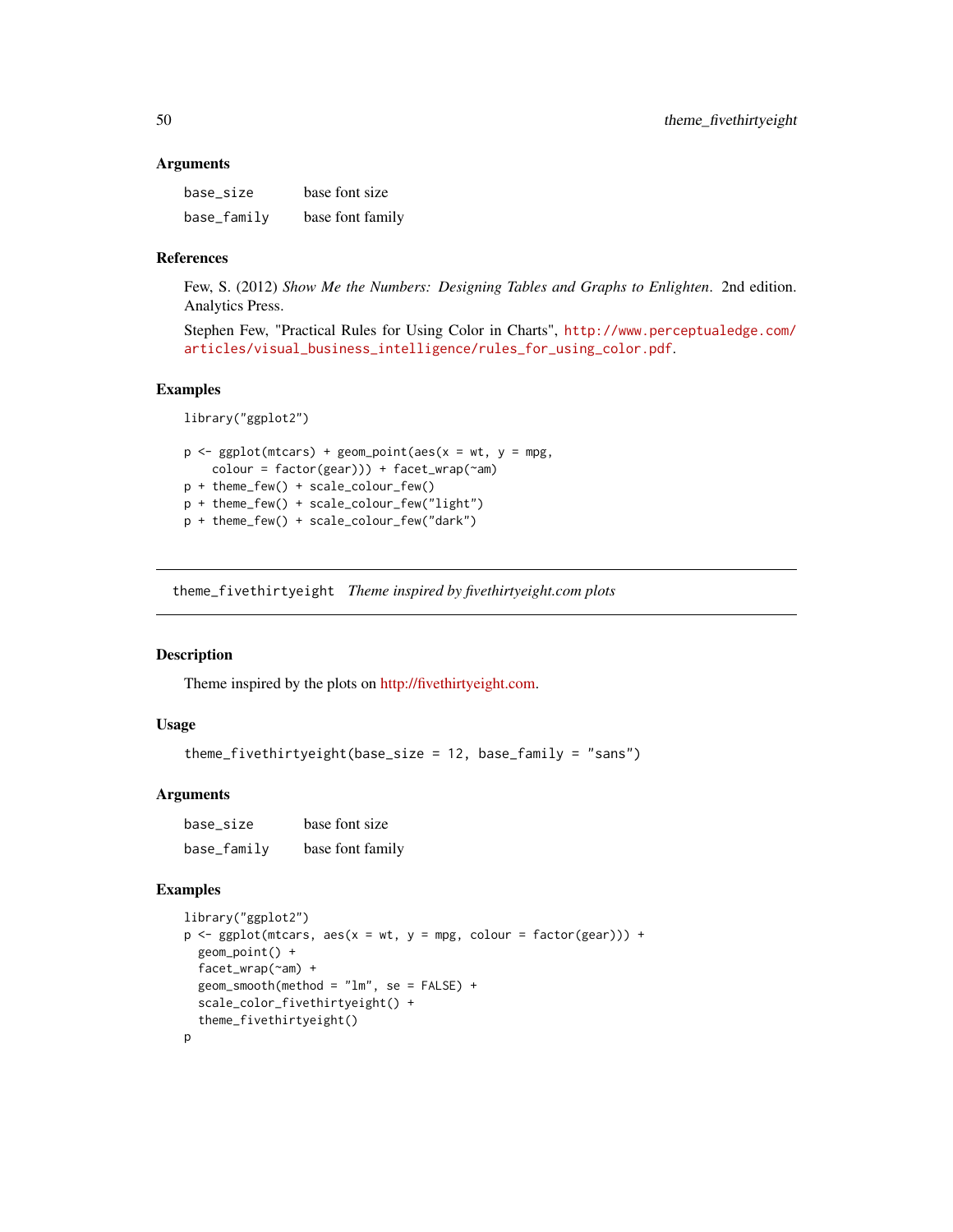#### <span id="page-50-2"></span><span id="page-50-0"></span>Description

This theme is designed to be a foundation from which to build new themes, and not meant to be used directly. theme\_foundation is a complete theme with only minimal number of elements defined. It is easier to create new themes by extending this one rather than theme\_gray or theme\_bw, because those themes those themes define elements deep in the hierarchy.

#### Usage

theme\_foundation(base\_size =  $12$ , base\_family =  $"$ )

#### Arguments

| base_size   | base font size   |
|-------------|------------------|
| base_family | base font family |

#### Details

This theme takes theme\_gray and sets all colour and fill values to NULL, except for the top-level elements (line, rect, and title), which have colour = "black", and fill = "white". This leaves the spacing and-non colour defaults of the default ggplot2 themes in place.

#### See Also

Other themes: [theme\\_base](#page-44-2), [theme\\_igray](#page-52-1), [theme\\_par](#page-55-1), [theme\\_solid](#page-57-1)

<span id="page-50-1"></span>theme\_gdocs *Theme with Google Docs Chart defaults*

#### Description

Theme similar to the default look of charts in Google Docs.

### Usage

theme\_gdocs(base\_size =  $12$ , base\_family = "sans")

#### Arguments

base\_size base font size base\_family base font family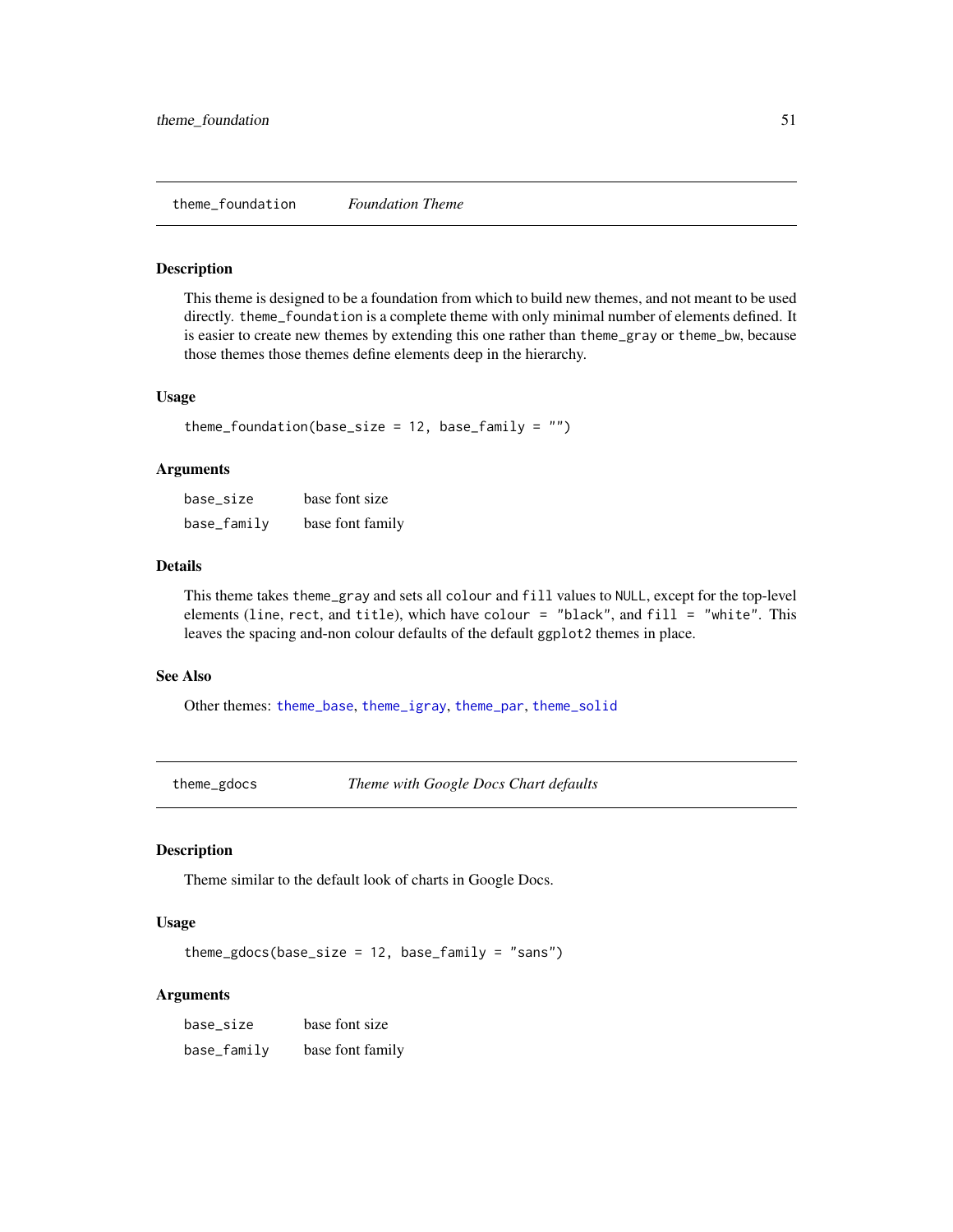## Examples

```
library("ggplot2")
p <- ggplot(mtcars) +
  geom\_point(aes(x = wt, y = mpg, colour = factor(gear))) +facet_wrap(~am)
p + theme_gdocs() + scale_color_gdocs()
```
<span id="page-51-1"></span>

theme\_hc *Highcharts JS theme*

#### Description

Theme based on the plots in *Highcharts JS*.

## Usage

theme\_hc(base\_size = 12, base\_family = "sans", bgcolor = "default")

## Arguments

| base_size   | base font size                                                                                                |
|-------------|---------------------------------------------------------------------------------------------------------------|
| base_family | base font family                                                                                              |
| bgcolor     | The background color of plot. One of 'default', 'darkunica', the names of<br>values in ggthemes_data\$hc\$bg. |

## References

<http://www.highcharts.com/demo/line-basic>

<https://github.com/highslide-software/highcharts.com/tree/master/js/themes>

## Examples

library("ggplot2")

```
p \leq - ggplot(mtcars) + geom_point(aes(x = wt, y = mpg,
     colour = factor(gear))) + facet_wrap(~am)
p + theme_hc() + scale_colour_hc()
p + theme_hc(bgcolor = "darkunica") + scale_colour_hc("darkunica")
```
<span id="page-51-0"></span>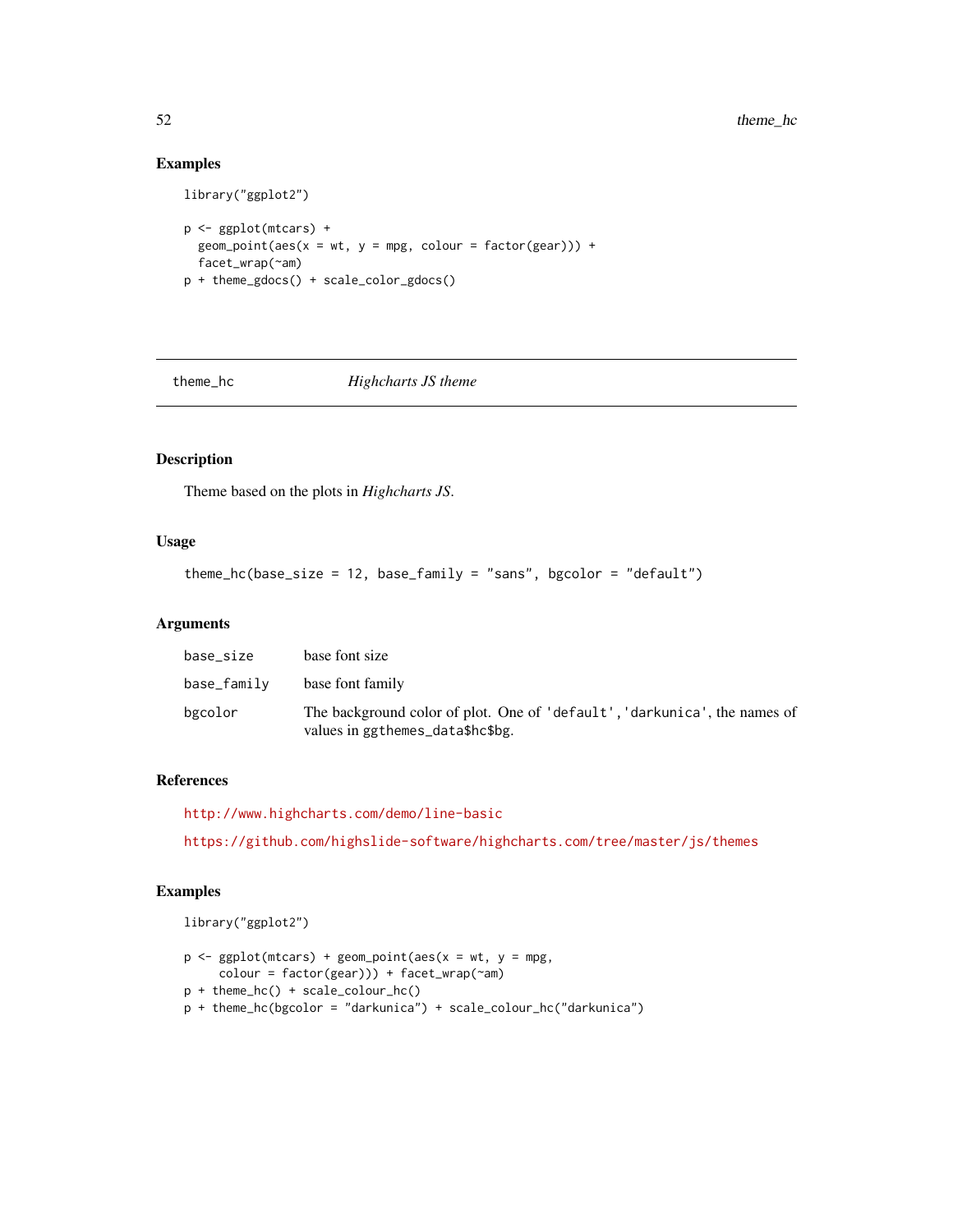<span id="page-52-1"></span><span id="page-52-0"></span>theme\_igray *Inverse gray theme*

## Description

Theme with white panel and gray background.

## Usage

```
theme_igray(base_size = 12, base_family = "")
```
## Arguments

| base_size   | base font size   |
|-------------|------------------|
| base_family | base font family |

## Details

This theme inverts the colors in the [theme\\_gray](#page-0-0), a white panel and a light gray area around it. This keeps a white background for the color scales like [theme\\_bw](#page-0-0). But by using a gray background, the plot is closer to the typographical color of the document, which is the motivation for using a gray panel in [theme\\_gray](#page-0-0). This is similar to the style of plots in Stata and Tableau.

## See Also

[theme\\_gray](#page-0-0), [theme\\_bw](#page-0-0)

Other themes: [theme\\_base](#page-44-2), [theme\\_foundation](#page-50-2), [theme\\_par](#page-55-1), [theme\\_solid](#page-57-1)

```
library("ggplot2")
```

```
p <- ggplot(mtcars) +
   geom\_point(aes(x = wt, y = mpg, colour = factor(gear))) +facet_wrap(~am)
p + theme_igray()
```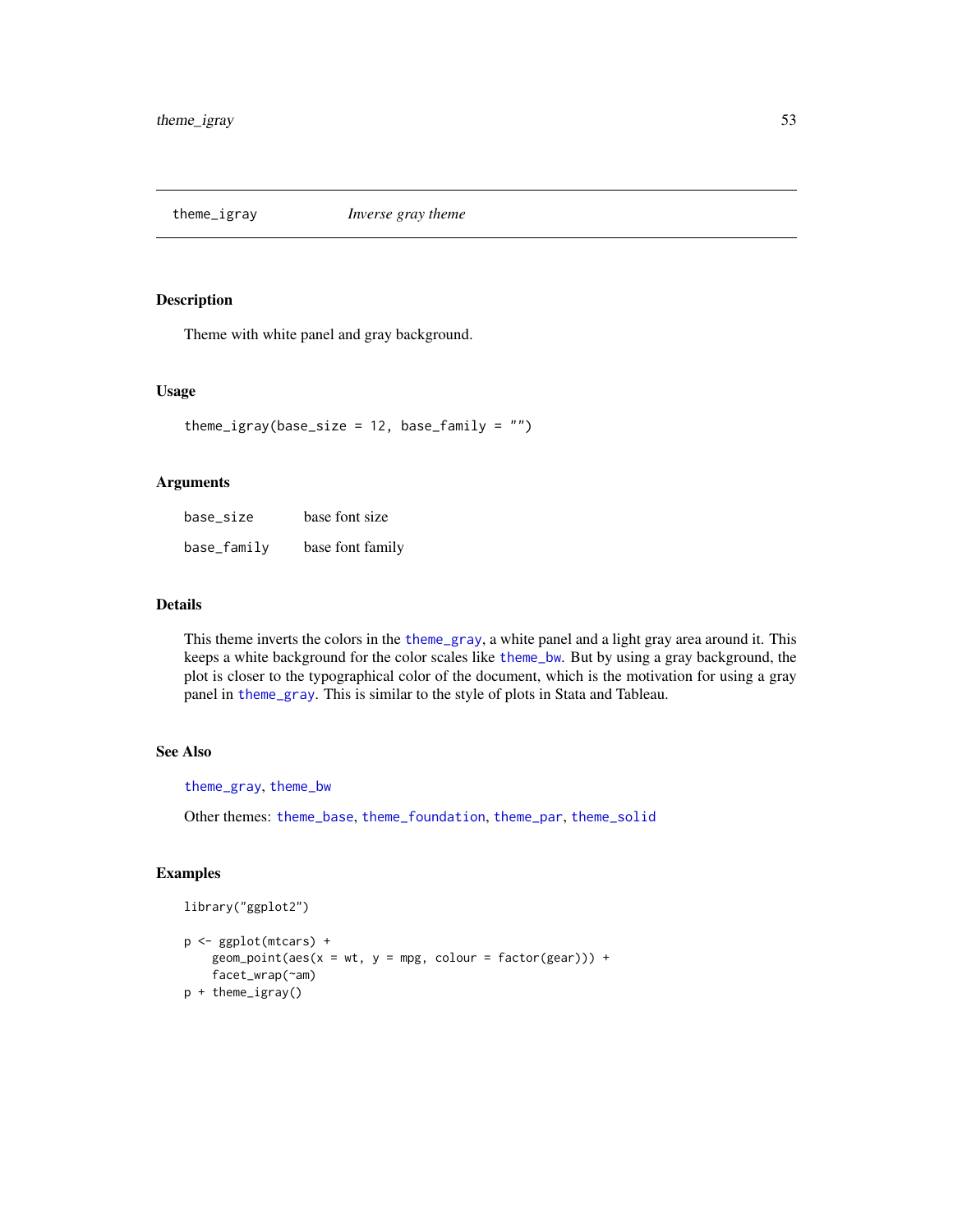<span id="page-53-0"></span>

#### Description

A clean theme that is good for displaying maps from [geom\\_map](#page-0-0).

#### Usage

```
theme_map(base_size = 9, base_family = "")
```
#### Arguments

base\_size base font size base\_family base font family

#### Examples

```
library("maps")
library("ggplot2")
us <- fortify(map_data("state"), region = "region")
gg < -(ggplot()
  + geom_map(data = us, map = us,
             aes(x = long, y = lat, map_id = region, group = group),fill = "white", color = "black", size = 0.25)
  + coord_map("albers", lat0 = 39, lat1 = 45)
  + theme_map()
  )
gg
```
<span id="page-53-1"></span>theme\_pander *A ggplot theme originated from the pander package*

#### Description

The **pander** ships with a default theme when the 'unify plots' option is enabled via pander Options, which is now also available outside of **pander** internals, like evals, eval.msgs or Pandoc.brew.

## Usage

```
theme_pander(base_size = 12, base_family = "sans", nomargin = TRUE,
 ff = NULL, fc = "black", fs = NULL, gM = TRUE, gm = TRUE,gc = "grey", gl = "dashed", boxes = FALSE, bc = "white",pc = "transparent", lp = "right", axis = 1)
```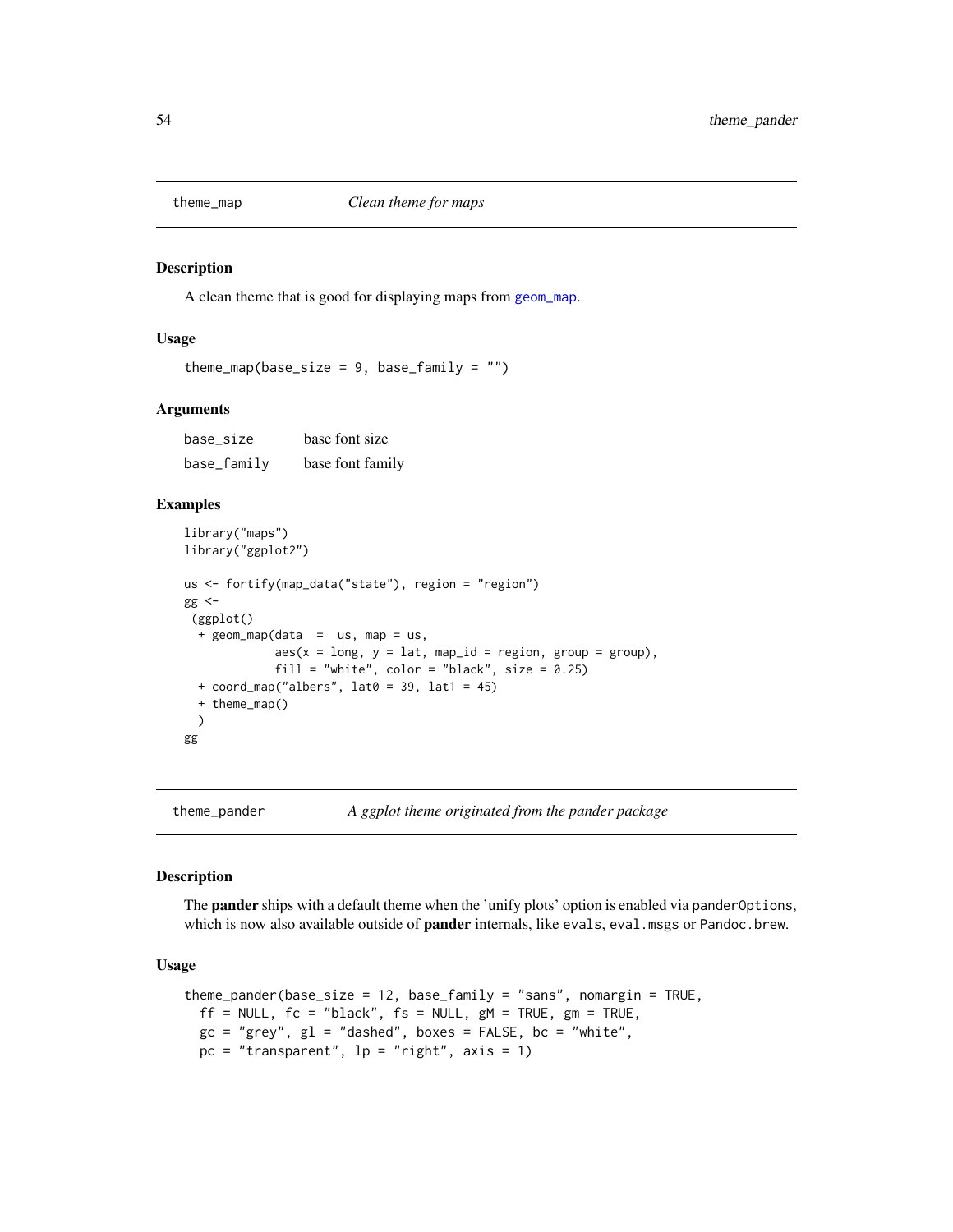## theme\_pander 55

## Arguments

| base_size   | base font size                                               |
|-------------|--------------------------------------------------------------|
| base_family | base font family                                             |
| nomargin    | suppress the white space around the plot (boolean)           |
| ff          | font family, like sans. Deprecated: use base_family instead. |
| fc          | font color (name or hexa code)                               |
| fs          | font size (integer). Deprecated: use base_size instead.      |
| gM          | major grid (boolean)                                         |
| gm          | minor grid (boolean)                                         |
| gc          | grid color (name or hexa code)                               |
| gl          | grid line type $(1ty)$                                       |
| boxes       | to render a border around the plot or not                    |
| bc          | background color (name or hexa code)                         |
| рc          | panel background color (name or hexa code)                   |
| lp          | legend position                                              |
| axis        | axis angle as defined in par (les)                           |

```
require("ggplot2")
require("pander")
p \leftarrow \text{ggplot}(\text{mtcars}, \text{aes}(x = \text{mpg}, y = \text{wt})) +geom_point()
p + theme_pander()
panderOptions("graph.grid.color", "red")
p + theme_pander()
p <- ggplot(mtcars, aes(wt, mpg, colour = factor(cyl))) +
  geom_point()
p + theme_pander() + scale_color_pander()
ggplot(mpg, aes(x = class, fill = dry)) +geom_bar() +
  scale_fill_pander() +
  theme_pander()
```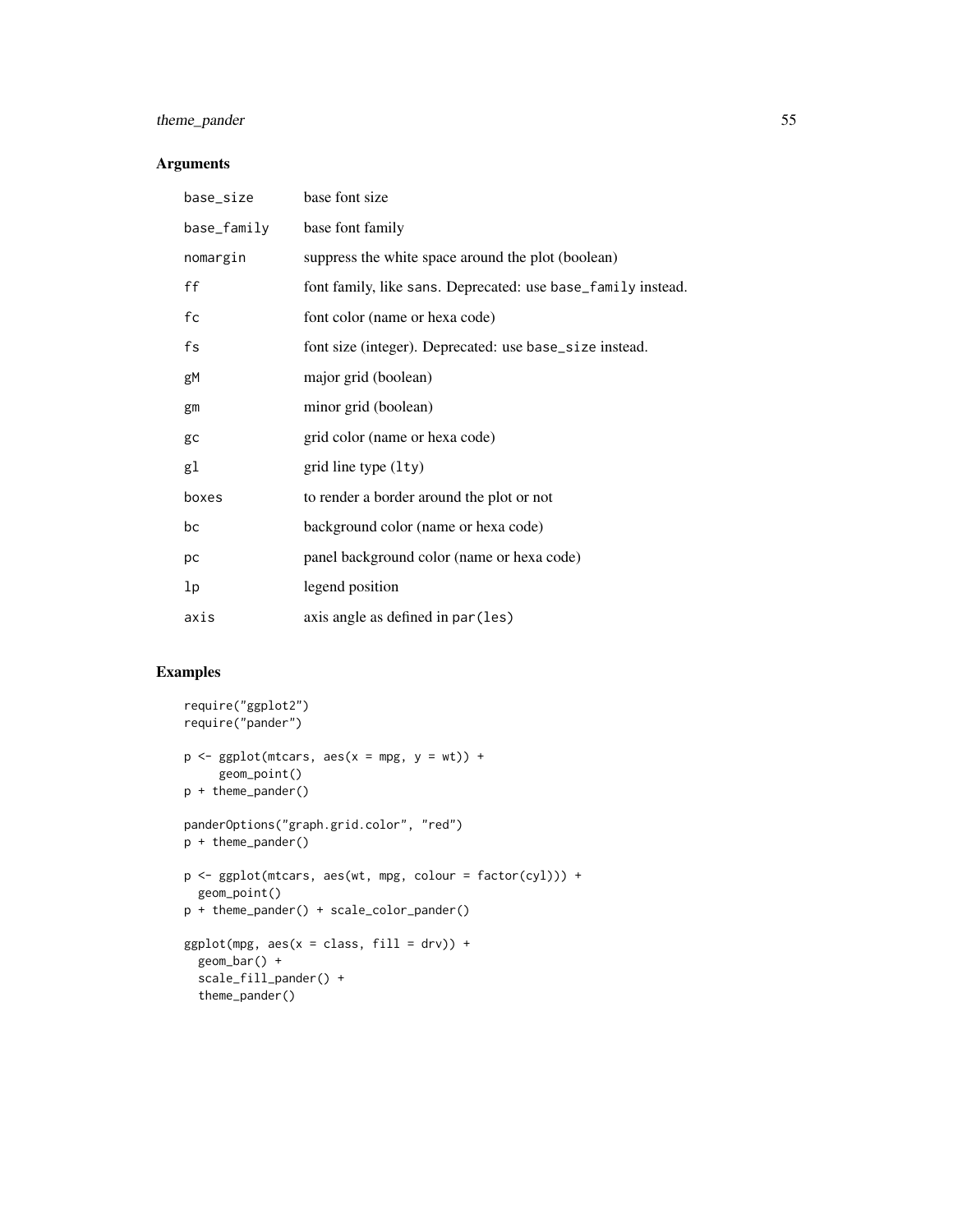<span id="page-55-1"></span><span id="page-55-0"></span>theme\_par *Theme which takes its values from the current 'base' graphics parameter values in* [par](#page-0-0)*.*

## Description

```
Currently this theme uses the values of the parameters: "code", ""ps"", "code" "family", "fg",
"bg", "adj", "font", "cex.axis", "cex.lab", "cex.main", "cex.sub", "col.axis", "col.lab",
"col.main", "col.sub", "font", "font.axis", "font.lab", "font.main", "font.sub", "las",
"lend", "lheight", "lty", "mar", "ps", "tcl", "tck", "xaxt", "yaxt".
```
#### Usage

```
theme_par(base_size = par()$ps, base_family = par()$family)
```
#### Arguments

| base size   | base font size   |
|-------------|------------------|
| base_family | base font family |

## Details

This theme does not translate the base graphics perfectly, so the graphs produced by it will not be identical to those produced by base graphics, most notably in the spacing of the margins.

#### See Also

Other themes: [theme\\_base](#page-44-2), [theme\\_foundation](#page-50-2), [theme\\_igray](#page-52-1), [theme\\_solid](#page-57-1)

```
library("ggplot2")
```

```
p \leq - ggplot(mtcars) + geom_point(aes(x = wt, y = mpg,
     color = factor(gear)) + facet_wrap(\text{ram})par(font = 2, col.lab = "red", fg = "blue")p + theme_par()
```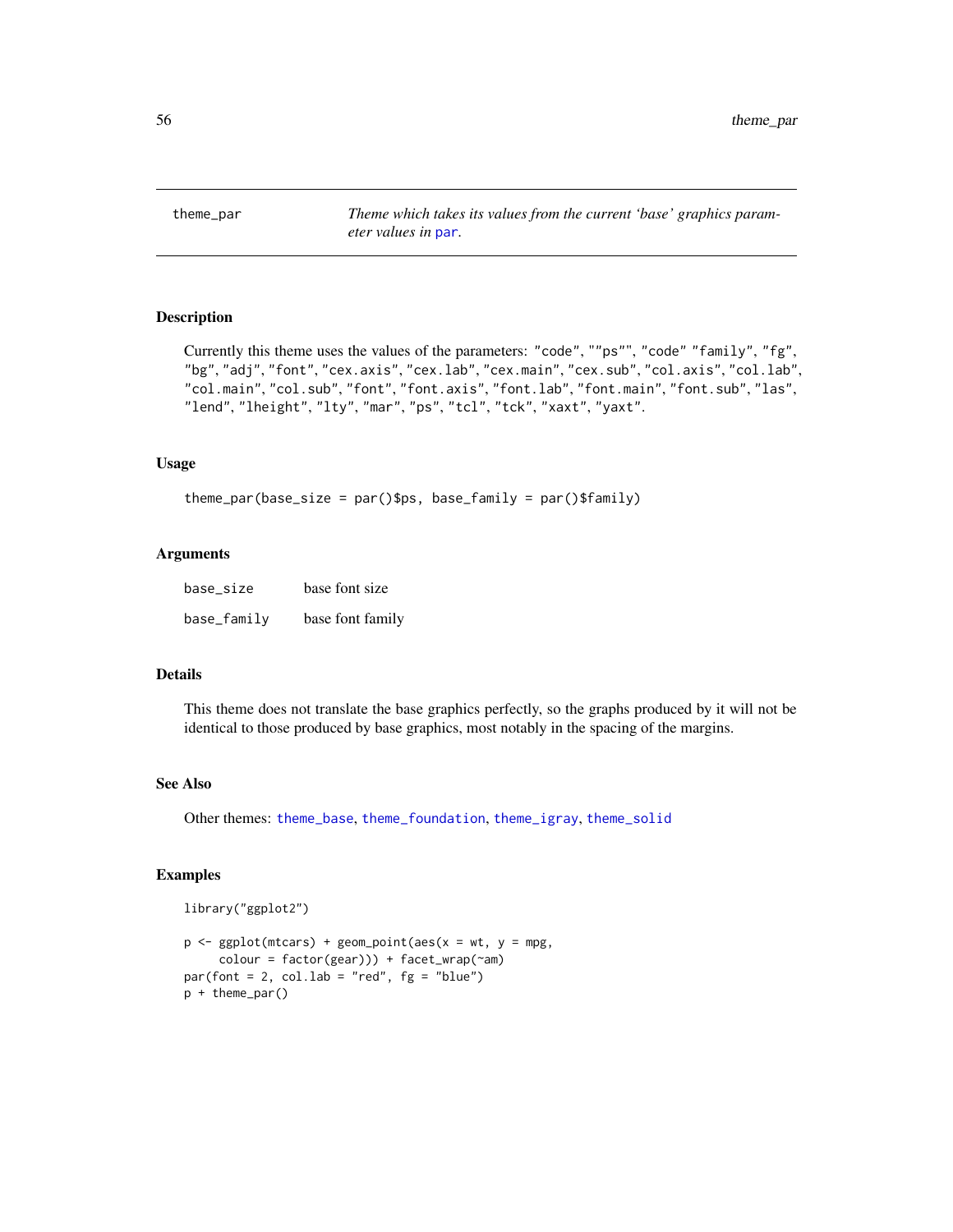<span id="page-56-0"></span>theme\_solarized *ggplot color themes based on the Solarized palette*

## Description

See <http://ethanschoonover.com/solarized> for a description of the Solarized palette.

#### Usage

```
theme_solarized(base_size = 12, base_family = ", light = TRUE)
```

```
theme_solarized_2(base_size = 12, base_family = "", light = TRUE)
```
## Arguments

| base_size   | base font size                |
|-------------|-------------------------------|
| base_family | base font family              |
| light       | logical. Light or dark theme? |

## Details

Plots made with this theme integrate seamlessly with the Solarized Beamer color theme. [https://](https://github.com/jrnold/beamercolorthemesolarized) [github.com/jrnold/beamercolorthemesolarized](https://github.com/jrnold/beamercolorthemesolarized). There are two variations: theme\_solarized is similar to to [theme\\_bw](#page-0-0), while theme\_solarized\_2 is similar to [theme\\_gray](#page-0-0).

```
library("ggplot2")
p <- ggplot(mtcars) +
     geom\_point(aes(x = wt, y = mpg, colour = factor(gear))) +facet_wrap(~am)
p + theme_solarized() + scale_colour_solarized("blue")
## Dark version
p + theme_solarized(light = FALSE) +
    scale_colour_solarized("blue")
```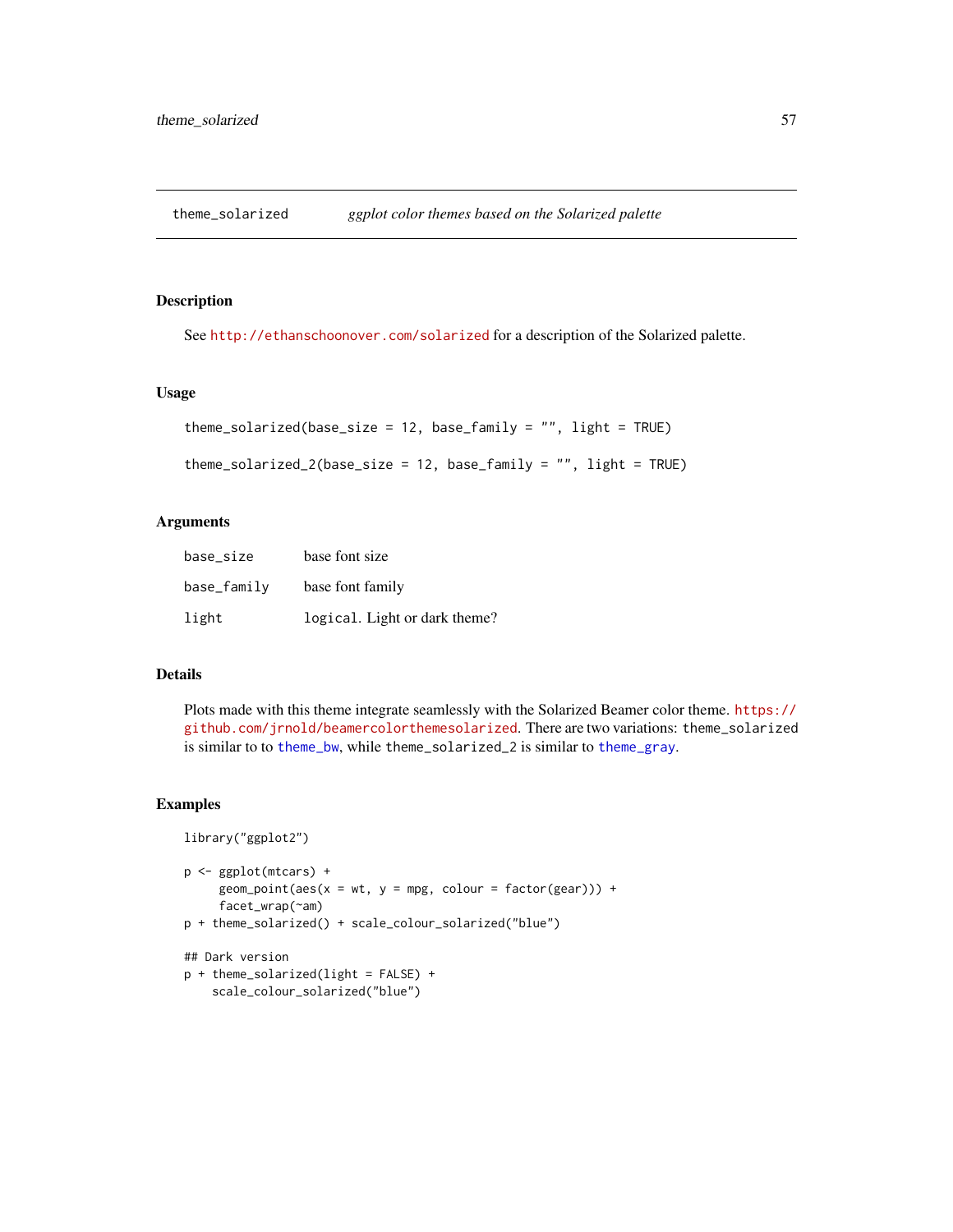<span id="page-57-1"></span><span id="page-57-0"></span>

## Description

Theme that removes all non-geom elements (lines, text, etc), This theme is when only the geometric objects are desired.

## Usage

theme\_solid(base\_size = 12, base\_family = "",  $fill = NA$ )

## Arguments

| base size   | Base font size.                           |
|-------------|-------------------------------------------|
| base_family | Ignored, kept for consistency with theme. |
| fill        | Background color of the plot.             |

## See Also

Other themes: [theme\\_base](#page-44-2), [theme\\_foundation](#page-50-2), [theme\\_igray](#page-52-1), [theme\\_par](#page-55-1)

## Examples

```
library("ggplot2")
(ggplot(mtcars, aes(wt, mpg))
 + geom_point()
 + theme_solid(fill = "white"))
```
theme\_stata *Themes based on Stata graph schemes*

#### Description

Themes based on Stata graph schemes

#### Usage

```
theme_stata(base_size = 11, base_family = "sans", scheme = "s2color")
```
#### Arguments

| base size   | base font size                                                                                     |
|-------------|----------------------------------------------------------------------------------------------------|
| base_familv | base font family                                                                                   |
| scheme      | One of "s2color", "s2mono", "s1color", "s1rcolor", or "s1mono", "s2manual",<br>"s1manual", or "si" |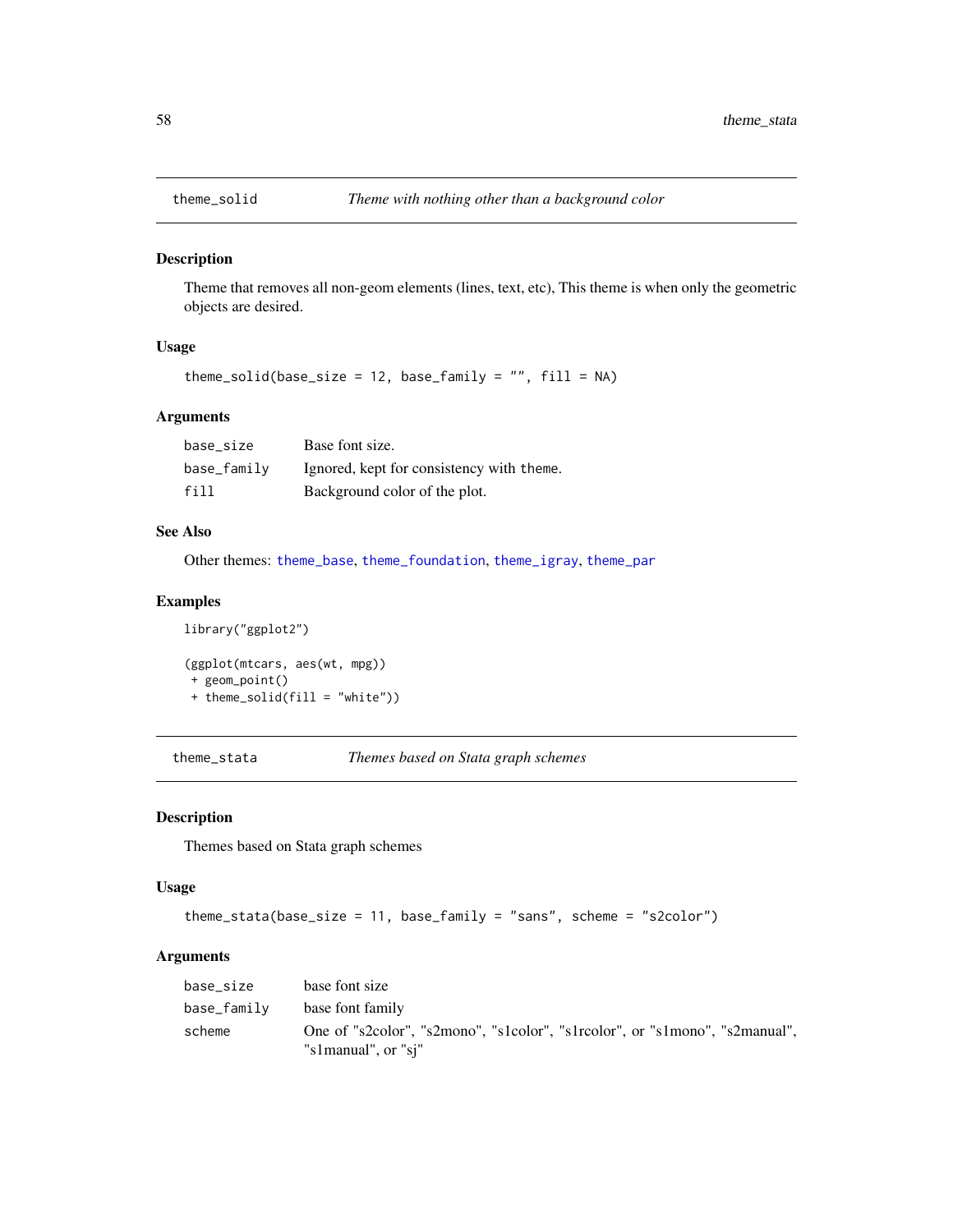## <span id="page-58-0"></span>theme\_tufte 59

## Note

Stata graph schemes include the features of ggplot2 into themes and scales. Stata graph themes also allow for defaults for specific graph types, a feature which ggplot2 does not directly support.

#### References

<http://www.stata.com/help.cgi?schemes>

#### Examples

```
library("ggplot2")
p <- ggplot(mtcars) +
     geom\_point(aes(x = wt, y = mpg, colour = factor(gear))) +facet_wrap(~am)
# s2color
p + theme_stata() + scale_colour_stata("s2color")
# s2mono
p + theme_stata(scheme = "s2mono") + scale_colour_stata("mono")
# s1color
p + theme_stata(scheme = "s2color") + scale_colour_stata("s1color")
# s1rcolor
p + theme_stata(scheme = "s1rcolor") + scale_colour_stata("s1rcolor")
# s1mono
p + theme_stata(scheme = "s1mono") + scale_colour_stata("mono")
```
theme\_tufte *Tufte Maximal Data, Minimal Ink Theme*

#### Description

Theme based on Chapter 6 'Data-Ink Maximization and Graphical Design' of Edward Tufte \*The Visual Display of Quantitative Information\*. No border, no axis lines, no grids. This theme works best in combination with [geom\\_rug](#page-0-0) or [geom\\_rangeframe](#page-15-1).

#### Usage

```
theme_tufte(base_size = 11, base_family = "serif", ticks = TRUE)
```
## Arguments

| base size   | base font size           |
|-------------|--------------------------|
| base_family | base font family         |
| ticks       | logical Show axis ticks? |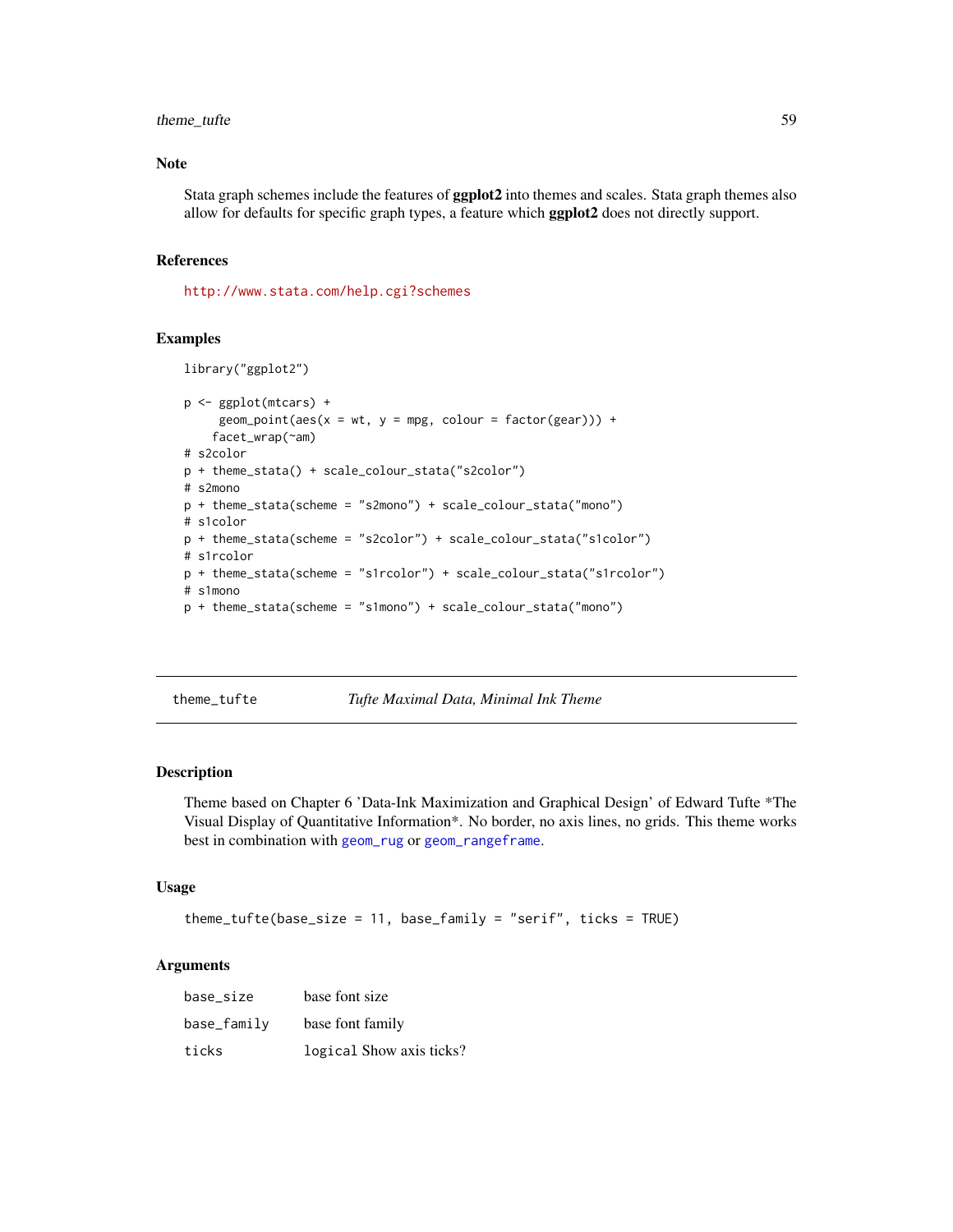The default font family is set to 'serif' as he uses serif fonts for labels in 'The Visual Display of Quantitative Information'. The serif font used by Tufte in his books is a variant of Bembo, while the sans serif font is Gill Sans. If these fonts are installed on your system, then you can use them with the package extrafont.

#### References

Tufte, Edward R. (2001) The Visual Display of Quantitative Information, Chapter 6.

#### Examples

```
library("ggplot2")
# with ticks and range frames
(ggplot(mtcars, aes(wt, mpg))
+ geom_point() + geom_rangeframe()
+ theme_tufte())
# with geom_rug
(ggplot(mtcars, aes(wt, mpg))
+ geom_point() + geom_rug()
+ theme_tufte(ticks = FALSE))
## Not run:
## Using the Bembo serif family
library("extrafont")
(ggplot(mtcars, aes(wt, mpg))
+ geom_point() + geom_rangeframe()
+ theme_tufte(base_family = "BemboStd"))
## Using the Gill Sans sans serif family
(ggplot(mtcars, aes(wt, mpg))
+ geom_point() + geom_rangeframe()
+ theme_tufte(base_family = "GillSans"))
## End(Not run)
```
<span id="page-59-1"></span>

theme\_wsj *Wall Street Journal theme*

## Description

Theme based on the plots in *The Wall Street Journal*.

<span id="page-59-0"></span>

## Note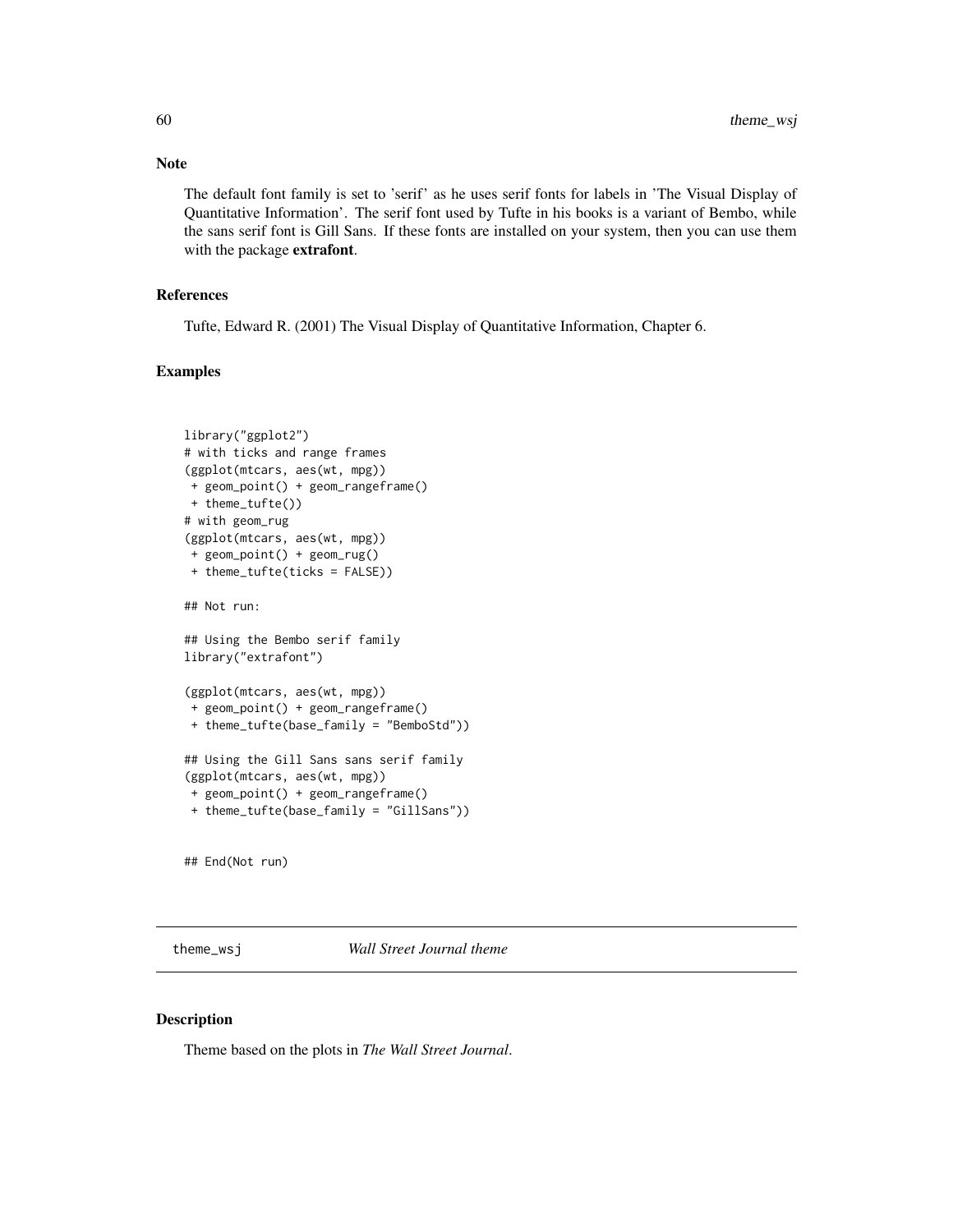## <span id="page-60-0"></span>Usage

```
theme_wsj(base_size = 12, color = "brown", base_family = "sans",
  title_family = "mono")
```
## Arguments

| base_size    | base font size                                                                                                           |
|--------------|--------------------------------------------------------------------------------------------------------------------------|
| color        | The background color of plot. One of 'brown', 'gray', 'green', 'blue',<br>the names of values in ggthemes_data\$wsj\$bg. |
| base_family  | base font family                                                                                                         |
| title_family | Plot title font family.                                                                                                  |

#### References

<https://twitter.com/WSJGraphics> <https://pinterest.com/wsjgraphics/wsj-graphics/>

## Examples

library("ggplot2")

```
p <- ggplot(mtcars) +
     geom\_point(aes(x = wt, y = mpg, colour = factor(gear))) +facet_wrap(~am) +
    ggtitle("Diamond Prices")
p + scale_colour_wsj("colors6", "") + theme_wsj()
# Use a gray background instead
p + scale_colour_wsj("colors6", "") + theme_wsj(color = "gray")
```
<span id="page-60-1"></span>tremmel\_shape\_pal *Shape palette from Tremmel (1995) (discrete)*

## Description

Based on experiments Tremmel (1995) suggests the following shape palettes:

## Usage

tremmel\_shape\_pal(overlap = FALSE, n3alt = TRUE)

#### Arguments

| overlap | use an empty circle instead of a solid circle when $n == 2$ .                                                                |
|---------|------------------------------------------------------------------------------------------------------------------------------|
| n3alt   | If TRUE then use a solid circle, plus sign and empty triangle, else use a solid<br>circle, empty circle, and empty triangle. |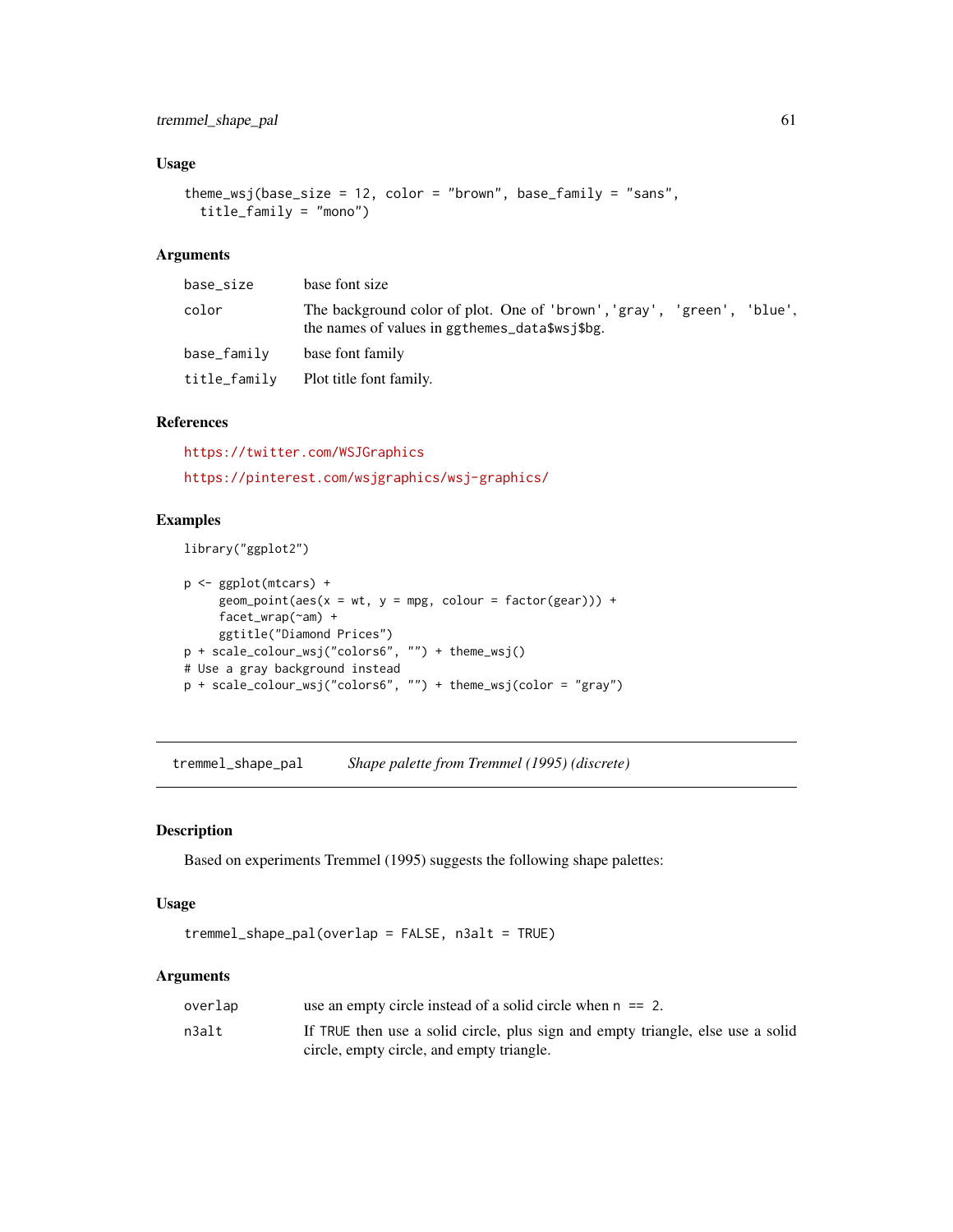#### Details

If two symbols, then use a solid circle and plus sign.

If three symbols, then use a solid circle, empty circle, and an empty triangle. However, that set of symbols does not satisfy the requirement that each symbol should differ from the other symbols in the same feature dimension. A set of three symbols that satisfies this is a circle (curvature), plus sign (number of terminators), triangle (line orientation).

This palette supports up to three values. If more than three groups of data, then separate the groups into different plots.

## References

Tremmel, Lothar, (1995) "The Visual Separability of Plotting Symbols in Scatterplots" Journal of Computational and Graphical Statistics, <http://www.jstor.org/stable/1390760>

#### See Also

Other shapes: [circlefill\\_shape\\_pal](#page-7-1), [cleveland\\_shape\\_pal](#page-8-1), [scale\\_shape\\_circlefill](#page-33-1), [scale\\_shape\\_cleveland](#page-33-2), [scale\\_shape\\_tremmel](#page-35-1)

<span id="page-61-1"></span>wsj\_pal *Wall Street Journal color palette (discrete)*

## **Description**

The Wall Street Journal uses many different color palettes in its plots. This collects a few of them, but is by no means exhaustive. Collections of these plots can be found on the WSJ Graphics [Twitter](https://twitter.com/WSJGraphics) feed and [Pinterest.](https://pinterest.com/wsjgraphics/wsj-graphics/)

#### Usage

```
wsj_pal(palette = "colors6")
```
#### Arguments

palette character The color palette to use. This must be a name in [ggthemes\\_data\\$wsj\\$palettes](#page-18-1).

#### **Palettes**

The following palettes are defined,

- rgby Red/Green/Blue/Yellow theme. Examples: <https://twitpic.com/b2e3v2>. Up to four values.
- red\_green Green/red two-color scale for good/bad. Examples: <https://twitpic.com/b1avj6>, <http://twitpic.com/a4kxcl>.
- green\_black Black-green 4-color scale for 'Very negative', 'Somewhat negative', 'somewhat positive', 'very positive'. Examples: <https://twitpic.com/awbua0>.

<span id="page-61-0"></span>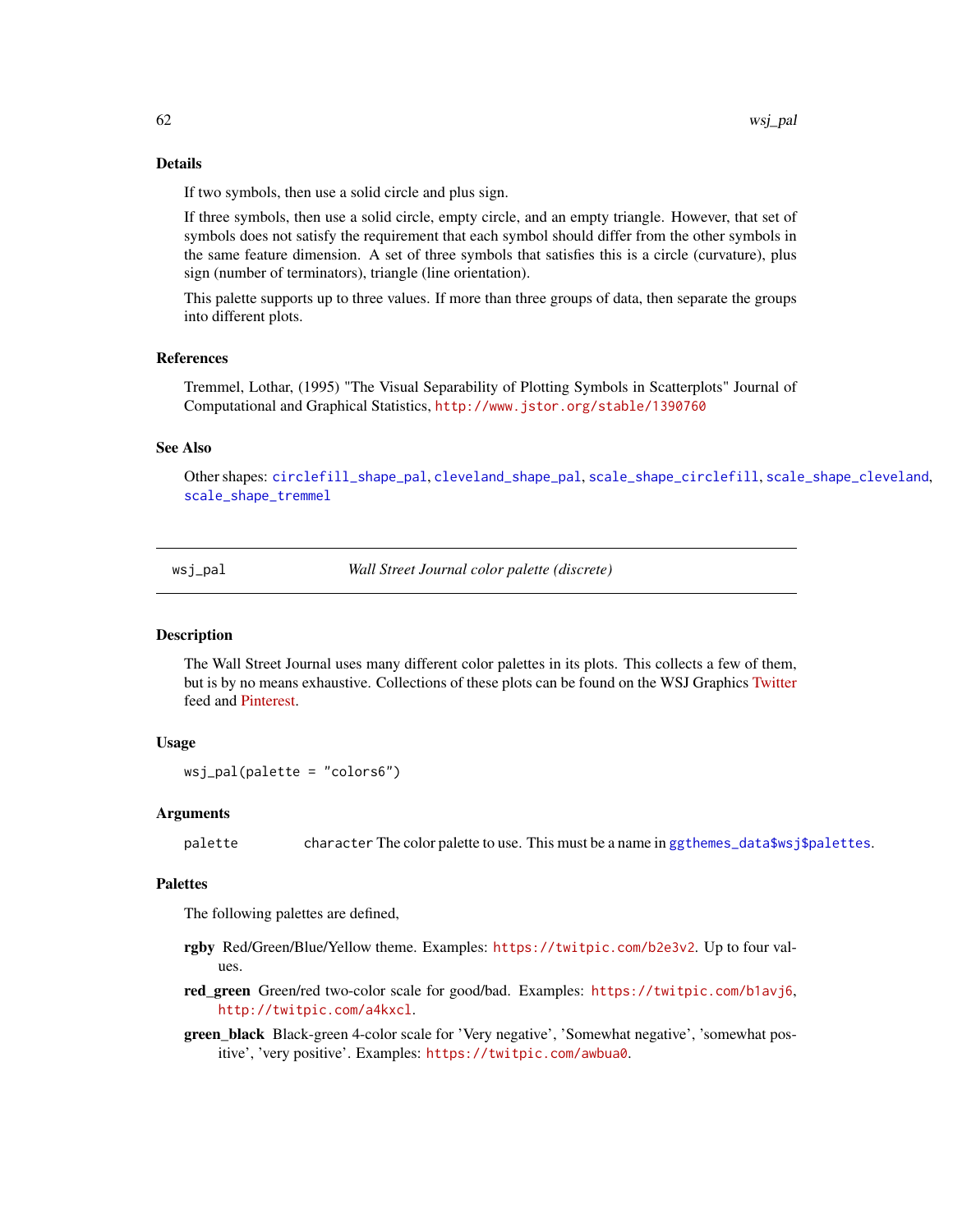- <span id="page-62-0"></span>dem\_rep Democrat/Republican/Undecided blue/red/gray scale. Examples: [https://twitpic.](https://twitpic.com/awbua0) [com/awbua0](https://twitpic.com/awbua0).
- colors6 Red, blue, gold, green, orange, and black palette. Examples: [https://twitpic.com/](https://twitpic.com/9gfg5q) [9gfg5q](https://twitpic.com/9gfg5q).

## See Also

Other colour wsj: [scale\\_colour\\_wsj](#page-29-2)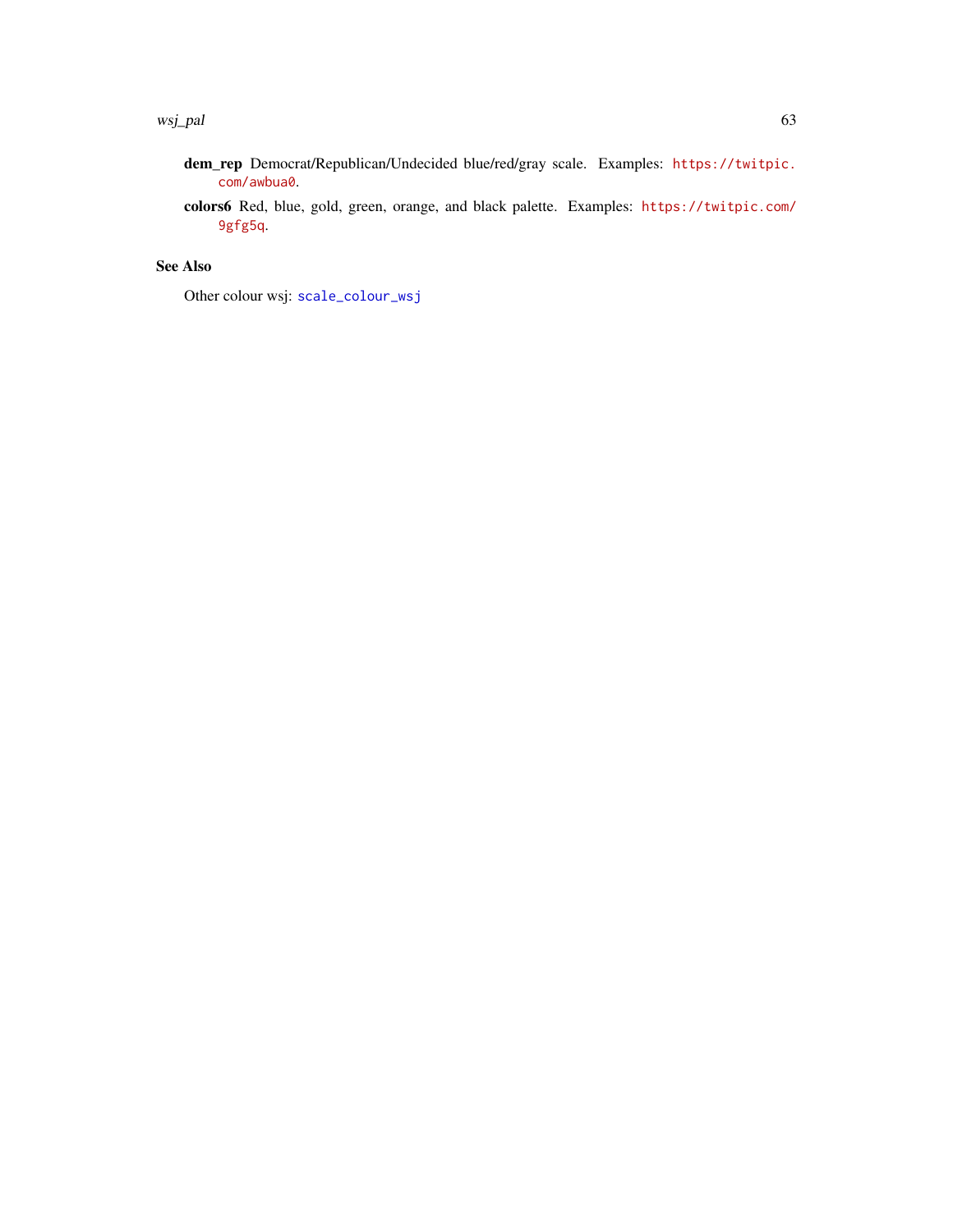# <span id="page-63-0"></span>**Index**

∗Topic datasets canva\_palettes, [7](#page-6-0) geom\_rangeframe, [16](#page-15-0) geom\_tufteboxplot, [17](#page-16-0) ggthemes\_data, [19](#page-18-0) stat\_fivenumber, [41](#page-40-0) aes, *[16,](#page-15-0) [17](#page-16-0)*, *[41](#page-40-0)* aes\_, *[16,](#page-15-0) [17](#page-16-0)*, *[41](#page-40-0)* bank\_slopes, [4](#page-3-0) banking, *[5](#page-4-0)* borders, *[16](#page-15-0)*, *[18](#page-17-0)*, *[42](#page-41-0)* calc\_pal, [6,](#page-5-0) *[31](#page-30-0)* calc\_shape\_pal, [6,](#page-5-0) *[33,](#page-32-0) [34](#page-33-0)* canva\_pal, [7](#page-6-0) canva\_palettes, *[7](#page-6-0)*, [7,](#page-6-0) *[22](#page-21-0)* circlefill\_shape\_pal, [8,](#page-7-0) *[10](#page-9-0)*, *[34,](#page-33-0) [35](#page-34-0)*, *[37](#page-36-0)*, *[62](#page-61-0)* cleveland\_shape\_pal, *[9](#page-8-0)*, [9,](#page-8-0) *[34,](#page-33-0) [35](#page-34-0)*, *[37](#page-36-0)*, *[62](#page-61-0)* colorblind\_pal, [10](#page-9-0) dichromat\_pal, *[11](#page-10-0)* discrete\_scale, *[10](#page-9-0)*, *[22–](#page-21-0)[36](#page-35-0)* economist\_pal, [11,](#page-10-0) *[23](#page-22-0)* excel\_pal, [12,](#page-11-0) *[31](#page-30-0)* extended\_range\_breaks *(*extended\_range\_breaks\_*)*, [12](#page-11-0) extended\_range\_breaks\_, [12](#page-11-0) few\_pal, [14,](#page-13-0) *[23,](#page-22-0) [24](#page-23-0)* fivethirtyeight\_pal, [15,](#page-14-0) *[24](#page-23-0)* format, *[38](#page-37-0)* fortify, *[16](#page-15-0)*, *[18](#page-17-0)*, *[41](#page-40-0)* gdocs\_pal, [15,](#page-14-0) *[32](#page-31-0)* geom\_boxplot, *[19](#page-18-0)* geom\_map, *[54](#page-53-0)* geom\_rangeframe, [16,](#page-15-0) *[19](#page-18-0)*, *[59](#page-58-0)*

geom\_rug, *[59](#page-58-0)*

geom\_tufteboxplot, *[17](#page-16-0)*, [17](#page-16-0) GeomRangeFrame *(*geom\_rangeframe*)*, [16](#page-15-0) GeomTufteboxplot *(*geom\_tufteboxplot*)*, [17](#page-16-0) ggplot, *[16](#page-15-0)*, *[18](#page-17-0)*, *[41](#page-40-0)* ggthemes, [19](#page-18-0) ggthemes-package *(*ggthemes*)*, [19](#page-18-0) ggthemes\_data, [19](#page-18-0) ggthemes\_data\$hc\$palettes, *[20](#page-19-0)*, *[27](#page-26-0)* ggthemes\_data\$wsj\$palettes, *[30](#page-29-0)*, *[62](#page-61-0)* hc\_pal, [20,](#page-19-0) *[27](#page-26-0)* layer, *[16](#page-15-0)*, *[18](#page-17-0)*, *[42](#page-41-0)* palette\_pander, [20,](#page-19-0) *[22](#page-21-0)* par, *[37,](#page-36-0) [38](#page-37-0)*, *[56](#page-55-0)* ptol\_pal, [21,](#page-20-0) *[28](#page-27-0)* scale\_color\_calc *(*scale\_fill\_calc*)*, [30](#page-29-0) scale\_color\_canva *(*scale\_colour\_canva*)*,  $22$ scale\_color\_colorblind *(*colorblind\_pal*)*, [10](#page-9-0) scale\_color\_continuous\_tableau *(*scale\_colour\_gradient\_tableau*)*, [26](#page-25-0) scale\_color\_economist *(*scale\_colour\_economist*)*, [23](#page-22-0) scale\_color\_excel *(*scale\_fill\_excel*)*, [31](#page-30-0) scale\_color\_few *(*scale\_colour\_few*)*, [23](#page-22-0) scale\_color\_fivethirtyeight *(*scale\_colour\_fivethirtyeight*)*, [24](#page-23-0) scale\_color\_gdocs *(*scale\_fill\_gdocs*)*, [31](#page-30-0) scale\_color\_gradient2\_tableau *(*scale\_colour\_gradient2\_tableau*)*, [25](#page-24-0) scale\_color\_gradient\_tableau *(*scale\_colour\_gradient\_tableau*)*, [26](#page-25-0)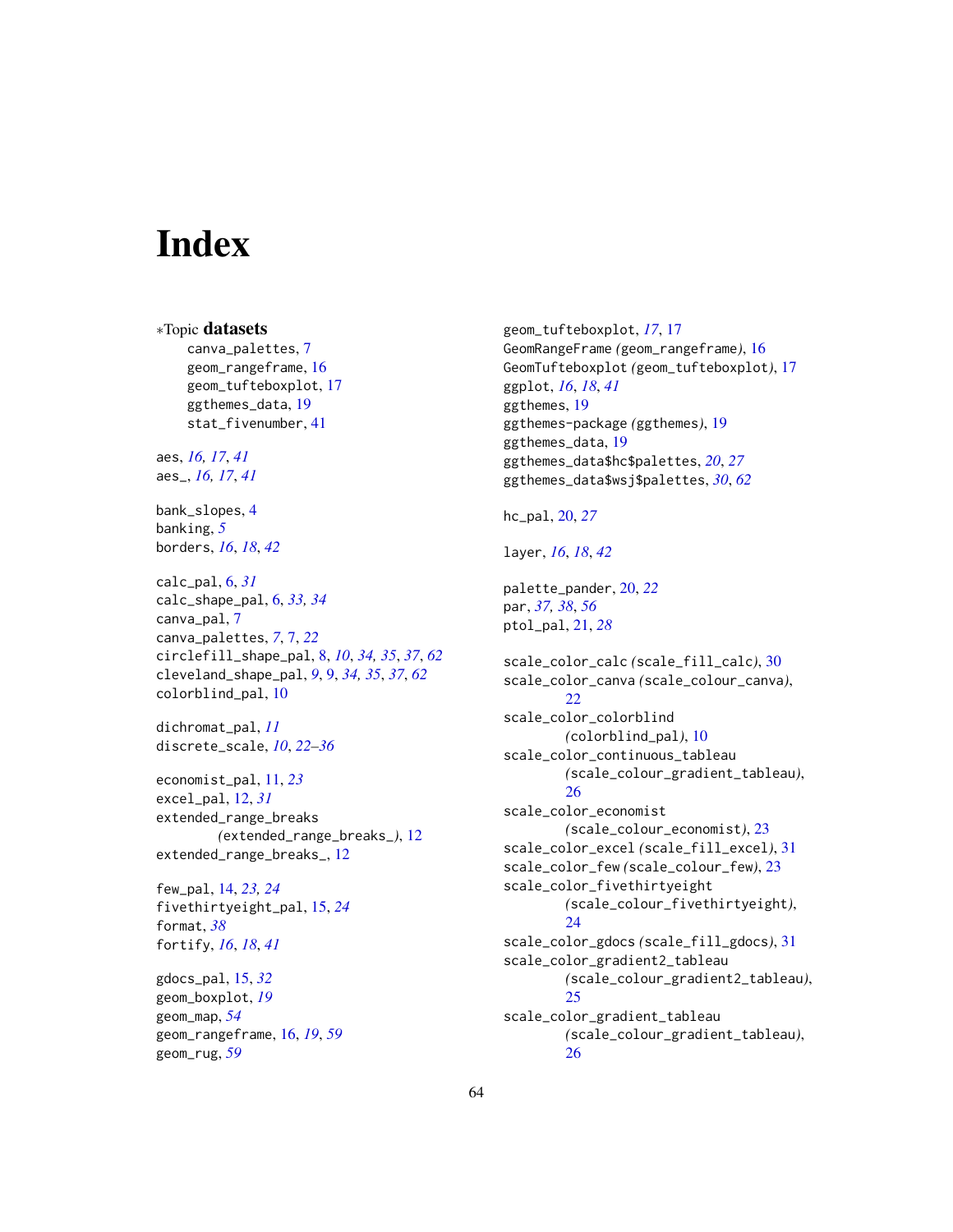## $I<sub>N</sub>$  and  $I<sub>S</sub>$  and  $I<sub>S</sub>$  and  $I<sub>S</sub>$  and  $I<sub>S</sub>$  and  $I<sub>S</sub>$  and  $I<sub>S</sub>$  and  $I<sub>S</sub>$  and  $I<sub>S</sub>$  and  $I<sub>S</sub>$  and  $I<sub>S</sub>$  and  $I<sub>S</sub>$  and  $I<sub>S</sub>$  and  $I<sub>S</sub>$  and  $I<sub>S</sub>$  and  $I<sub>S</sub>$  a

scale\_color\_hc *(*scale\_colour\_hc*)*, [27](#page-26-0) scale\_color\_pander, *[20](#page-19-0)*, [22](#page-21-0) scale\_color\_ptol *(*scale\_colour\_ptol*)*, [28](#page-27-0) scale\_color\_solarized *(*scale\_fill\_solarized*)*, [32](#page-31-0) scale\_color\_stata *(*scale\_colour\_stata*)*, [28](#page-27-0) scale\_color\_tableau, *[11](#page-10-0)* scale\_color\_tableau *(*scale\_colour\_tableau*)*, [29](#page-28-0) scale\_color\_wsj *(*scale\_colour\_wsj*)*, [30](#page-29-0) scale\_colour\_calc *(*scale\_fill\_calc*)*, [30](#page-29-0) scale\_colour\_canva, [22](#page-21-0) scale\_colour\_colorblind *(*colorblind\_pal*)*, [10](#page-9-0) scale\_colour\_economist, *[11](#page-10-0)*, [23](#page-22-0) scale\_colour\_excel *(*scale\_fill\_excel*)*, [31](#page-30-0) scale\_colour\_few, *[14](#page-13-0)*, [23](#page-22-0) scale\_colour\_fivethirtyeight, *[15](#page-14-0)*, [24](#page-23-0) scale\_colour\_gdocs *(*scale\_fill\_gdocs*)*, [31](#page-30-0) scale\_colour\_gradient2\_tableau, [25,](#page-24-0) *[26](#page-25-0)*, *[29](#page-28-0)*, *[43,](#page-42-0) [44](#page-43-0)* scale\_colour\_gradient\_tableau, *[25](#page-24-0)*, [26,](#page-25-0) *[29](#page-28-0)*, *[43,](#page-42-0) [44](#page-43-0)* scale\_colour\_hc, [27](#page-26-0) scale\_colour\_pander *(*scale\_color\_pander*)*, [22](#page-21-0) scale\_colour\_ptol, *[21](#page-20-0)*, [28](#page-27-0) scale\_colour\_solarized *(*scale\_fill\_solarized*)*, [32](#page-31-0) scale\_colour\_stata, [28](#page-27-0) scale\_colour\_tableau, *[25,](#page-24-0) [26](#page-25-0)*, [29,](#page-28-0) *[43,](#page-42-0) [44](#page-43-0)* scale\_colour\_wsj, [30,](#page-29-0) *[63](#page-62-0)* scale\_fill\_calc, *[6](#page-5-0)*, [30](#page-29-0) scale\_fill\_canva *(*scale\_colour\_canva*)*, [22](#page-21-0) scale\_fill\_colorblind *(*colorblind\_pal*)*, [10](#page-9-0) scale\_fill\_continuous\_tableau *(*scale\_colour\_gradient\_tableau*)*, [26](#page-25-0) scale\_fill\_economist *(*scale\_colour\_economist*)*, [23](#page-22-0) scale\_fill\_excel, *[12](#page-11-0)*, [31](#page-30-0) scale\_fill\_few *(*scale\_colour\_few*)*, [23](#page-22-0) scale\_fill\_fivethirtyeight

*(*scale\_colour\_fivethirtyeight*)*, [24](#page-23-0) scale\_fill\_gdocs, *[15](#page-14-0)*, [31](#page-30-0) scale\_fill\_gradient2\_tableau *(*scale\_colour\_gradient2\_tableau*)*,  $25$ scale\_fill\_gradient\_tableau *(*scale\_colour\_gradient\_tableau*)*, [26](#page-25-0) scale\_fill\_hc *(*scale\_colour\_hc*)*, [27](#page-26-0) scale\_fill\_pander *(*scale\_color\_pander*)*, [22](#page-21-0) scale\_fill\_ptol *(*scale\_colour\_ptol*)*, [28](#page-27-0) scale\_fill\_solarized, [32,](#page-31-0) *[39](#page-38-0)* scale\_fill\_stata *(*scale\_colour\_stata*)*, [28](#page-27-0) scale\_fill\_tableau *(*scale\_colour\_tableau*)*, [29](#page-28-0) scale\_fill\_wsj *(*scale\_colour\_wsj*)*, [30](#page-29-0) scale\_linetype\_stata, [33,](#page-32-0) *[40](#page-39-0)* scale\_shape\_calc, *[6](#page-5-0)*, [33](#page-32-0) scale\_shape\_circlefill, *[9,](#page-8-0) [10](#page-9-0)*, [34,](#page-33-0) *[35](#page-34-0)*, *[37](#page-36-0)*, *[62](#page-61-0)* scale\_shape\_cleveland, *[9,](#page-8-0) [10](#page-9-0)*, *[34](#page-33-0)*, [34,](#page-33-0) *[37](#page-36-0)*, *[62](#page-61-0)* scale\_shape\_stata, [35,](#page-34-0) *[41](#page-40-0)* scale\_shape\_tableau, [36,](#page-35-0) *[45](#page-44-0)* scale\_shape\_tremmel, *[9,](#page-8-0) [10](#page-9-0)*, *[34,](#page-33-0) [35](#page-34-0)*, [36,](#page-35-0) *[62](#page-61-0)* show\_col, *[37,](#page-36-0) [38](#page-37-0)* show\_linetypes, *[37](#page-36-0)*, [37,](#page-36-0) *[38](#page-37-0)* show\_shapes, [38](#page-37-0) smart\_digits, [38](#page-37-0) smart\_digits\_format *(*smart\_digits*)*, [38](#page-37-0) solarized\_pal, *[32](#page-31-0)*, [39](#page-38-0) stat\_boxplot, *[42](#page-41-0)* stat\_fivenumber, [41](#page-40-0) stata\_linetype\_pal, *[33](#page-32-0)*, [40](#page-39-0) stata\_pal, *[28](#page-27-0)*, [40](#page-39-0) stata\_shape\_pal, *[35](#page-34-0)*, [41](#page-40-0) StatFivenumber *(*stat\_fivenumber*)*, [41](#page-40-0) tableau\_color\_pal, *[25,](#page-24-0) [26](#page-25-0)*, *[29](#page-28-0)*, [42,](#page-41-0) *[44](#page-43-0)* tableau\_div\_gradient\_pal, *[25,](#page-24-0) [26](#page-25-0)*, *[29](#page-28-0)*, *[43](#page-42-0)*, [43,](#page-42-0) *[44](#page-43-0)* tableau\_seq\_gradient\_pal, *[25,](#page-24-0) [26](#page-25-0)*, *[29](#page-28-0)*, *[43,](#page-42-0) [44](#page-43-0)*, [44](#page-43-0) tableau\_shape\_pal, *[36](#page-35-0)*, [45](#page-44-0) theEconomist.theme, [47](#page-46-0) theme, *[47](#page-46-0)*, *[49](#page-48-0)* theme\_base, [45,](#page-44-0) *[51](#page-50-0)*, *[53](#page-52-0)*, *[56](#page-55-0)*, *[58](#page-57-0)*